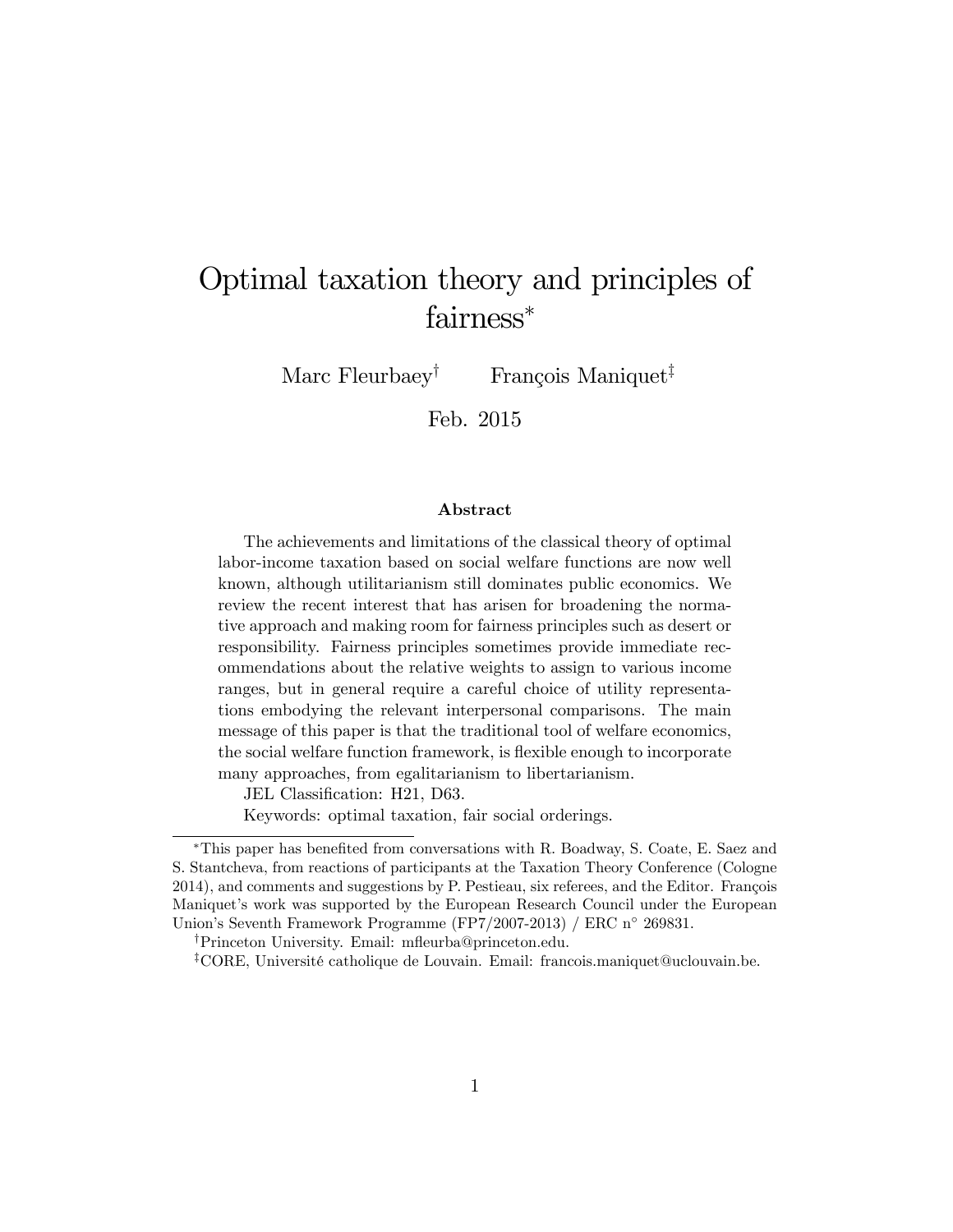### 1 Introduction

The theory of optimal income taxation has reached maturity and excellent reviews of the field are available (Mankiw et al. 2009, Salanié 2011, Piketty and Saez 2012). At the same time, insatisfaction appears to be growing about the difficulty of the theory to solve problems that have recently been raised.

A first source of insatisfaction comes from the fact that most of the corpus of optimal tax theory assumes that individuals have identical preferences. For instance, Boadway lists the "heterogeneity of individual utility functions" (2012, p. 30) as one of the big challenges for optimal tax theory (along issues of government commitment, political economy, and behavioral phenomena). ìThe assumption of identical utility functions is made more for analytical simplicity than for realism. It also finesses one of the key issues in applied normative analysis... which is how to make interpersonal comparisons of welfare" (p.  $30-31$ ).

The issue of making interpersonal comparisons of welfare is indeed much more than an issue of analytical simplicity. When individuals have the same utility function, the only ethical question that has to be settled is the degree of inequality aversion, over which it is not too difficult to perform a sensitivity analysis spanning the various possible value judgments (from utilitarianism to maximin). This is what optimal tax theory has done very well. In contrast, when individual preferences differ, interpersonal comparisons involve much more difficult questions, which, in philosophy (Rawls 1982) as well as in folk justice (Gaertner and Schokkaert 2012), are generally addressed in terms of fair allocation of resources or opportunities.

There comes the second source of insatisfaction. It concerns the gap between the normative underpinnings of the theory and the relevant fairness values that seem important in income redistribution. For instance, Weinzierl writes that "conventional theory neglects the diverse normative criteria with which, as extensive evidence has shown, most people evaluate policy"  $(2012, ...)$ p. 1). Similarly, Piketty and Saez emphasize "the limitations of the standard utilitarian approach" and argue: "While many recent contributions use  $\gamma$  general Pareto weights<sup>1</sup> to avoid the strong assumptions of the standard utilitarian approach, we feel that the Pareto weight approach is too general to

 ${}^{1}$ A (constrained or unconstrained) Pareto-efficient allocation is an extremum for a weighted sum of utilities (and a maximum when the feasible utility set is convex). These weights are called Pareto weights or, in some specific contexts, Negishi weights (Negishi 1972). [footnote added]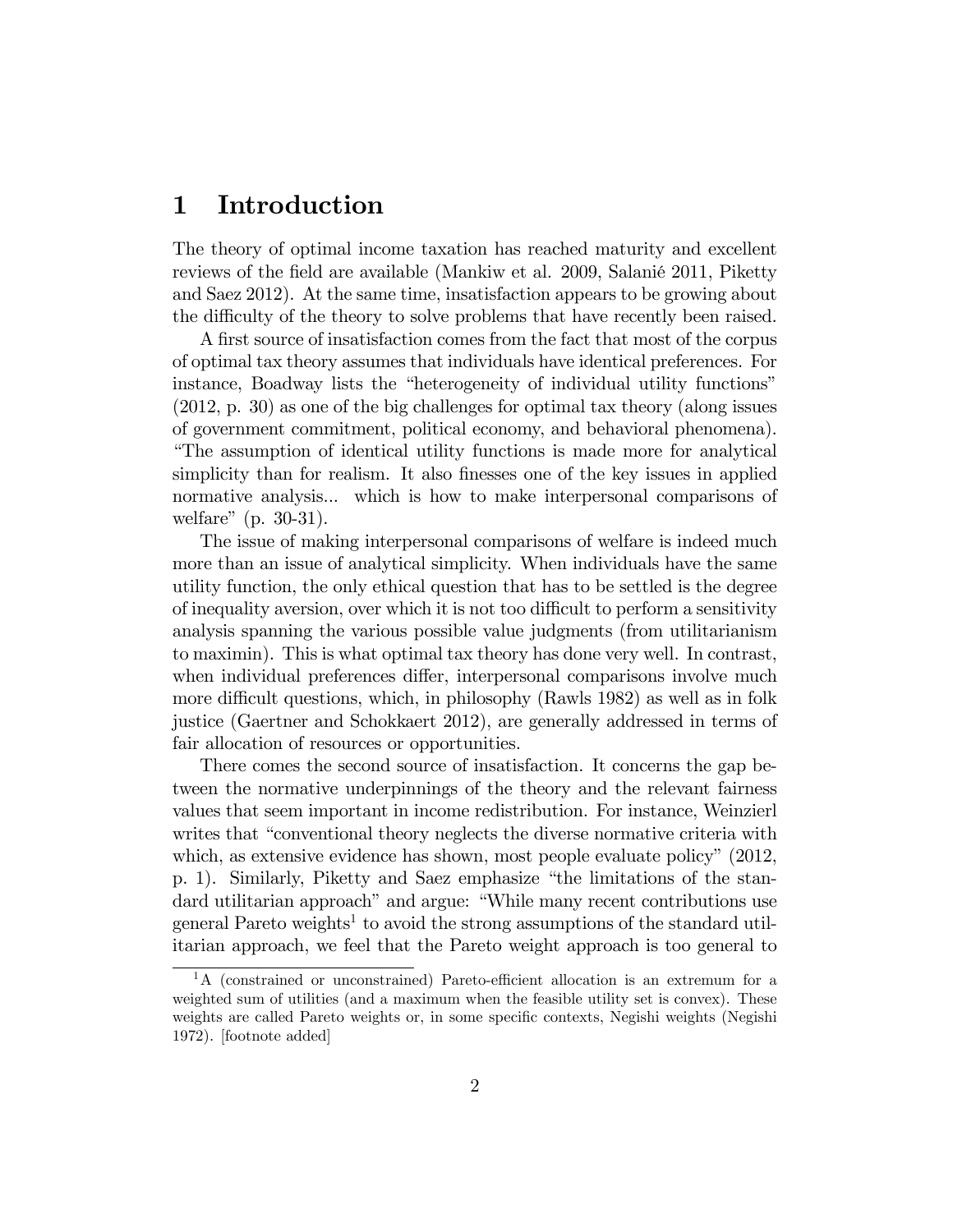deliver practical policy prescriptions in most cases. Hence, we think that it is important to make progress both on normative theories of justice stating how social welfare weights should be set and on positive analysis of how individual views and beliefs about redistribution are formed."  $(2012, p. 2)$  Sheffrin (2013) also argues that folk notions of fairness are ignored in the economic theory of taxation. Among the considerations that are missed by the classical approach, according to these authors, one finds the idea that tagging<sup>2</sup> on the basis of statistical discrimination may violate a form of horizontal equity; the libertarian view that the distribution of earnings may deserve some respect; the principle that income inequalities due to differences in preferences are not as problematic as inequalities due to differences in qualifications or social background.

The first objective of this paper is to review and discuss the difficulties of classical optimal taxation theory, especially in its attempts to take preference heterogeneity into account. Although its limitations are now quite well known, it is worth carefully listing them and have them in the background for the examination of other frameworks. There is a temptation in the literature to throw the baby with the bath water, and our main message is that the classical framework should be extended rather than abandoned.

The second objective of the paper is to review some recent contributions that have invoked fairness principles to derive conclusions about income taxation. We discuss the extent to which such contributions solve the difficulties faced by classical optimal taxation theory. Along the way, we attempt to 1) clarify some possible misunderstanding about the compatibility between fairness principles and the Pareto principle; 2) provide intuitive explanations for notions that the literature often derives from axiomatic analysis; and 3) explain why one finds the maximin aggregator in several fairness approaches.

Our discussion will lead us to argue that fairness concepts can help solve difficulties of the classical approach to optimal income taxation theory not by overruling the classical social welfare functions, but by providing useful selections of such functions and in particular of suitable individual utility indexes. In particular, there is a way to construct utility functions embedding ethical principles for which the various sources of income inequalities do not equally call for redistribution.

 $2$ Tagging (Akerlof 1978) makes the tax paid by an agent depend on a characteristic that is ethically irrelevant but statistically correlated to some ethically relevant variable, such as the agent's skill.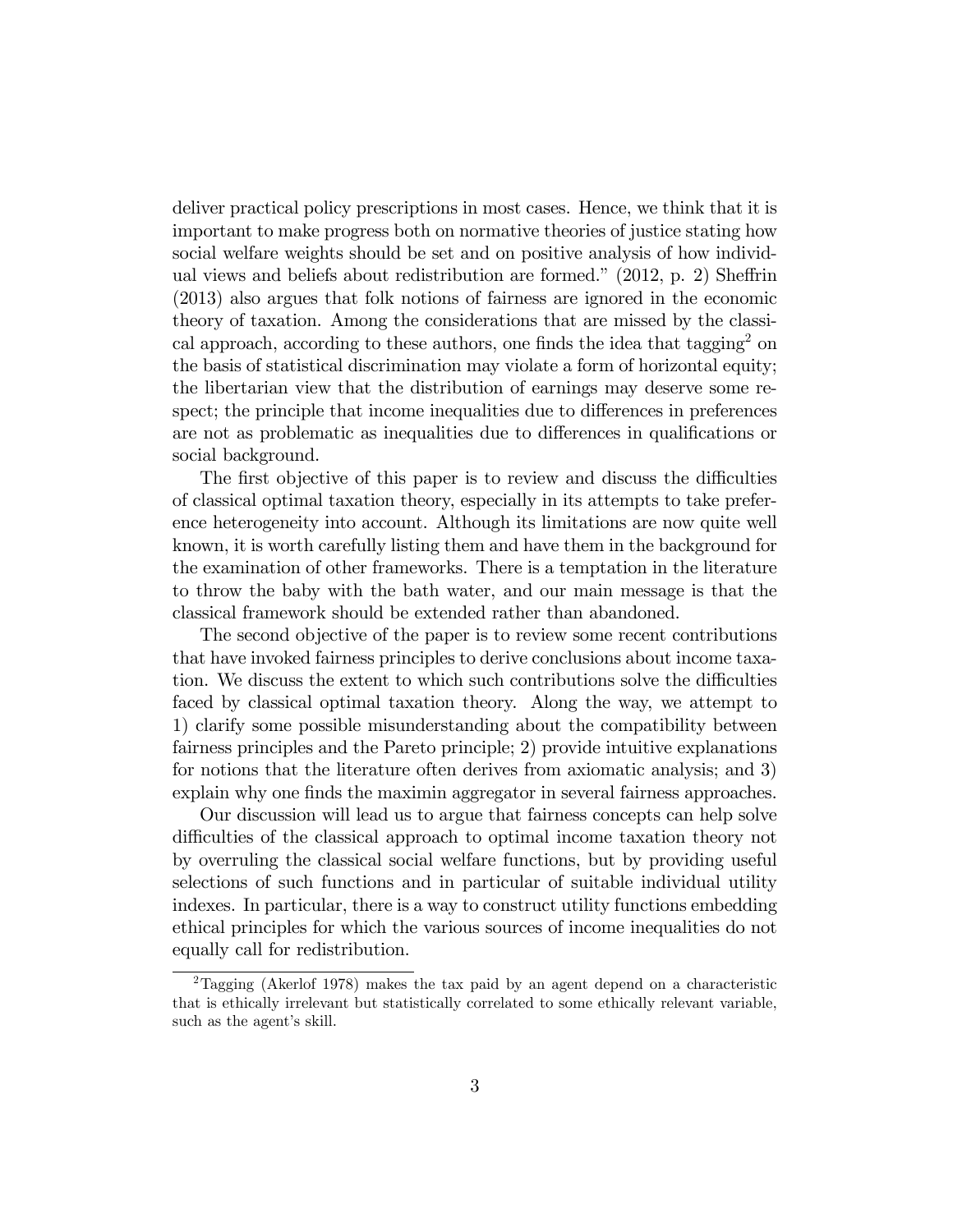In this paper we also review contributions that try to refine classical optimal tax theory by only amending the aggregator, introducing weights into the utilitarian social objective. This approach offers an alternative way to introduce fairness principles in optimal taxation. Compared to constructing suitable utility functions, however, introducing weights turns out to be less tractable and delivers recommendations that are only consistent with a narrower set of fairness principles.

Our paper is complementary to a recent paper by Saez and Stantcheva (2013). They propose to go beyond the classical social welfare function framework and to derive optimal taxes from the application of marginal social welfare weights directly to earning levels. The weights at each earning level depend on the characteristics of the agents earning that much, and can be inspired by fairness principles. In this fashion, Saez and Stantcheva are able to retrieve and extend some of the fair tax results. Compared to their approach, our contribution is to show that many relevant fairness considerations can actually be accommodated in the classical social welfare framework. Moreover, as they note, determining the weights to be applied to earnings is not always immediate from the reading of fairness principles and may require a detour which involves writing down the social welfare function. In a nutshell, we propose to broaden the considerations that shape the social welfare function rather than abandon the social welfare framework itself. But with them and the authors quoted in the beginning of this introduction we share the general goal of incorporating a broader set of ethical principles in optimal tax theory, and their analysis in terms of weights on earnings is definitely useful, as we will illustrate in this paper.

In the following sections, we begin with a brief description of the main achievements of the classical approach (section 2). We then discuss the difficulties associated with utilities as a proxy for well-being (section 3) and with utilitarianism as an aggregator of well-being levels (section 4). We review various fairness approaches to optimal taxation in section 5: Mankiw's "just deserts" approach, Roemer's equality of opportunity, the fair social ordering approach, and the luck-desert distinction discussed in Saez and Stantcheva  $(2013)$ . In that section we also briefly discuss Kaplow and Shavell's  $(2001)$ challenge to fairness principles. In the following section, we discuss various attempts to incorporate fairness principles in a weighted utilitarian social welfare function (section 6). Next, we analyse the derivation of fair optimal tax and the usefulness of Saez and Stantchevaís (2013) approach in terms of marginal social welfare weights (section 7). Finally, we provide a sim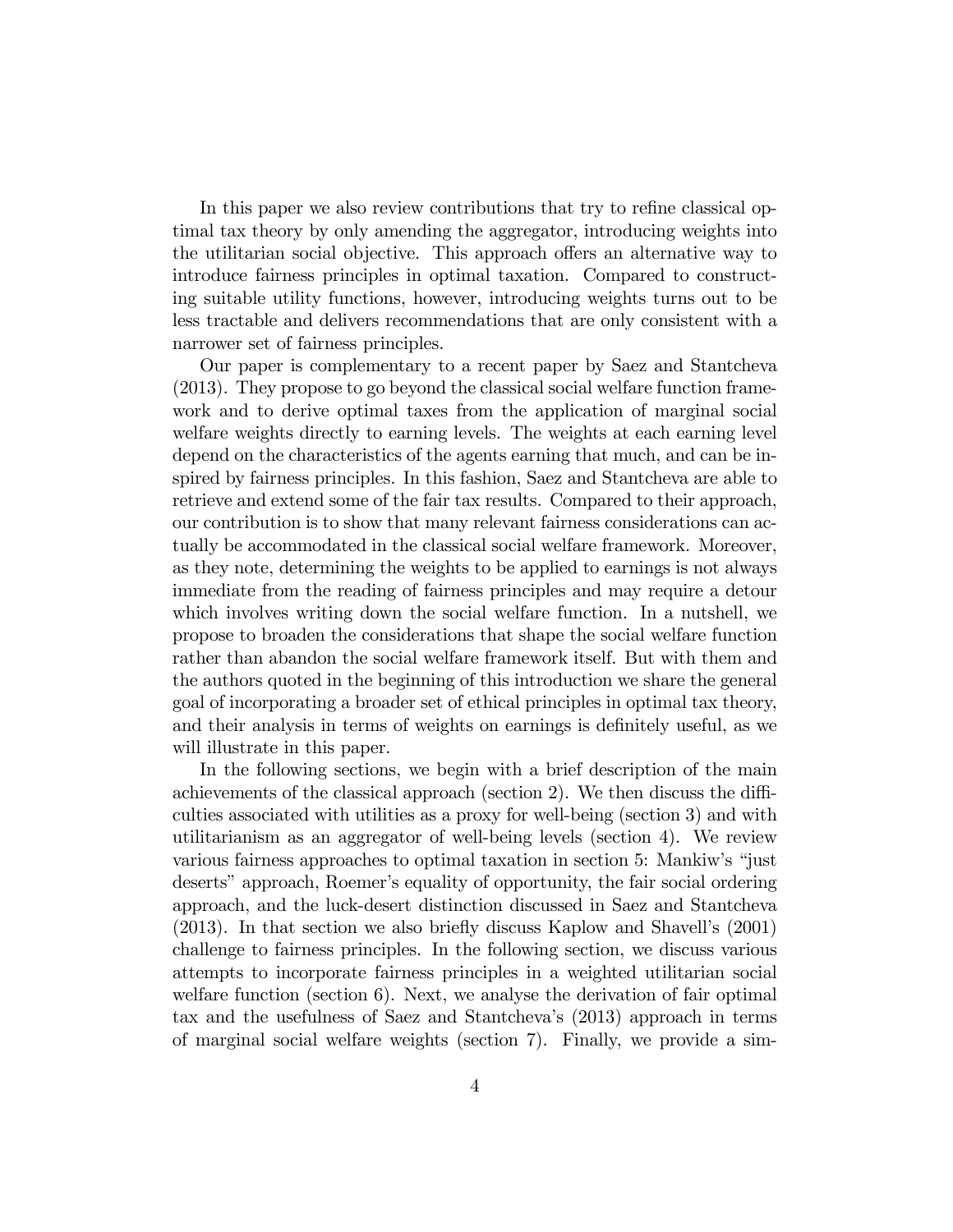ple methodology for linking the construction of utility functions with four connected but distinct ethical choices: subjective utility versus fairness, redistribution versus laissez-faire, compensation versus responsibility, and the relative treatment of individuals with different preferences (section 8). This methodology is meant to be applicable by practitioners who want to be in control of the ethical underpinnings of their choices of utility functions without having to go through arcane axiomatics. We conclude in section 9.

### 2 Achievements of the classical approach

Optimal taxation theory studies how to design tax systems that maximize social welfare. Let us begin by defining the main ingredients of the theory formally. There are two goods, labor and consumption, and n agents. A bundle for individual  $i \in N = \{1, \ldots, n\}$  is a pair  $z_i = (\ell_i, c_i)$ , where  $\ell_i$  is labor and  $c_i$  consumption. The agents' consumption set X is defined by the conditions  $0 \leq \ell_i \leq 1$  and  $c_i \geq 0$ . The restriction of labor to an interval is not always made in the tax literature but it will play a role in our own analysis.

The individuals have two characteristics, their personal utility function over the consumption set and their personal productivity. For every agent  $i \in N$ , the utility function  $U_i: X \to \mathbb{R}$  represents preferences over labor and consumption. We assume that individual utility functions are continuous, quasi-concave, non-increasing in  $\ell$ , and increasing in c.

The marginal productivity of labor is assumed to be fixed, as with a constant returns to scale technology. Agent iís earning ability is measured by her productivity or wage rate, denoted  $w_i$ , and is measured in consumption units, so that  $w_i \geq 0$  is agent is production when working  $\ell_i = 1$ , and  $y_i = w_i \ell_i$  denotes the agent's pre-tax income (earnings).

An allocation is a collection of bundles  $z = (z_1, ..., z_n)$ . A tax function  $T: \mathbb{R}_+ \to \mathbb{R}$  delineates the budget constraint  $c = y - T(y)$ , which, in terms of labor and consumption, reads  $c \leq w_i \ell - T(w_i \ell)$  for all individuals  $i \in N$ . An allocation is incentive compatible if every agent maximizes his utility in his budget set, or equivalently, if the self-selection constraint is satisfied: for all  $i, j \in N$ ,

$$
U_i(\ell_i, c_i) \ge U_i(y_j/w_i, c_j) \quad \text{or} \quad y_j > w_i.
$$

An allocation is feasible if  $\sum_i T(y_i) \geq G$ , where G is an exogenous requirement of government expenditures, or equivalently,  $\sum_i c_i \leq \sum_i y_i - G$ .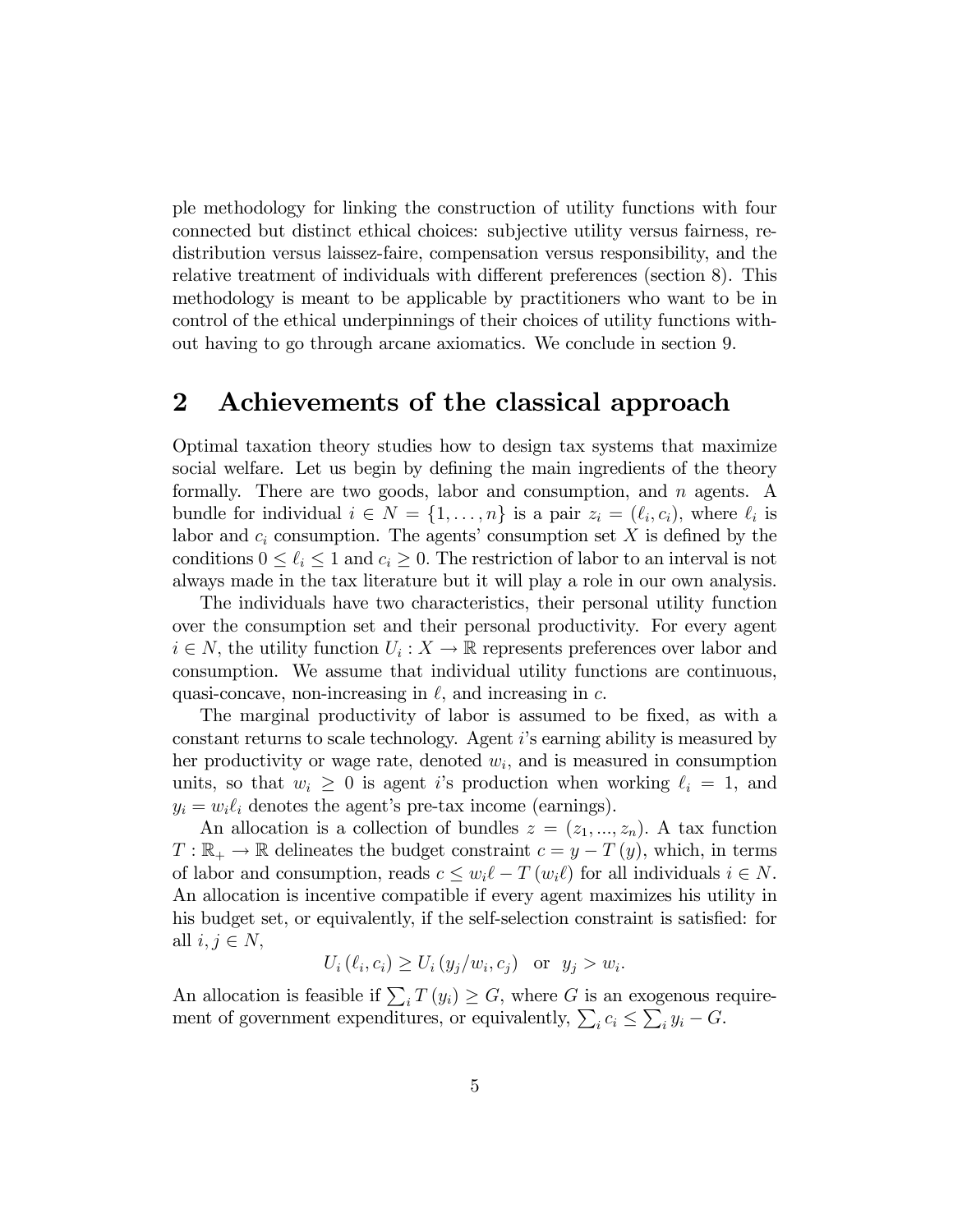The problem of optimal taxation is to evaluate tax functions and seek the best one under the feasibility constraint. Since Mirrlees (1971), the evaluation of T is derived from an evaluation of the allocation(s)  $z$  that T generates when every individual makes his choice in his personal budget determined by  $w_i$  and T. The evaluation of allocations has to be made with a social ordering function which, for every particular population profile  $((U_1, ..., U_n), (w_1, ..., w_n))$ , defines a specific ordering (i.e., a complete transitive relation) on the set of allocations  $X<sup>n</sup>$ . We retain this approach in all the paper.

The classical theory of labor income taxation has been initially developed under two main assumptions. First, agents in the economy have different productivity levels, but they all have the same preferences over laborconsumption bundles, represented by a single utility function: for all  $i \in N$ :  $U_i = U_0$ . Second, the social planner is utilitarian, which means that the social ordering function is defined as maximizing the sum of utility levels:

$$
\sum_{i} U_0(z_i). \tag{1}
$$

A more general social welfare function has also been considered, but under separability assumptions this is just equivalent to considering various nonlinear rescalings of  $U_0$ .

The questions that have been addressed in the optimal tax literature deal with the first best implications of social welfare maximization, the design of second-best tax schemes, and the social welfare evaluation of tax reforms. The literature has in particular focused on deriving different formulas for the optimal tax rates in the second-best context. These formulas show how marginal tax rates depend on the elasticity of labor supply, the distribution of productivity levels and the shape of the  $U_0$  function (which determines the social marginal value of consumption that the social planner assigns to the different types of agents).

In the last Öfteen years, the theory has been enlarged to consider the more realistic case in which agents also differ in their preferences. Introducing additional dimensions of heterogeneity in the picture makes it considerably more difficult to derive formulas for the optimal tax rates. First, the objective of the planner is much more difficult to define, as it requires to compare agents with the same productivity but different preferences. Second, the taxation of each income interval ináuences high-productivity-high-aversion-towork agents and low-productivity-low-aversion-to-work agents. Determining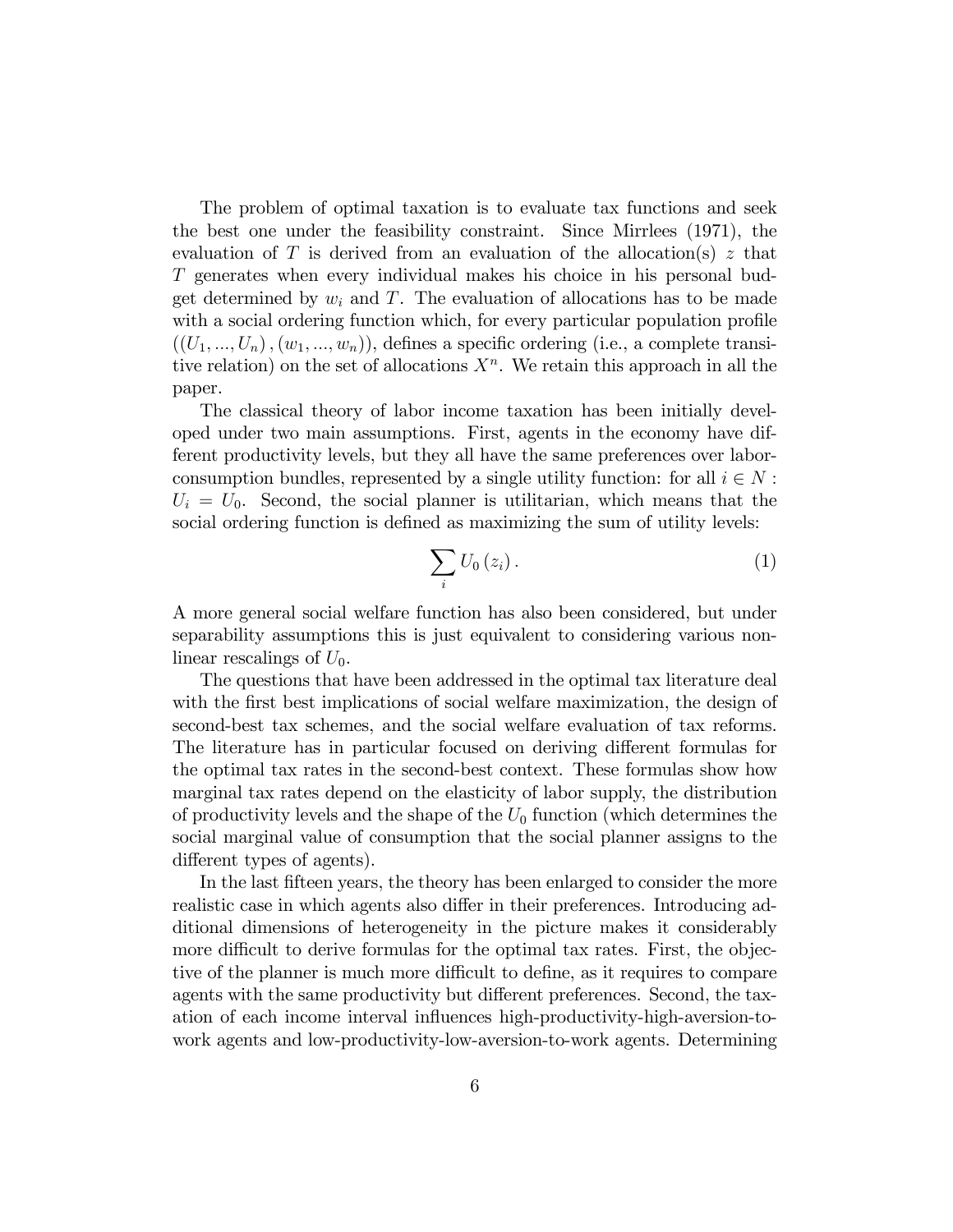how much to tax such an interval of incomes is more difficult than when all agents have the same preferences, because in the latter case richer agents also have higher productivity.

Solutions have been found for particular cases (see, e. g. Boadway, Marchand, Pestieau and Racionero 2002, Jacquet and Van de Gaer 2011, Choné and Laroque 2012). A general solution has also been proposed by Saez (2001, 2002), recently refined and extended in Jacquet and Lehmann (2014). Saez's approach consists in modifying the way the objective of the planner is defined. It is no longer a function of agents' utilities, but a function of agents' incomes. All agents earning the same income, whatever their productivity, receive the same weight, and the objective of the planner is defined in terms of the relative weights that are assigned to sets of people earning different incomes. More details about this approach are provided in section 7.

The income weight approach offers a valuable solution to the technical difficulties of optimal tax theory in the presence of heterogenous preferences.<sup>3</sup> Nonetheless, the question of how to make interpersonal utility comparisons, and, more specifically, how to compare high-productivity-low-willingness-towork agents and low-productivity-high-willingness-to-work agents remains complex. This is where fairness considerations can help, as recently advocated by many authors. To prepare the background for such developments, in the next section we go back to the fundamental question of the meaning of utility and its use in optimal tax theory.

### 3 What are utilities?

The objective of optimal taxation theory is to go beyond the Pareto principle and select among second best allocations the ones that are better justified from a normative point of view. This requires social evaluation criteria that involve cardinality and/or comparability judgments about individual wellbeing. Such judgments are embedded in the utilities that enter the computation of social welfare.

 $3$ However, it is primarily a "first-order" approach that does not deal with bunching. Multidimensional heterogeneity is addressed in Saezís (2001) main text but not in the formal proof of the tax formula. A full formal proof is provided by Jacquet and Lehmann (2014) for separable utility functions and assuming smooth allocations with no bunching (they adopt Wilsonís 1993 method of classifying the population into preference types, with single-crossing being satisfied across skills within each type). In its full generality, multidimensional screening remains largely an unsolved problem (Rochet and Stole 2003).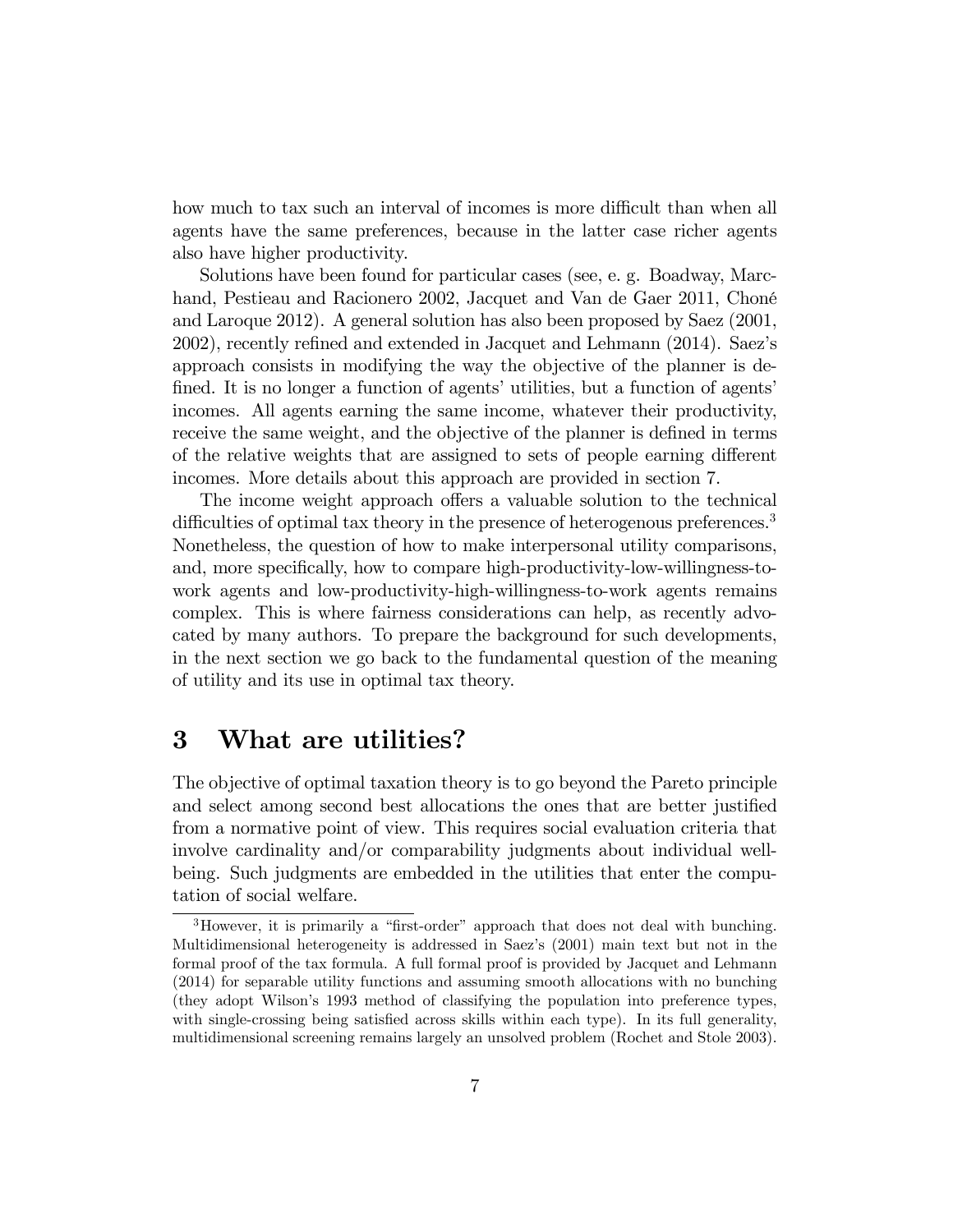There are two main views on utilities. According to the first view, utilities are empirical objects that only need to be measured and can be used as the inputs of a social welfare function, the only ethical issue being the degree of inequality aversion in the function. According to the second view, utilities themselves, not just the social welfare function, are normative indexes that need to be constructed.

The first view has serious weaknesses. One can distinguish two main approaches that adopt this view. In the Örst approach, utilities refer to subjective self-assessments of well-being. This has been popularized in the last two decades by the economics of happiness. It builds on answers to survey question like "Taken all together, how would you say things are these days? Would you say that you are very happy, pretty happy or not too happy?". There are many versions of this question. A variant relies on answers to questionnaires that request the respondent to decompose their time into a list of activities, and, for each of them, to list and evaluate the positive and negative feelings associated to it.<sup>4</sup>

All these approaches are contemporary implementations of ideas that have long been salient in philosophy and economics. Criticisms of these approaches are also well known. The most important, in the context of this paper, comes from political philosophy, and was raised by Dworkin (1981), Rawls (1982) and Sen (1985). It says that subjective well-being is not a legitimate argument of a theory of justice. One aspect of the criticism is the "expensive taste" argument. If declaring a lower well-being level only reveals a lower subjective disposition to transform consumption into satisfaction, due to a higher level of aspiration, it does not call for compensation.

Another version of the argument involves adaptation. If declaring a high well-being level only reveals one's ability to adapt to objectively poor conditions, it does not justify a policy failing to address these poor conditions. Decancq et al. (2009) emphasize that subjective well-being data, by involving heterogenous aspiration levels, produce interpersonal comparisons that may disagree with the comparisons made by the concerned individuals themselves: A highly ambitious high achiever may have a better situation than someone else, as unanimously evaluated by these individuals, and yet have a lower satisfaction level.<sup>5</sup>

<sup>4</sup>Among many references, see in particular Clark et al. (2008), Diener et al. (2010), Di Tella and McCulloch (2006), Dolan and White (2007), Graham (2009), Kahneman et al. (1999), Kahneman and Krueger (2006), Van Praag and Ferrer-i-Carbonell (2008).

<sup>&</sup>lt;sup>5</sup>A much more extensive discussion of the subjective well-being approach can be found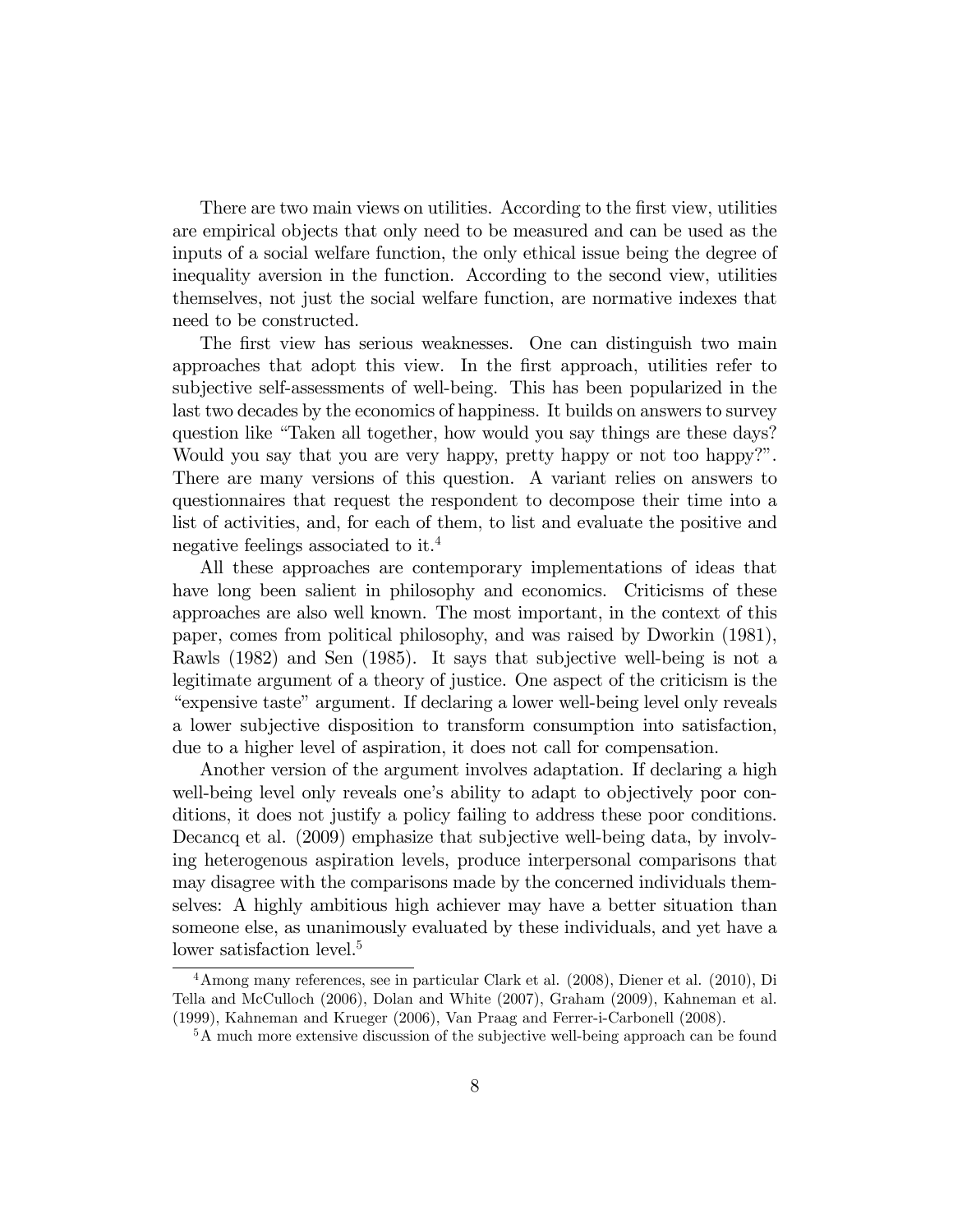Philosophers have suggested to replace utilities with other arguments. Dworkin, in particular, clearly advocates taking the bundles of resources that are assigned to agents as the appropriate argument of a theory of justice. As we will see in section 5, some fairness approaches offer ways to implement an ideal of equality of resources.

This rejection of utilities as an argument of a theory of justice by philosophers seems to echo a similar rejection by people, when they are asked to assess allocations. Yaari and Bar-Hillel (1984) have initiated a literature, based on survey questionnaires, dedicated to understanding the ethical principles that guide peopleís view on just allocations. Summarizing that literature, Gaertner and Schokkaert (2012) write that "the welfarist framework is not sufficient to capture all the intuitions of the respondents........ Respondents distinguish between needs and tastes and discount subjective beliefs to a large extent. In general, intuitions about distributive justice seem to depend on the context in which the problem is formulated"  $(p. 94-95)$ . The same authors also report the fact that "issues of responsibility and accountability, of acquired rights and claims, of asymmetry between dividing harms and benefits, are highly relevant to understand real-word opinions" (p. 137-138). As we will see in section 5, these questions are at the heart of the fairness approaches to optimal taxation. The fairness principles discussed later in this paper receive a substantial support in the empirical literature surveyed in Gaertner and Schokkaert (2012).

The second main approach that embraces the idea that utilities are empirical objects that only need to be measured refers to choices under uncertainty. It is well-known that rational preferences can be represented by von Neumann-Morgenstern (vNM) utility functions, and such utility functions can be given a cardinal meaning, provided one assumes that risk aversion is a direct translation of preference intensity. This is the assumption that Vickrey (1945) suggested, and Harsanyi (1976) and Mirrlees (1982) endorsed it as well.

There are two main criticisms against this family of theories. The first criticism opposes the assumption that risk aversion is a measure of intensity of preferences (Roemer 1996). This criticism rejects the view that vNM utility functions can be given an ethically appealing cardinal interpretation.

Even if one accepts the cardinal interpretation, though, vNM utility functions themselves do not provide the comparability that one needs to build a

in Fleurbaey and Blanchet (2013, chapter 5).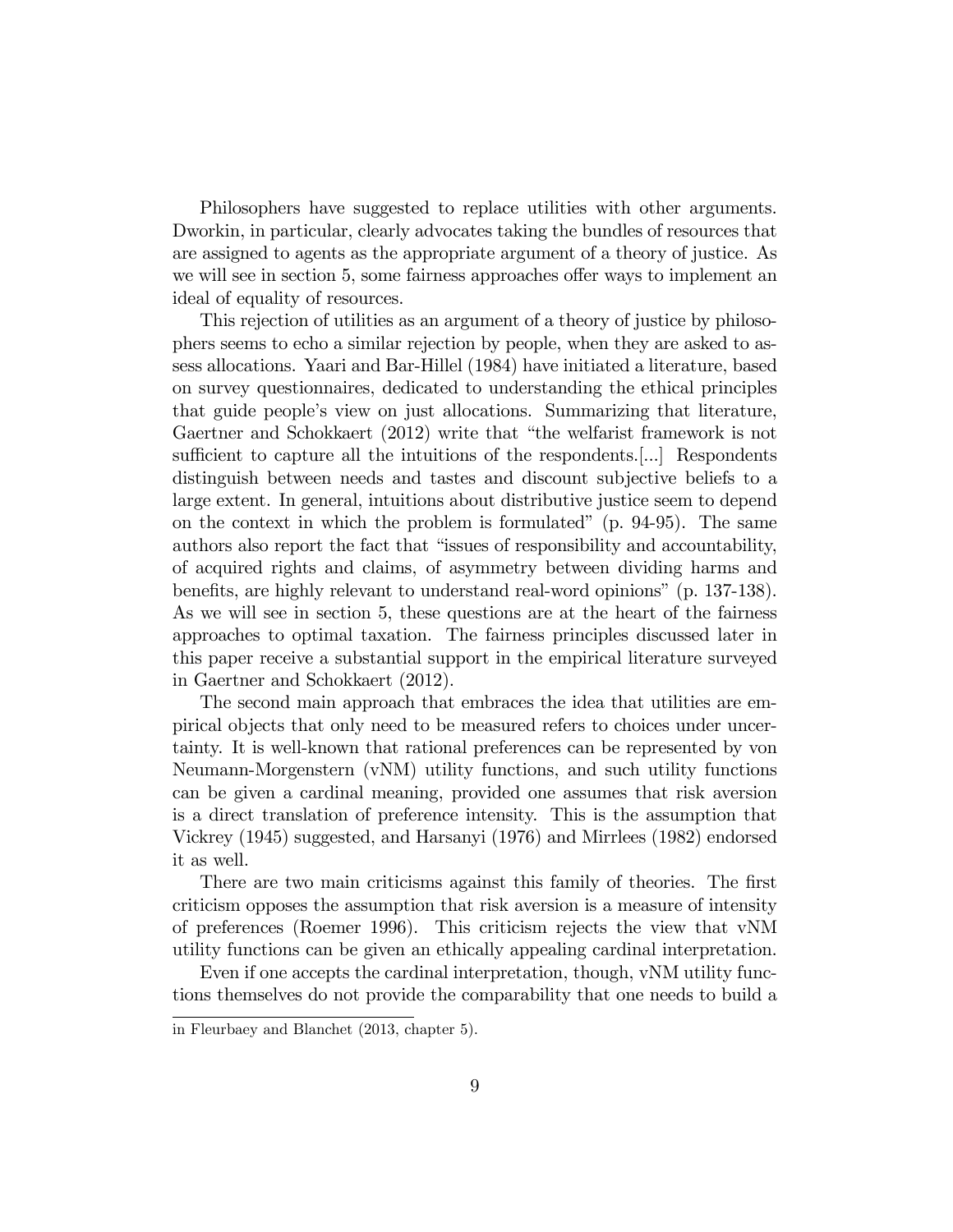social criterion, and this is especially relevant when one deals with heterogenous preferences (which was not Mirrlees' frame). There have been proposals to calibrate the vNM functions, e.g., by letting all individual functions take the same values  $(0 \text{ and } 1)$  at particular points (Luce and Raiffa 1957, Dhillon and Mertens 1993, Sprumont 2010, Adler 2014). But it is debatable whether this makes the interpersonal comparisons compelling. Like subjective wellbeing data, they are vulnerable to the phenomenon that individuals with identical ordinal preferences but different risk attitudes may be ranked by the calibrated vNM functions against their own assessment of their relative situations (even in riskless contexts).

Our conclusion on the literature on empirical measures of well-being is not, however, that they should be rejected. There are authors who are not convinced by the objections against such measures. Some are convinced hedonists and believe that individuals who pursue other goals than happiness are mistaken (Layard 2005, Dolan 2014). Some are more cautiously hoping that these measures are good proxies of well-being and provide meaningful interpersonal comparisons on average (Clark 2015). Our review of the criticisms is meant to prove one point: Adopting such measures cannot be done without relying on strong ethical assumptions. They are not neutral and ready-to-use measures.<sup>6</sup>

Once one acknowledges that the choice of a particular utility measure is always strongly value-laden, it is a small step to accept the second view and treat utilities as normative constructs. This second view was defended in particular by Atkinson (1995), and it is probably the dominant view among optimal tax theorists. In the context of uniform preferences, Atkinson himself did not advocate relying on subjective well-being measures and instead proposed to choose the least concave utility representation of the preferences of the agents, and then to aggregate them with a more or less inequality averse aggregator, reflecting the ethical preferences of the social planner. Note that adopting a unique utility function when individuals have identical preferences guarantees that interpersonal comparisons will align with the comparisons made by the individuals themselves —unlike subjective wellbeing levels based on heterogenous aspiration levels.

Atkinson's calibration is no longer applicable when agents have heterogenous preferences. The least concave utility functions of the individuals are then defined only up to a scaling factor, and are therefore not directly compa-

 $6$ The same point was hammered in Robbins' (1937) and Bergson's (1938) classical texts.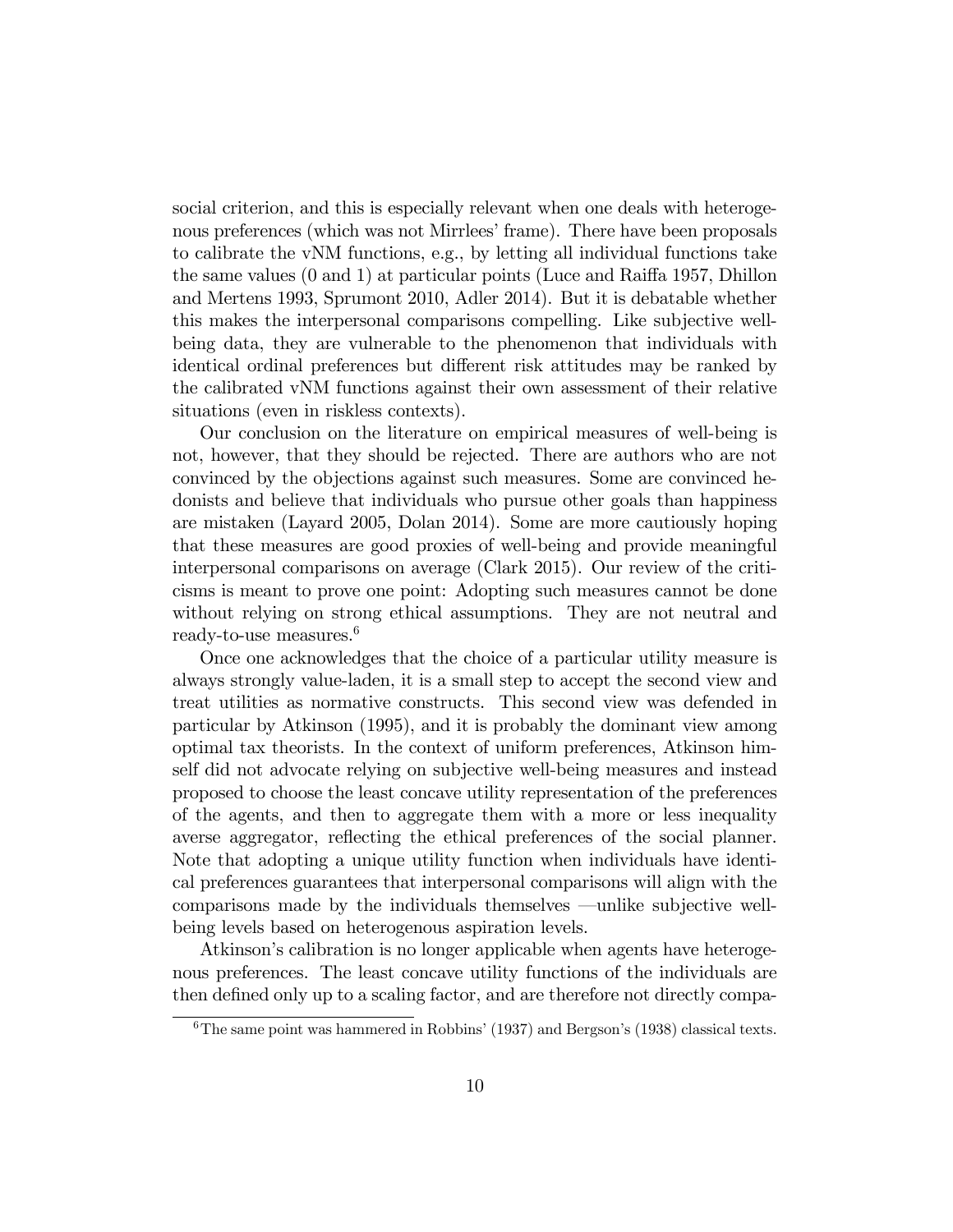rable. Additional assumptions are needed to perform adequate interpersonal comparisons.

One of the main ideas that we would like to defend in this paper is that the second view offers valuable ways to accommodate interesting ethical principles about equality and redistribution. The classical approach to optimal taxation has not explored how to construct utilities in this perspective. Fairness approaches are meant to fill this gap, as we will illustrate in sections 5 and 8 below.

### 4 Utilitarianism and just outcomes

The social criterion that is classically used in optimal taxation theory is the utilitarian social welfare function that adds up utilities. Independently of the choice of utility functions that are used in this summation, we can list four shortcomings of the utilitarian aggregator in the context of optimal income taxation.

The first shortcoming was identified by Mirrlees (1974). He proved that in a first best world, this social welfare function leads to the following surprising result: if all agents have the same preferences, the high ability agents end up enjoying lower satisfaction levels than the low ability ones. This is in sharp contrast with what ethical intuition would recommend in that particular case. One may, indeed, argue that differences in productive abilities do not justify differences in outcomes. This calls for equalizing satisfaction levels among agents with the same preferences. Another view holds that agents own their ability at least partially, so that the high ability agents should reach a higher satisfaction level. The utilitarian objective is unable to produce either result.

The second shortcoming was pointed out by Rawls (1971). Utilitarianism is able to produce the undesirable outcome that a majority imposes an arbitrarily large loss to a minority. To put it differently, utilitarianism is unable to guarantee a safety net to all agents, because an increase in utility of a well off agent may offset a decrease in utility of a miserable agent, independently of how low the utility of this agent is.

The third shortcoming is emphasized by Piketty and Saez (2012). Maximizing a sum of utilities, even weighted,<sup>7</sup> cannot produce the desirable properties that 1) utility should be equalized when all agents have the same

<sup>&</sup>lt;sup>7</sup>This holds true unless the weights are endogeneized in a very complex way  $\equiv$  see section 6.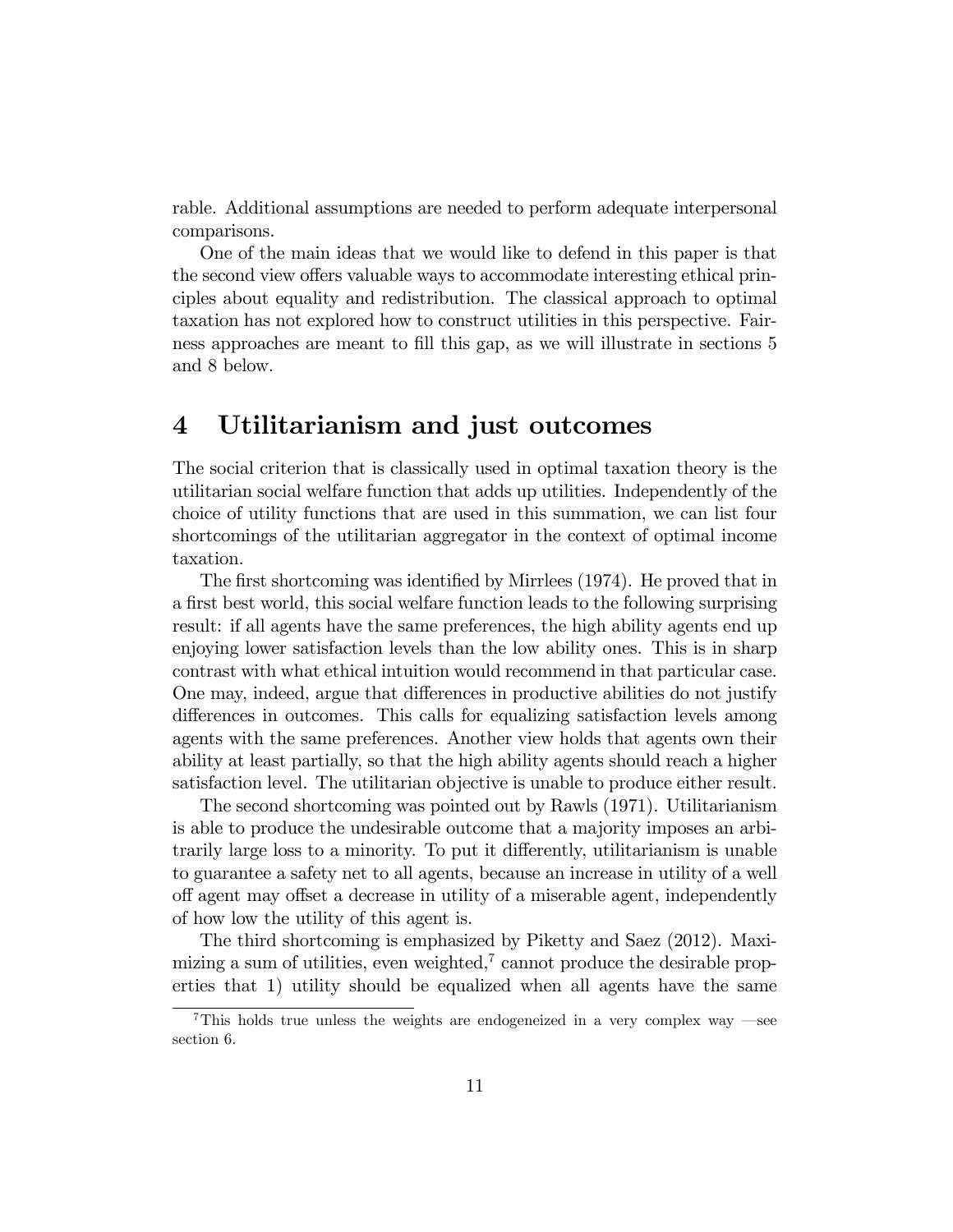preferences, an objective which we will refer to later as the compensation objective,<sup>8</sup> and 2) laissez-faire should prevail when all agents have the same productivity level, an objective which we will refer to later as the laissez*faire* objective. <sup>9</sup> By "laissez-faire", we mean the imposition of a poll tax  $T(y) = G/n$  on all individuals, which is equivalent to the absence of redistribution.

The ethical goals of equalizing utilities among agents having the same preferences and not redistributing among agents having the same productivity are, on the other hand, at the heart of several fairness approaches.<sup>10</sup> In the next section, we illustrate several ways of combining these goals and we show how they can be used to define social objectives that are ethically grounded.

The fourth shortcoming is related to tagging. It is clear that tagging represents an additional tool in the maximization of a social objective, because it uses relevant correlations between observed and unobserved individual characteristics to better target redistribution. Tagging, though, has been criticized on the ground that it leads to violations of the basic principle of equal treatment of equals. Indeed, if two agents that are identical in all dimensions that are ethically relevant but are different with respect to the dimension along which people are tagged, they may be treated differently and end up enjoying different satisfaction levels.

If the social criterion is utilitarian, the sum of the utilities will necessarily increase, but at the cost of a gap in the utilities of agents who should be considered equal. The shortcoming of utilitarianism in this respect is that the gap between the utilities of these two agents can take place at the expense of the worse off agent. That is, the agent with the unfavorable situation may end up at a lower utility level than without tagging.

Let us assume, for instance, that skill is positively correlated to height. Because height is observable, and because tall people should on average pay

 $8$ The word compensation reflects the goal of eliminating the inequalities due to all other causes than preferences.

<sup>9</sup>Jacquet and Van de Gaer (2011) prove a similar statement, restricting their attention to two planner objectives, the non-weighted sum of utilities and the non-weighted sum of a concave transformation of the utilities.

 $10$ In the literature, the former goal is often referred to as the compensation principle, whereas the latter goal is referred to as the responsibility principle, or liberal reward principle (see, e. g. Fleurbaey, 2008, and Fleurbaey and Maniquet, 2011, for surveys of the literature on these two principles).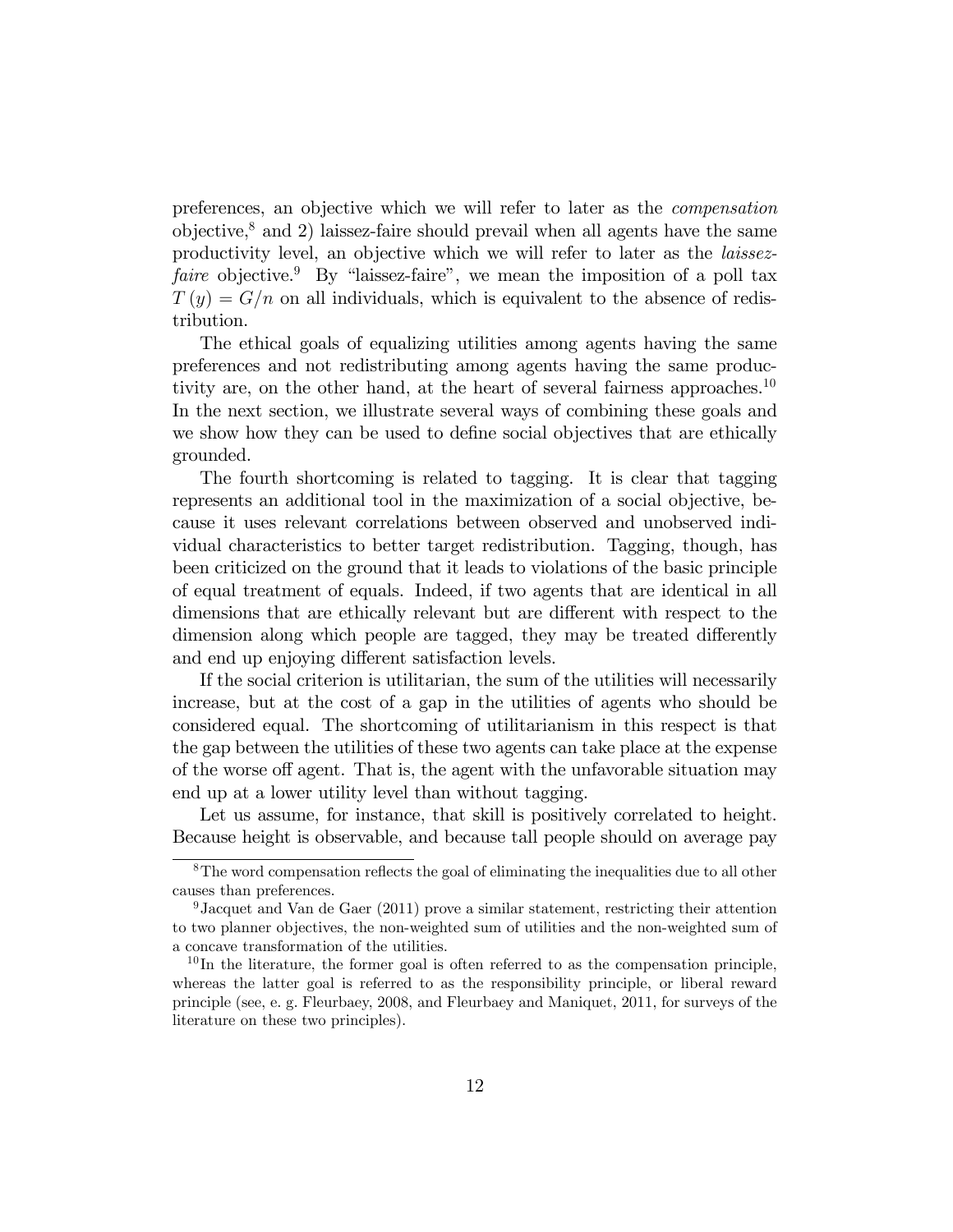more tax than small agents (as utilitarianism justifies redistributing from richer to poorer agents), the optimal tax scheme would consist first in redistributing a lump sum amount of money from the tall agents to the small ones, and, second, in optimal second-best tax schemes among the small agents and among the tall agents. It is clear that the small unskilled agents will bene-Öt from the tagging. It is unlikely, though, that the tall unskilled ones will benefit as well.

Let us note that this cannot happen if the criterion is strongly egalitarian, such as a maximin criterion. As soon as the satisfaction of the social criterion increases, by assumption, it cannot be obtained at the expense of the worse o§. Of course, tagging still leads under the maximin to violations of the principle of equal treatment of equals, but the violations cannot happen among the worse off agents. Concretely, the unskilled, whether small or tall, need to end up enjoying the same increased satisfaction level.

More generally, the maximin criterion, applied to utilities, independently of the way utilities are built, escapes three of the four shortcomings that we just mentioned. As we will see in the next section, the maximin criterion plays an important role in the fairness approach to optimal taxation, although it is applied to well-being measures that are different from the ones that are typically used in classical optimal taxation theory.

### 5 Fairness approaches to optimal taxation

In this section, we review the main fairness approaches to optimal taxation. By fairness, we refer to approaches that impose ethical (typically egalitarian) requirements on other objects than utilities. Before we begin this review, though, we need to clarify the relationship between our notion of fairness and the Pareto principle.

Kaplow and Shavell (2001) have argued that any continuous and nonwelfarist method of policy assessment violates the Pareto principle. In their work, welfarism is defined by the axiom of Pareto indifference: as soon as all agents are indifferent between two allocations, society should also be indifferent between these two allocations. These authors were targeting normative theories proposing to discriminate among Pareto indifferent allocations on the basis of fairness principles.

All the fairness approaches that we review in this section satisfy the Pareto principle. In our terminology, though, they are not welfarist, be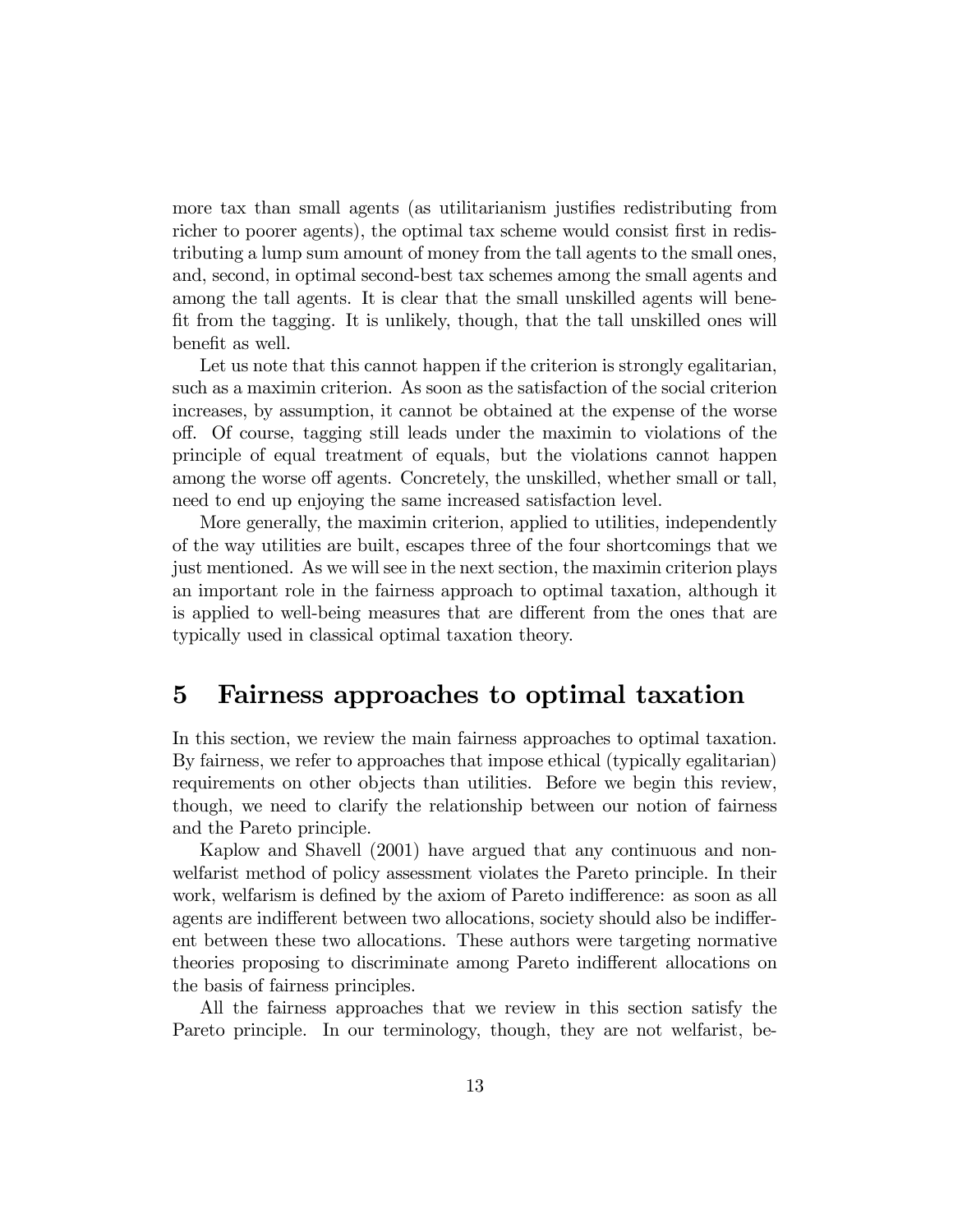cause we stick to the classical definition of welfarism in welfare economics. Welfarism, indeed, is the theory that utilities should be aggregated in the same way (the utilitarian way, for instance, i.e., summing up utility levels) independently of the profile of utility functions in the population. Classical optimal income taxation has always been consistent with this definition of welfarism, and the difficulties we have listed in the previous two sections are closely related to utilitarianism being a welfarist theory of justice.

#### 5.1 Libertarianism

In a recent contribution, Mankiw (2010) revives the libertarian view on labour income taxation. He advocates a principle of Just Deserts. The general principle is that "a person who contributes more to society deserves a higher income that reflects those higher contributions." In the absence of market imperfections, "each person's income reflects the value of what he contributed to society's production of goods and services." Let us note that the absence of market imperfections is the typical assumption of optimal tax theory, as the wage rates are assumed to be equal to the real productivity of the agents. Mankiw also argues that market imperfections, such as pollution, or the provision of public goods, such as fighting poverty, should be funded according to the agents' incomes, because richer agents benefit more from them. As a result, a progressive tax scheme can still emerge from the libertarian view.

Maybe the most radical departure from the utilitarian approach to taxation, in Mankiwís approach, is that the issue of how to make interpersonal comparisons has disappeared from the picture. More precisely, constructing comparable utilities has been replaced with the application of an extended version of the laissez-faire objective: earnings are fair if they reflect the natural differences among people, and these differences come from differences in talents, which are rewarded at their marginal productivity, and differences in preferences, which are rewarded proportionally to labor times. Inequalities due to differences in earning capacities are no longer considered unjust.

This is a rather extreme postulate, in the spectrum of fairness theories. It does not receive much support from popular views on justice. Using questionnaire surveys to elicit ethical preferences, Konow (2001) Önds support for the view that "a worker who is twice as productive as another should be paid twice as much if the higher productivity is due to greater work effort but not if it is due to innate aptitude"  $(p. 138)$ .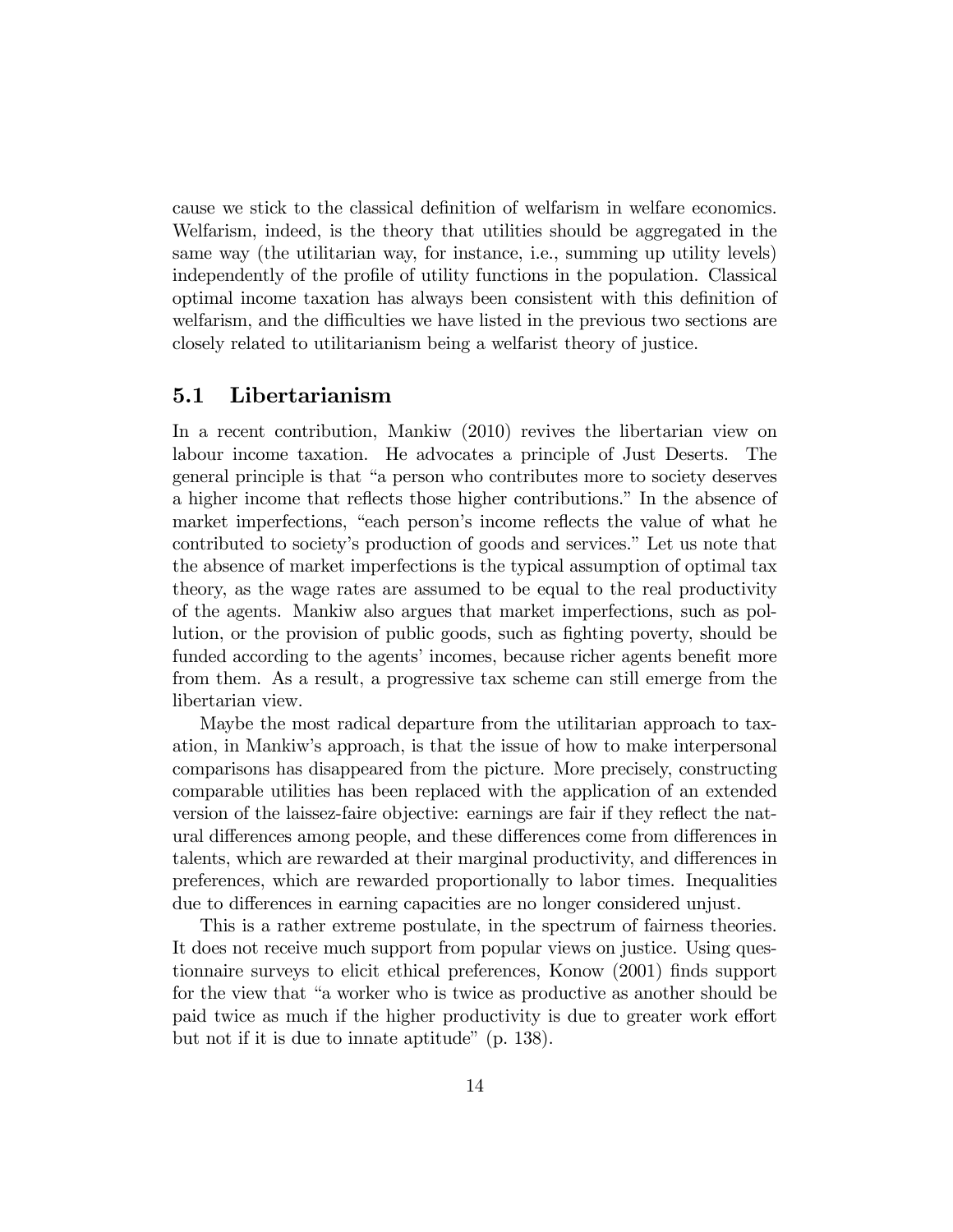However, the main point we want to make here is that with a suitable choice of utility functions one can construct a social welfare function that seeks to achieve the laissez-faire allocation. Therefore, even libertarianism can be accommodated, at least to some extent, in the social welfare framework. A key concept here is the notion of money-metric utility, due to Samuelson (1974) and which, in this model (after normalizing the price of consumption to 1), can be defined as (note that in the following formula, as well as later on in the paper, we use  $t$  to denote lump sum transfers) the value of the expenditure function for a reference wage rate  $w$  and the utility level  $U_i(z_i)$ :

$$
m_i(w, z_i) = \min \{ t \in \mathbb{R} \mid \exists (\ell, c) \in X, \ c = t + w\ell, \ U_i(\ell, c) \ge U_i(z_i) \}.
$$

Consider the following social ordering. It applies an inequality averse social welfare function  $W$  to individual well-being indexes which are defined as the value of the money-metric utility function at the personal wage rate  $w_i$ . This social ordering is then represented by the function

$$
W\left(m_i\left(w_i,z_i\right)_{i\in N}\right).
$$

The laissez-faire allocation achieves  $m_i(w_i, z_i) = 0$  for all i, and any form of redistribution generates a negative  $m_i(w_i, z_i)$  for some i. Moreover, for every feasible allocation the average  $m_i(w_i, z_i)$  is non-positive. Therefore, given the inequality aversion of  $W$ , the laissez-faire allocation is the best feasible allocation. Moreover, this ordering is intuitive because it considers that the worse-off are those who are in a situation equivalent to suffering the largest lump-sum tax in the population.

Note that the same laissez-faire conclusion is obtained even when W is the maximin criterion

$$
W\left(m_i\left(w_i,z_i\right)_{i\in N}\right)=\min_i m_i\left(w_i,z_i\right).
$$

The maximin may require that nobody be taxed! This shows that a social ordering based on the maximin aggregator can be compatible with a wide array of redistributive policies. This again illustrates the key idea of this paper, namely, that the choice of utility indexes is the important factor

One could object that the same feat can be achieved by a weighted sum of utilities, for a suitable choice of weights. While it is true (under mild assumptions) that the laissez-faire allocation maximizes a weighted sum of utilities,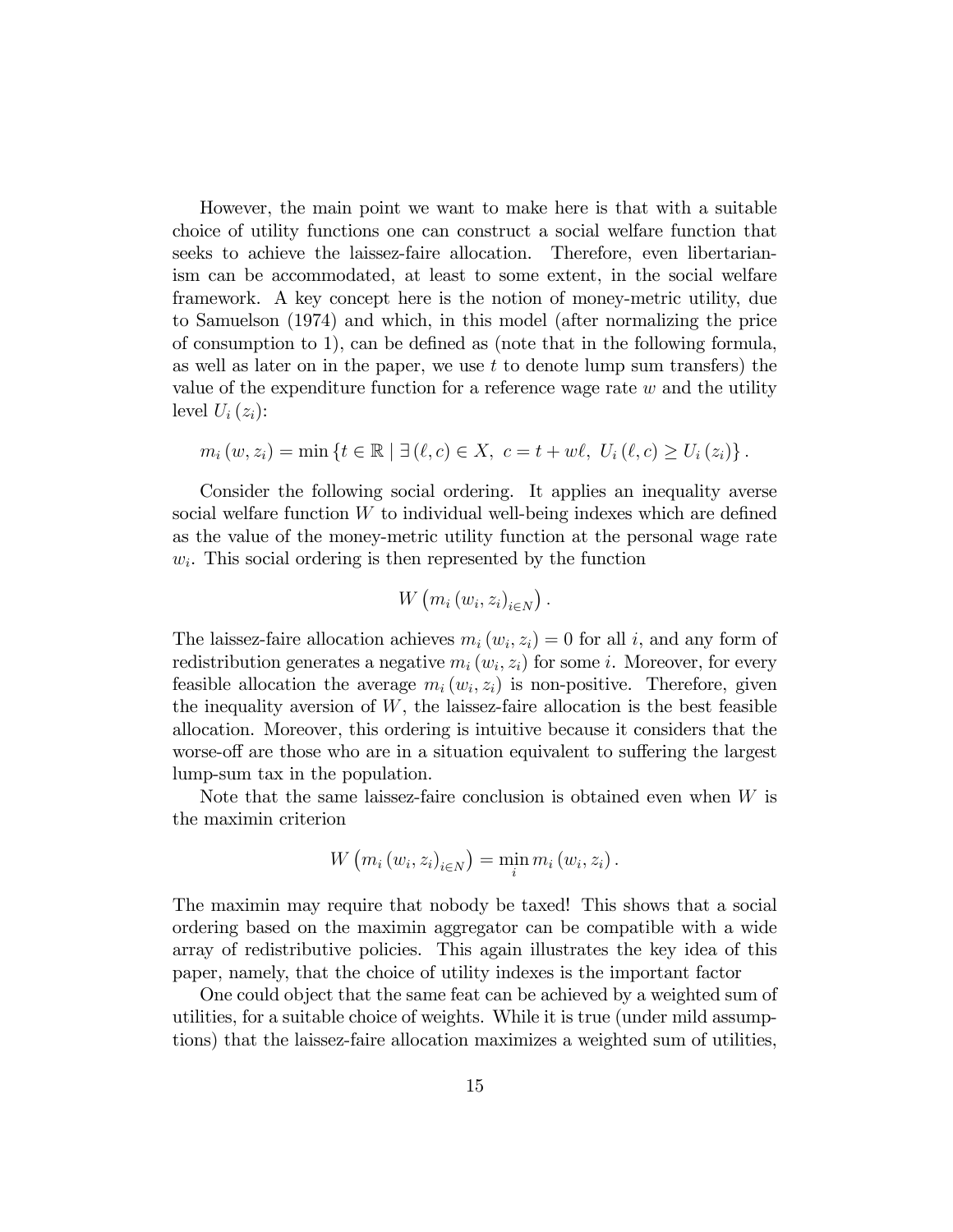the weights depend on the allocation in a complex way. In particular, the weight of an individual depends on characteristics (preferences, productivity) of other individuals. In contrast, the money-metric utility is easy to compute and only depends on the individual's own characteristics. Plugged into any economy with an arbitrary profile, and any inequality aversion social welfare function, it makes the laissez-faire allocation the best. The limitations of weighted utilitarianism will be discussed further in section 6.

#### 5.2 Roemer's theory of equality of opportunity

In contrast to Mankiw, Roemer's (1993, 1998) theory of equality of opportunity is against rewarding individuals for their natural talents, but it retains an idea of desert. This theory is inspired by followers of Rawls and Dworkin in political philosophy, especially Arneson and Cohen (see Arneson 1989, and Cohen 1989). The central idea of the theory is that the sources of inequalities in individuals' achievements should be divided in two groups. The first group gathers individual characteristics for which agents should not be held responsible. Such characteristics call for compensation, which means that the resulting inequalities in outcomes should be eliminated. They are called the "circumstances" of the individuals, and define the "type" of individuals.

The second group gathers the characteristics for which individuals should be held responsible, typically because individuals control or choose them. They are called "effort variables." Agents should be held responsible for their effort, which means that society should be indifferent to inequalities in agents' outcomes that are caused by such characteristics. This is a key innovation in welfare economics, and it is in sharp contrast with utilitarianism and welfarism as a whole, since the causes of individuals' outcomes play a key role in the evaluation of individual situations.

The social criterion that follows from these principles works as follows. Roemer assumes that individual outcomes are cardinal and comparable. The set of agents is partitioned according to their "genuine" effort —more will be said about this notion in the next paragraph. In each effort group, the worst-off are given absolute priority, and social welfare is computed as the average value of outcome for the worst-off of all effort subgroups. In other words, social welfare is based on the maximin criterion within effort groups, reflecting the compensation ideal for individuals with identical effort but unequal circumstances; but the utilitarian criterion is applied between effort groups, because there is no concern for inequalities linked to differential effort.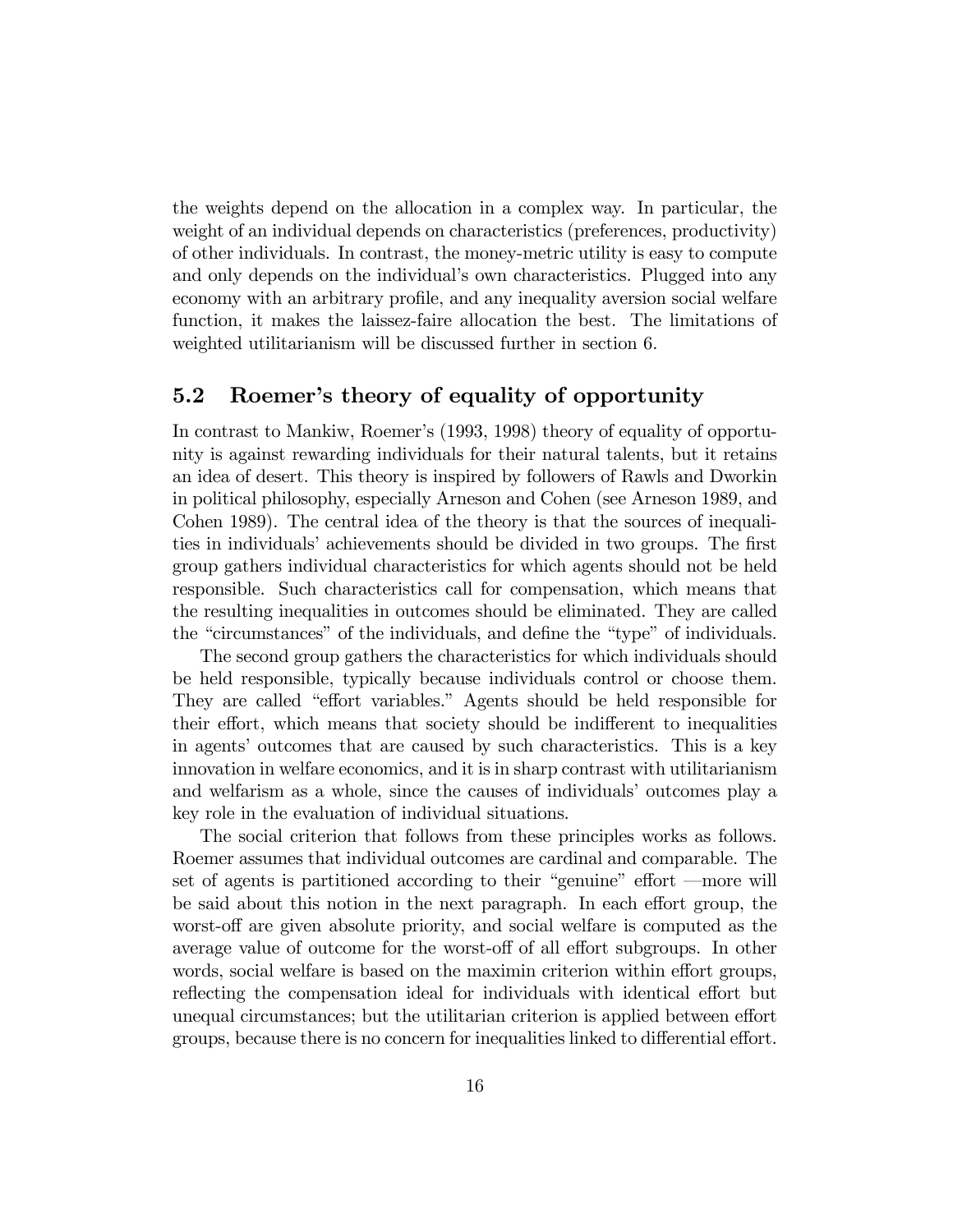Roemer also advocates a particular way to measure genuine effort. He measures an individual's effort as the percentile of the distribution of outcomes at which this individual stands, in the subgroup sharing his circumstances. The measurement of effort therefore requires partitioning the population by circumstances (i.e., by types), and measuring effort within each type by the relative ranks in the distribution of outcome.

Roemer et al. (2003) apply the criterion to optimal taxation. The relevant achievement is assumed to be income. Observe that income is indeed a cardinal and comparable outcome. The set of circumstances is restricted to the level of education of the individuals' parents. The set of efforts is assumed to gather all the characteristics that generate variations in how the influence of parents' education is transformed into income. The tax systems in ten countries are then compared in terms of their ability to equalize the distribution of incomes across types.

One may think of many other applications of Roemer's theory to optimal taxation. In particular, the set of circumstances can be much larger than the parental education level. It would come closer to the classical objective of optimal taxation theory to assume that the circumstances of an agent include her skill. The first objective would then be that two agents having different skills but the same effort level should also have the same outcome level. We are then left to define effort and outcome. If income is again retained as the relevant outcome, and individual effort is measured by the agent's percentile in the distribution of his skill group, then the goal becomes the maximization of the average income of the unskilled agents if their distribution of income is first-order stochastically dominated by the income distributions of all other skill groups. This is reminiscent of Besley and Coate's (1995) study of optimal taxation under the goal of minimizing the poverty rate. One worry about such an approach focusing on income is that it is unlikely to satisfy the Pareto principle.

Another possibility, more respectful of individual preferences, would be to take utility as the outcome (assuming there is a comparable measure of utility). The approach would then define effort as the relative rank of an individual in the distribution of utility in his type. If the distribution of utility for unskilled agents is dominated by the distribution of utility for the other types, then the goal is to maximize the average utility of the unskilled agents. This is similar to an approach followed by Boadway et al. (2002) in the special case in which there are two skill levels and two preference types in the economy. In that paper, preferences are assumed to be quasi-linear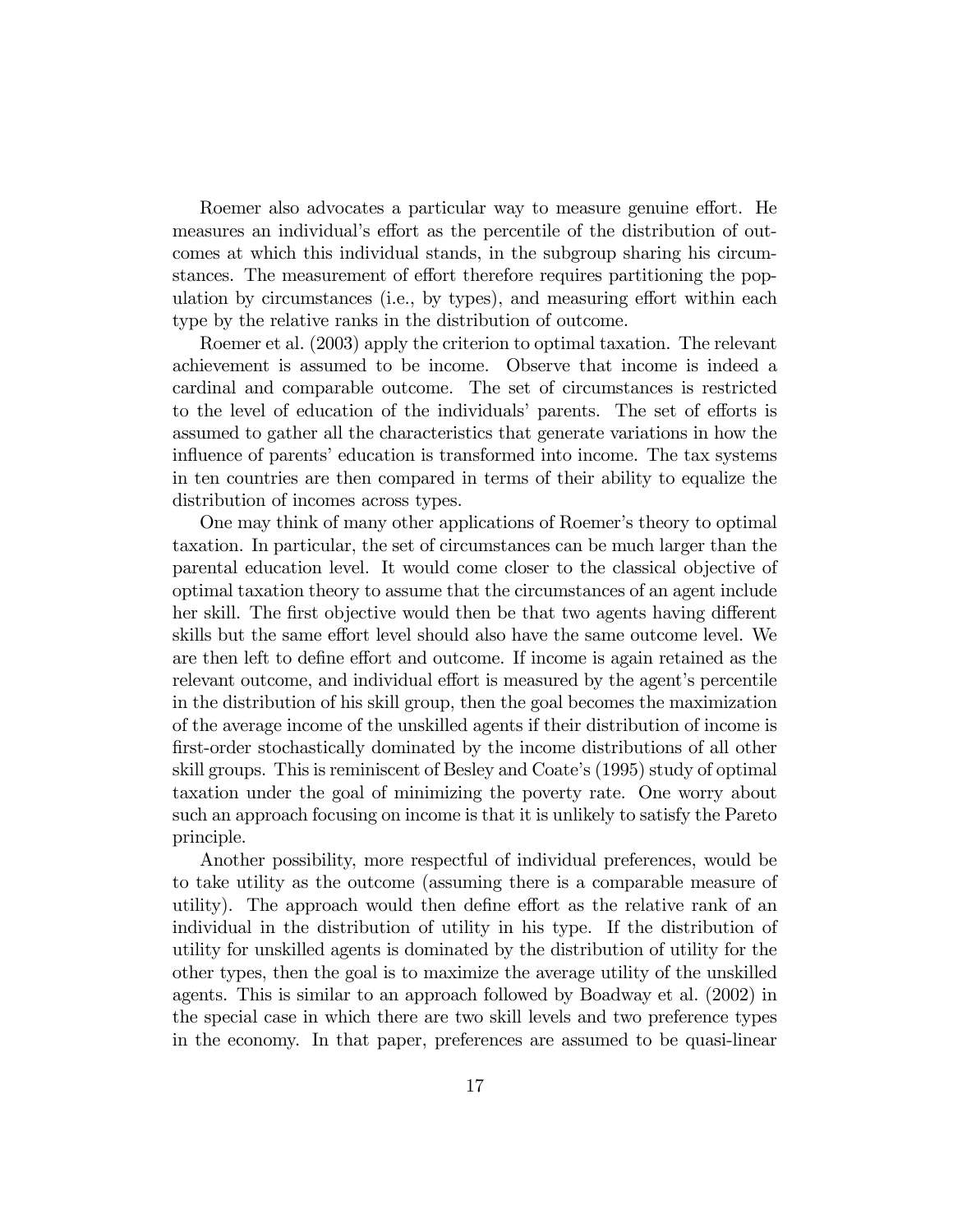in leisure, which gives an easy but superficial solution to the question of the cardinalization of the preferences.

As Roemer assumes that the relevant outcome is cardinal and comparable, his approach does not solve the difficult question of how to construct utilities. In fact he explicitly recommends not to use his approach to utilities and has restricted the applications of his criterion to cases in which the outcomes naturally come in cardinal and comparable units, such as incomes. This severely limits the relevance of his approach for optimal taxation conceived as a tool for improving social welfare. But there does not seem to be a fundamental objection against seeking to extend his approach to social welfare by taking some relevant notion of well-being as the outcome.

Responsibility in Roemerís approach and desert in Mankiwís perspective seem to follow the same objective, but they are quite different. The difference is best seen if one thinks of an economy in which all agents would have the same circumstances, including the same skills. The just desert approach would recommend to let agents be rewarded according to their skill, and all income differences would come from different choices, for which no correction should be implemented. Laissez-faire is considered fair. Roemer's equality of opportunity approach would recommend indifference about inequalies in outcomes, meaning that the utilitarian criterion should be applied. As a consequence, the optimal policy has no reason to coincide with the laissezfaire (except when utilities are quasi-linear in consumption). The Roemer approach is compatible with income redistribution even in economies in which all agents have the same earning capacities.

#### 5.3 The fair social ordering approach

The third fairness approach we survey offers a combination of the first two approaches. This approach, indeed, pursues Roemerís compensation objective, under the assumption that the effort characteristics are the preferences of the agents. The principle then requires that agents having the same preferences should also enjoy the same satisfaction level (in the sense of ending up on the same indifference curve  $\sim$  see below). This is clearly a pairwise (hence, stronger) version of the *compensation* objective which, as defined in section 4, dealt only with the case in which all the population has identical preferences.

The approach also retains a responsibility objective, but not Roemer's utilitarian objective. This principle is replaced with a pairwise version of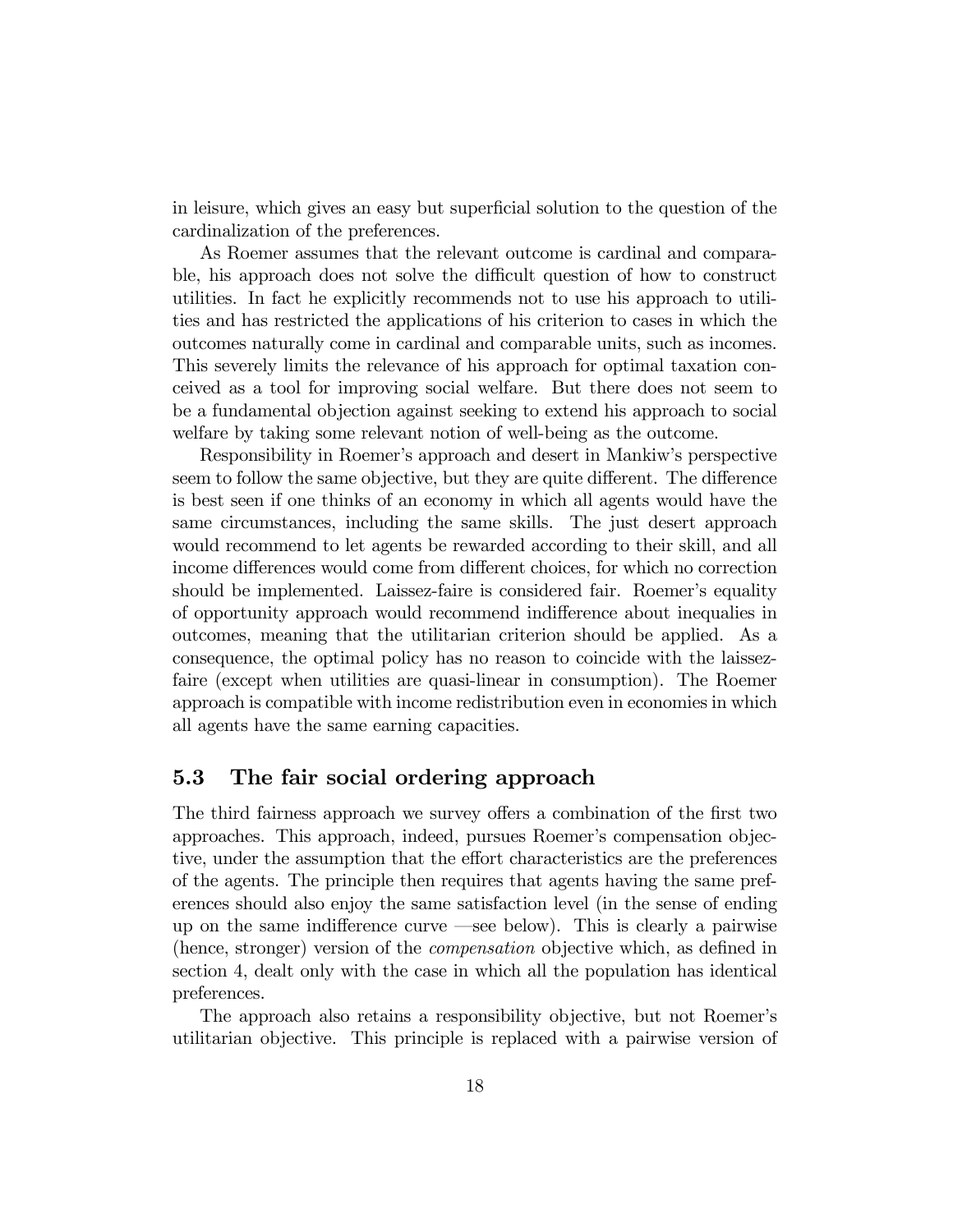the laissez-faire objective: there should be no redistribution between agents having the same skill level, i.e., they should be submitted to the same degree of redistribution.<sup>11</sup>

Let us note that by combining Roemer's pairwise compensation objective with the pairwise laissez-faire objective, this approach offers a solution to Piketty and Saez's criticism of utilitarianism (section 4). Indeed, restricted to economies in which all agents have the same preferences, the pairwise compensation objective boils down to the compensation objective. Restricted to economies in which all agents have the same productive skill, the pairwise laissez-faire objective boils down to recommending the laissez-faire allocation. It is also worth noting that, according to Gaertner and Schokkaert (2012), there is substantial empirical support for this combination of compensation and laissez-faire.<sup>12</sup>

It may be useful at this point to clarify the definition of the (pairwise) compensation objective and avoid a possible mistake. The compensation principle requires that two agents having the same preferences should enjoy the same satisfaction level. It should be clear that this principle remains a purely ordinal one. Enjoying the same satisfaction level, indeed, means that these two agents should consume bundles they deem equivalent. Equivalently, the requirement can be stated by reference to the celebrated (ordinal) fairness concept of no-envy, introduced in the formal theory of fair allocation by Kolm (1972) and Varian (1974): such agents should not envy each other.<sup>13</sup>

In this section, we illustrate the combination of the compensation and the laissez-faire objectives by introducing an important class of social orderings. The precise underlying ethical values, and other possible orderings embodying different value judgments, are discussed in greater detail in section 8.

The money-metric utility is the key tool here again. Consider the following social ordering. It applies the maximin criterion to individual well-being indexes which are deÖned as the value of the money-metric utility function

<sup>&</sup>lt;sup>11</sup>In the literature, the pairwise laissez-faire objective has been variably called the responsibility principle, the natural reward principle, or the liberal reward principle (see Fleurbaey 2008 and Fleurbaey and Maniquet 2011a,b).

<sup>&</sup>lt;sup>12</sup>However, they also obtain results which are not in accordance with the theoretical literature. For instance, some respondents want to widen the market inequalities, even when they are due to innate talent. A Nietzchean view on redistribution?

<sup>&</sup>lt;sup>13</sup>For a detailed study of the relationship between no-envy on the one hand and the compensation and the liberal reward principles in the other hand, see Fleurbaey (2008) and Fleurbaey and Maniquet (1996).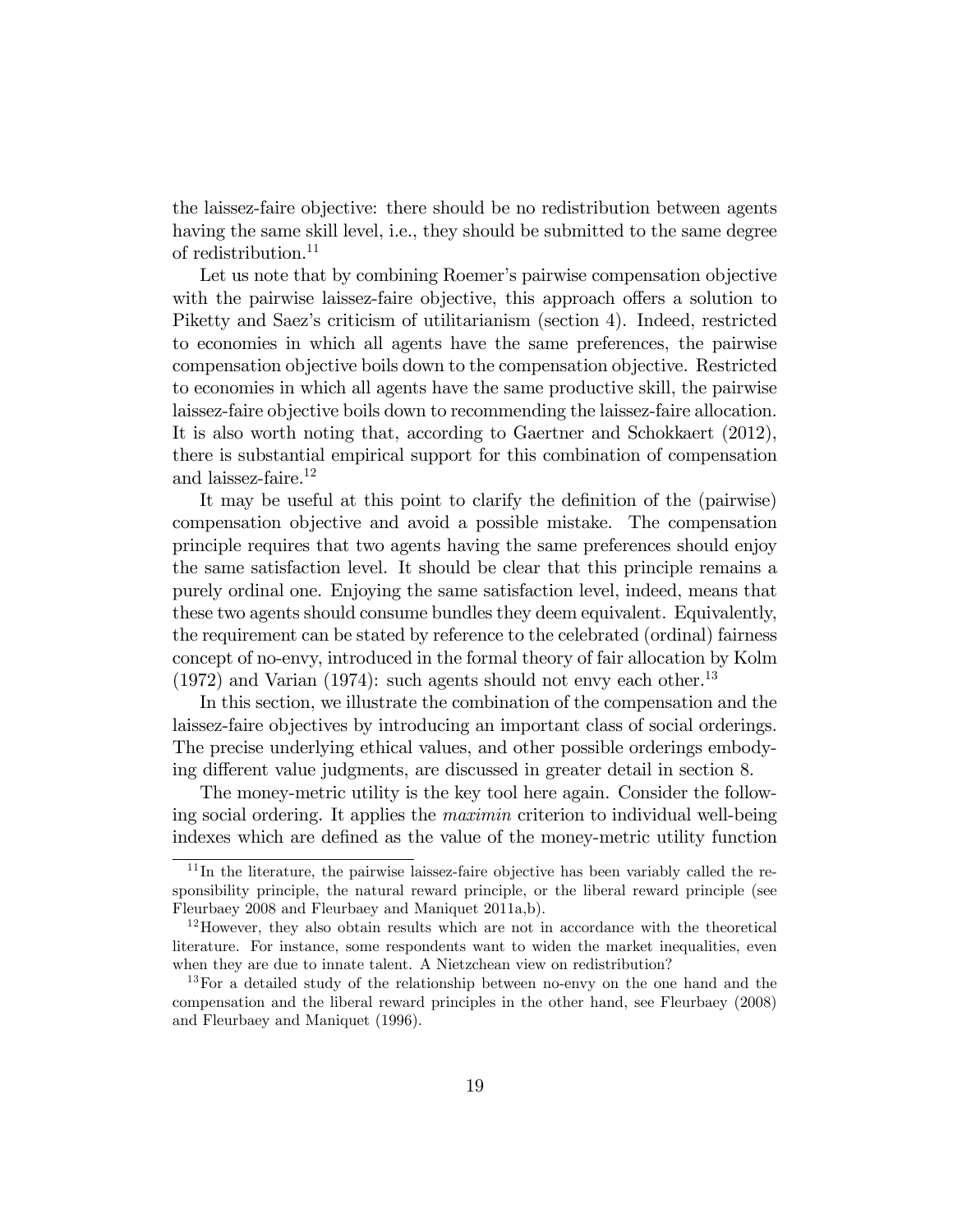at a common reference wage  $\tilde{w}$ . This social ordering is then represented by the function $14$ 

$$
\min_{i\in N}m_{i}\left(\tilde{w},z_{i}\right).
$$

For the moment, let us only assume that the reference wage lies between the lowest and the largest wage rates observed in the population:  $\tilde{w} \in [\min_i w_i, \max_i w_i].$  It therefore has to be a function of, at least, the profile of wage rates in the population. Letting this function remain unspecified, we thus obtain a class of social ordering functions rather than a precise one. Let us call this the class of reference-wage egalitarian-equivalent<sup>15</sup> social ordering functions.

The first point we want to make here is that, in a first best world,<sup>16</sup> every member of this class of social ordering functions satisfies the combination of the compensation and laissez-faire objectives discussed in section 4. Consider the case in which all preferences are identical. Pick any common representation of the agents' preferences,  $U_0$ . The social ordering that maximizes  $\min_{i\in\mathbb{N}} U_0(z_i)$  is then exactly the same as every member of the referencewage egalitarian-equivalent class. Indeed, when preferences are identical, the ranking of individuals in terms of money-metric utilities is then the same as the ranking in terms of utility  $U_0(z_i)$ , whatever  $\tilde{w}$ , because  $m_i(\tilde{w}, z_i)$  is a numerical representation of the same preferences as  $U_0$ , for all  $\tilde{w}$ . The result that utilities are equalized in a first-best context then follows from the fact that the social ordering is a maximin.

A frequent criticism against this form of egalitarianism is that when preferences are identical but utility functions differ, picking a common representation or a money-metric utility that only depends on ordinal preferences ignores potentially relevant inequalities in utilities that come from unequal capacities for enjoyment (see, e.g., Boadway 2012, p. 521). In order to address this criticism, two possibilities must be considered.

The first possibility is that the different calibrations of satisfaction simply reflect that some individuals are more difficult to satisfy than others. This

<sup>&</sup>lt;sup>14</sup>The well-being index  $m_i(\tilde{w}, z_i)$  is the money-metric utility discussed in Preston and Walker (1999, p. 346) for this same model.

<sup>&</sup>lt;sup>15</sup>The idea of "egalitarian-equivalence" is due to Pazner and Schmeidler (1978). The expression refers to a social criterion that seeks to achieve an allocation that is Paretoindifferent to an egalitarian allocation. In the case at hand, the egalitarian allocation grants all individuals an equal budget with no tax and a wage rate equal to  $\tilde{w}$ .

<sup>&</sup>lt;sup>16</sup>The first best world is also the second best world when preferences are special and make agents work the same labor quantity for all tax functions.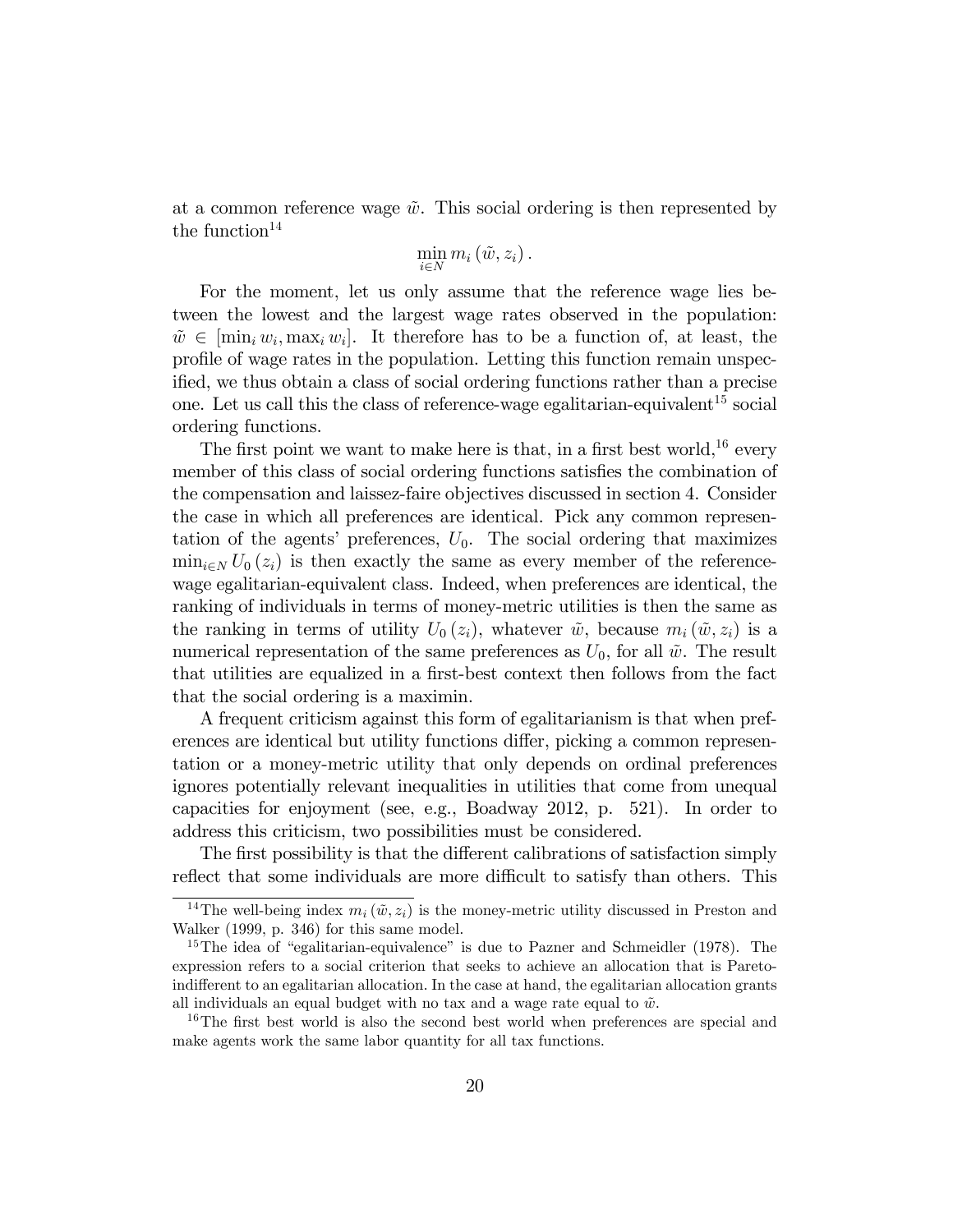directly connects to the discussion of "expensive tastes" and adaptation in section 3. It is clear that fairness is on the side of well established approaches that ignore such differences in utilities.

The second possibility is that the capacities for enjoyment reflect internal parameters (metabolism, health, mental health, etc.) that matter to individuals and create real inequalities. If the criticism that our compensation objective does not take these inequalities su¢ ciently into account is based on this fact, it means that the model is incomplete and such internal parameters have to be made explicit, together with individual preferences over them. Note that agents would then have three sources of heterogeneity in such an extended model.<sup>17</sup> In conclusion, either way, the criticism can be suitably addressed. We continue the discussion, though, under the assumption that agents only differ in productivity and preferences.

Let us come back to the combination of the compensation and laissezfaire objectives and check the laissez-faire side of the picture. When all productivities are equal, necessarily  $\tilde{w}$  must equal the common wage rate, and equality of  $m_i$  ( $\tilde{w}, z_i$ ) is achieved by the laissez-faire allocation (with a poll tax  $G(n)$ , which is also efficient and incentive compatible, and therefore maximizes the lowest  $m_i (\tilde{w}, z_i)$  under the relevant constraints of feasibility and incentive compatibility.

Admittedly, the two cases of identical preferences and equal productivities are very special, and it is important to check if a social ordering function in the reference-wage egalitarian-equivalent class behaves well in other cases. The main observation is that the compensation property for identical preferences indeed applies to pairs of individuals. Reducing inequalities between two individuals sharing the same preferences is always deemed acceptable for a reference-wage egalitarian-equivalent social ordering, and is even deemed a strict improvement if one considers the leximin variant of such a social ordering.<sup>18</sup> In other words, the pairwise compensation principle (i.e., seek to eliminate all inequalities between pairs of individuals who differ only in their productivities) is fully satisfied.

This compensation effort actually goes beyond the case of individuals with identical preferences. It also applies to cases in which one agent's indifference

<sup>17</sup>Such a triple-heterogeneity model is studied by Fleurbaey and Valletta (2014). The problem of compensating for unequal internal characteristics is developed at length in a related literature (Fleurbaey 2008, Fleurbaey and Maniquet 2011b, 2012).

<sup>&</sup>lt;sup>18</sup>The leximin extends the maximin lexicographically by considering the very worst-off, then the second worst-off, and so on.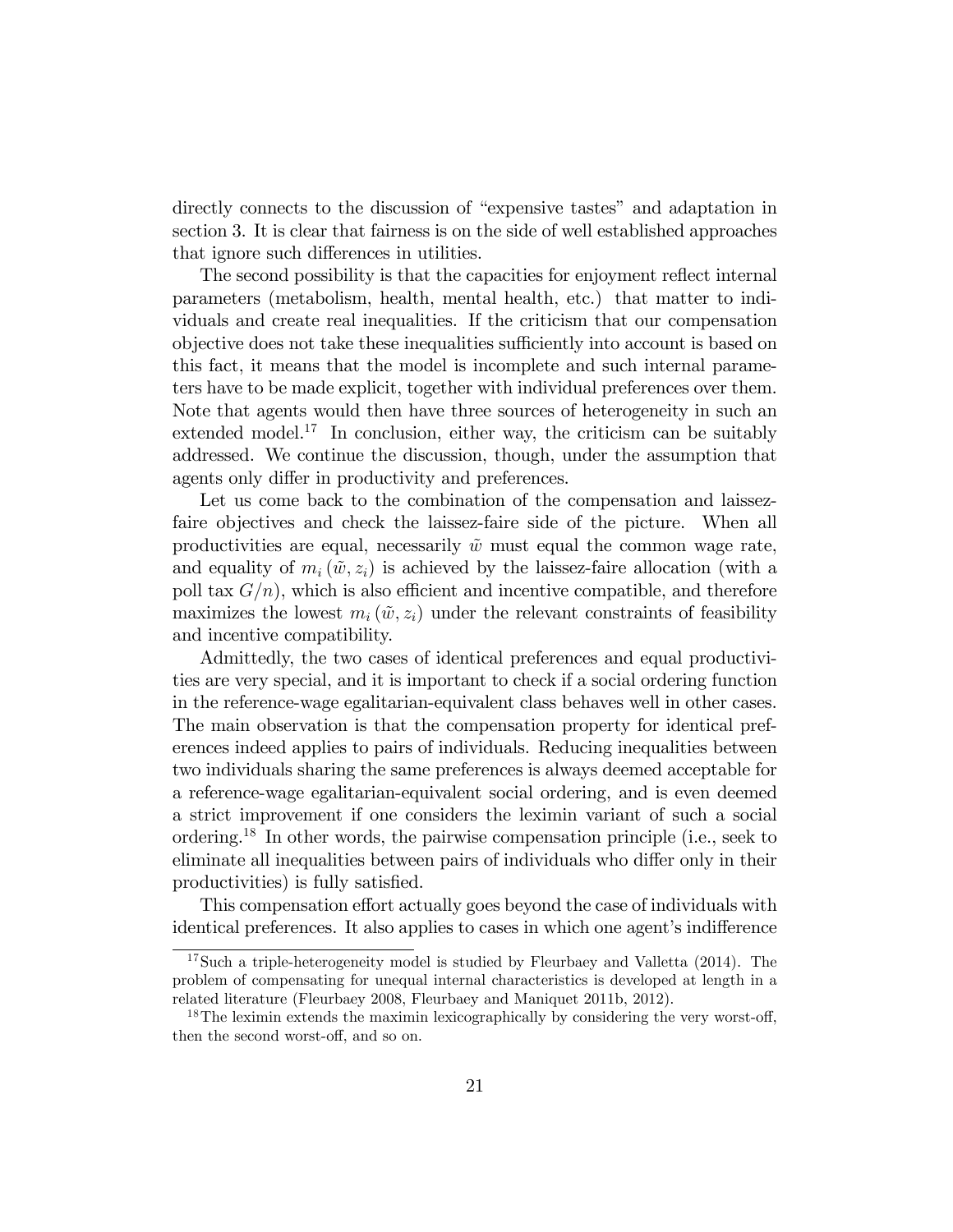curve in  $X$  lies everywhere above another agent's. In this case, both agents agree that the bundle of goods consumed by the former agent is preferable to the bundle consumed by the latter. Moreover, they both also agree that any bundle that the former agent finds indifferent to the bundle he consumed is preferable to any bundle that the latter agent finds indifferent to the bundle he consumes. In that case, the money-metric utility of the latter is necessarily lower than the former's. Consequently, the maximin objective recommends to transfer goods from the former to the latter agent. Such a transfer reduces the "inequality in indifference curves" between these two agents.

The same pairwise extension holds for the laissez-faire property, but in a more modest form.<sup>19</sup> It applies to individuals having the same wage rate, but only when their common wage rate is equal to  $\tilde{w}$ . For this special case  $w_i = w_j = \tilde{w}$ , the counterpart of the laissez-faire ideal is that the equality  $m_i (\tilde{w}, z_i) = m_j (\tilde{w}, z_j)$  is achieved in the first best. This means that the two individuals are just as satisfied as they would be by receiving an identical lump-sum transfer or paying an identical lump-sum tax and working at their common wage rate. This partial laissez-faire outcome is directly related to the way utilities are constructed. For individuals with a common wage rate  $w_i = w_j$  that does not differ too much from  $\tilde{w}$ , this laissez-faire property will only hold approximately, i.e., the equality  $m_i(w_i, z_i) = m_j(w_j, z_j)$  will be approximately satisfied.

Therefore one sees that a reference-wage egalitarian-equivalent social ordering function consistently seeks to reduce inequalities in indifference curves (whether they belong to the same preferences or not), and in a milder form seeks to avoid allocations that depart too much from the laissez-faire when redistribution is not needed.

There exist other social ordering functions that are much stronger with respect to satisfying the pairwise laissez-faire objective (seeking to equalize transfers for all pairs of agents with identical wage rates) and slightly less strong on compensation (elimination of inequalities in indifference curves for each pair of agents with identical preferences is obtained for a subset of preferences). The basic idea underlying their construction, along with one core example, is developed in section 8. Their implications for taxation are studied in detail in Fleurbaey and Maniquet (2007, 2011a,c).

 $19$ The fact that one property (the compensation principle) is satisfied to a larger extent than the other (the laissez-faire) is due to a logical tension between the two. This is further discussed in Section 8.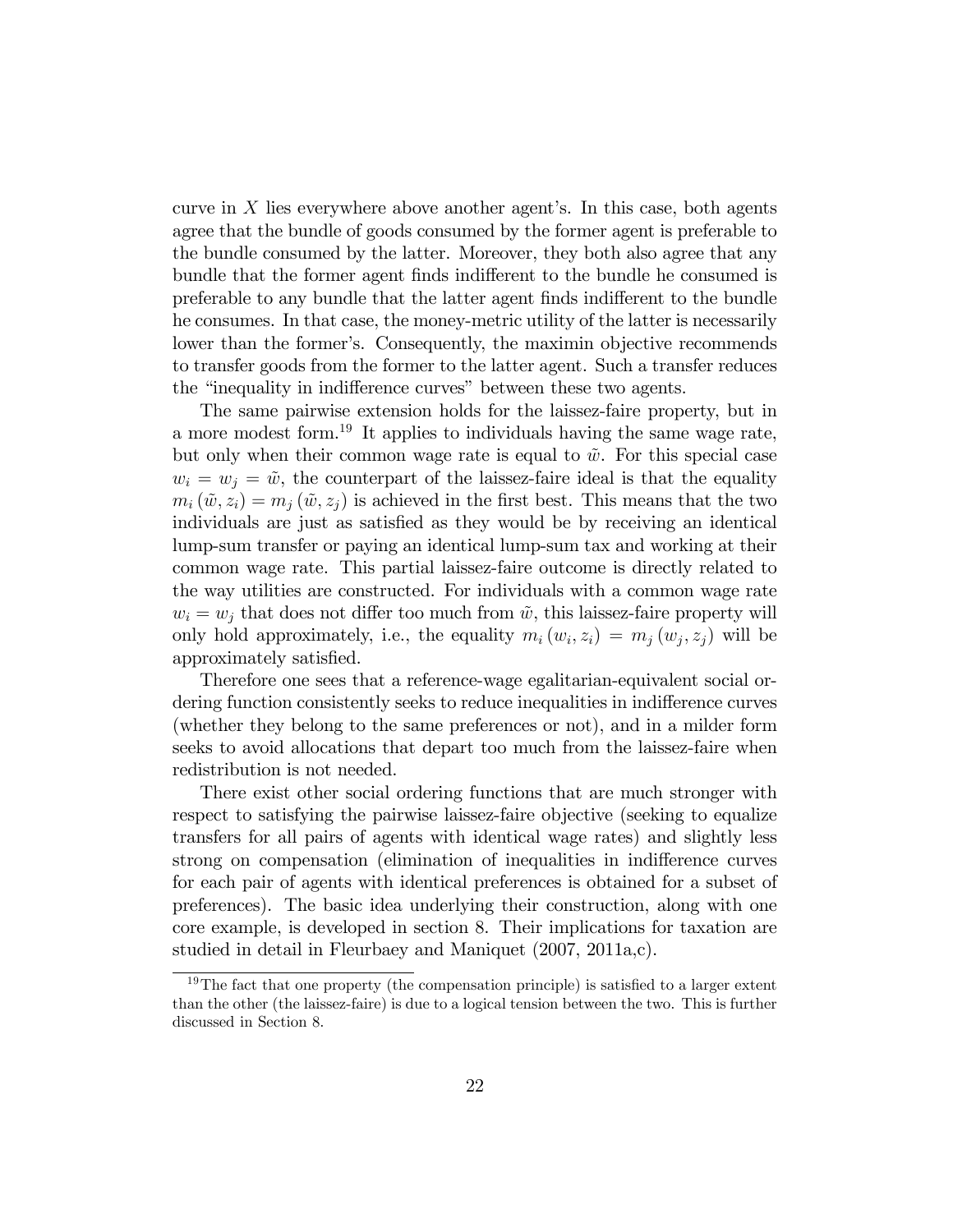One might want to question the extreme form of egalitarianism that is adopted through the maximin approach. The literature on fair social orderings (see, in particular, Fleurbaey and Maniquet 2011a, Chap. 3), echoing earlier studies of the money-metric utility (Blackorby and Donaldson 1988), shows that mild egalitarian requirements (such as convexity of the social ordering on  $X<sup>n</sup>$  can be satisfied only with an absolute priority for the worst-off when the evaluation satisfies informational simplicity requirements.

The reasoning behind this absolute priority to the worst-off goes as follows. The Pareto criterion forces us to aggregate satisfaction levels or indifference curves, which means that not too much attention can be paid to the bundles of goods consumed by the agents. On the other hand, the fairness objectives that have been studied so far are defined as Pigou-Dalton transfer requirements: a transfer of resources from an advantaged agent to a relatively disadvantaged one is a social improvement. Consequently, fairness forces us to look at what agents consume. Combining the Pareto criterion with this transfer requirement turns out to be very demanding. This is typically the case when the shape of the preferences of the agents is such that the value for them of a given transfer depends on the bundle they originally consume when they receive that transfer. A transfer of a given amount of resources at a certain level of work may be, in terms of preferences satisfaction, equivalent at another level of work to the loss of an arbitrarily large amount of resources by the richer agent combined with the gain of an arbitrarily small amount of resources by the relatively poor one. It is intuitive that as a consequence, transfers are a social improvement only if we use a maximin aggregator.<sup>20</sup>

The maximin conclusion can be avoided by applying the Pigou-Dalton transfer requirements only to profiles of preferences that are sufficiently regular (e.g., homothetic or quasi-linear) in order to avoid the equivalence between balanced transfers and unbalanced transfers depicted in the previous paragraph. One then obtains social orderings with a less than absolute priority for the worst-off.

As we mentioned in the previous subsection, Roemer's theory of equality of opportunity relies on a distinction between circumstances and effort. In the usual optimal income tax model, agents are characterized by their preferences and their skill. That forces us to put the cut between circum-

<sup>&</sup>lt;sup>20</sup>However, a full argument requires an additional restriction on the information about indifference curves that can be used to evaluate a transfer, or a separability property for the evaluation of subpopulations. See Fleurbaey and Maniquet 2011a, Chap. 3 for details.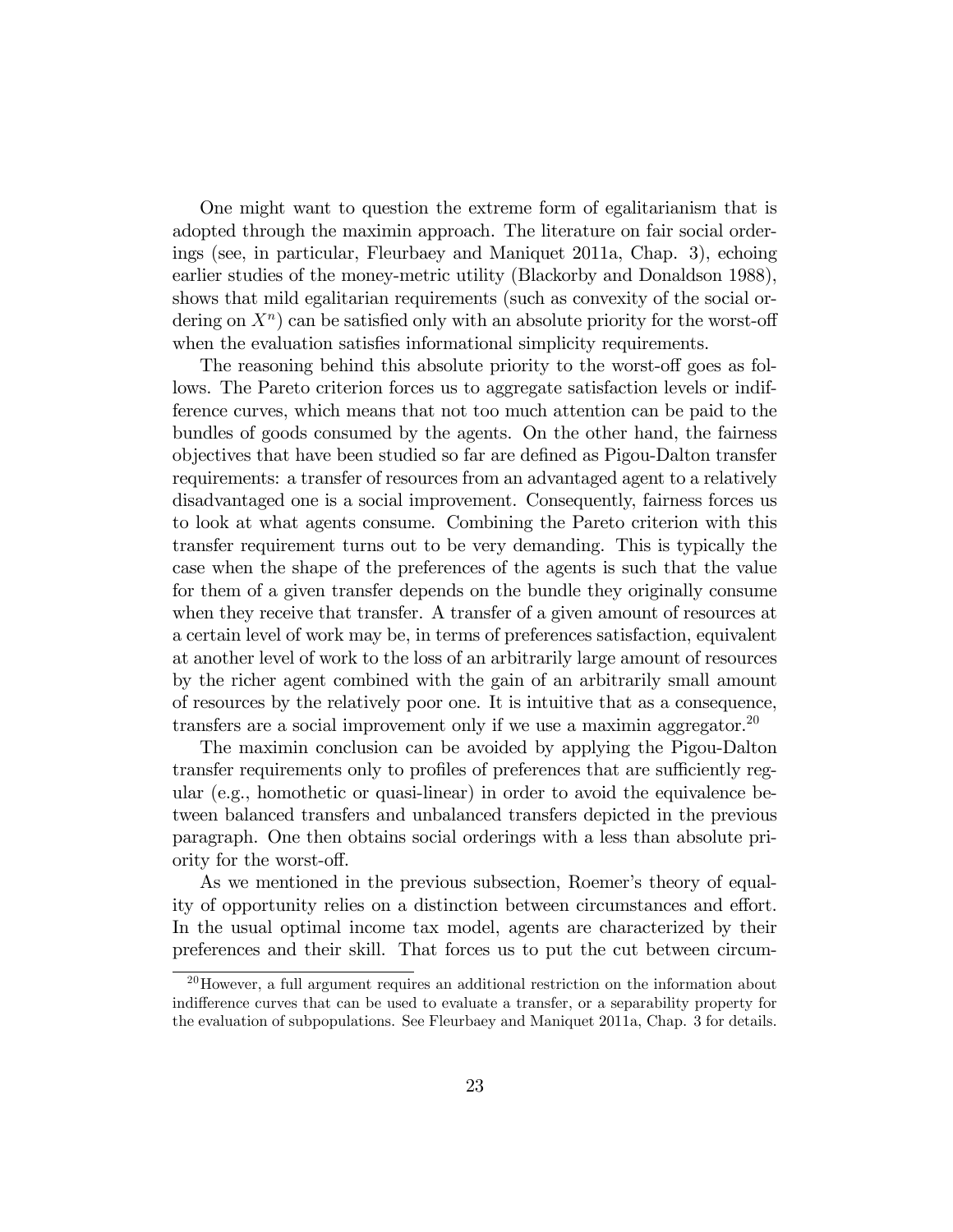stances and effort between these two characteristics. It would be possible, however, to enrich the model with other elements, such as the influence of family background on preferences, and study the compensation and laissezfaire objectives with another cut. However, there is an interesting difference between Roemerís approach and this one. In Roemerís perspective, a family background influencing preferences may be a genuine handicap in attaining the relevant outcome (such as income). In the approach described here, there is no comparable outcome and one cannot view an ináuence on preferences as a handicap in the satisfaction of these preferences. Instead, such an ináuence must be viewed as distorting preferences and implying that the agent's situation should be assessed with "ideal" preferences, i.e., preferences that would be free from the alleged influence. The fairness literature has been reluctant to follow this route because it means dropping the Pareto principle and considering that individual preferences are not fully respectable. This is, however, a route familiar to the literature on behavioral phenomena such as myopia and hyperbolic discounting (Choi et al. 2003).

#### 5.4 Luck and desert

Saez and Stantcheva (2013), inspired in particular by Alesina and Angeletos (2005), examine the case in which individual income has two components, the ordinary earnings and a random shock, which for simplicity is assumed to have a zero mean. They show in particular that if only the individuals with net income below their earnings are given a positive weight in the social objective, income taxation may have to be greater when the random shock has greater variance relative to post-tax earnings, creating a reinforcing mechanism that can generate multiple equilibria. Low-tax equilibria incur a lower random shock relative to post-tax earnings, justifiying the low tax, and conversely for the high-tax equilibria.

As a matter of fact, the separation between luck and desert is at the core of the literature that has just been reviewed in the previous subsections. The decomposition of gross income into a deserved and an undeserved part can be analyzed easily using Roemer's approach or the fair social ordering approach.

In Roemer's approach, the random shock can be added to the circumstances, and if the random shock is uncorrelated with the pre-shock outcome in each type, the partitioning of individuals in terms of "genuine effort" is unchanged. Then, the worst type, when luck is included in the description of type, gathers the individuals with bad luck and bad otherwise circumstances.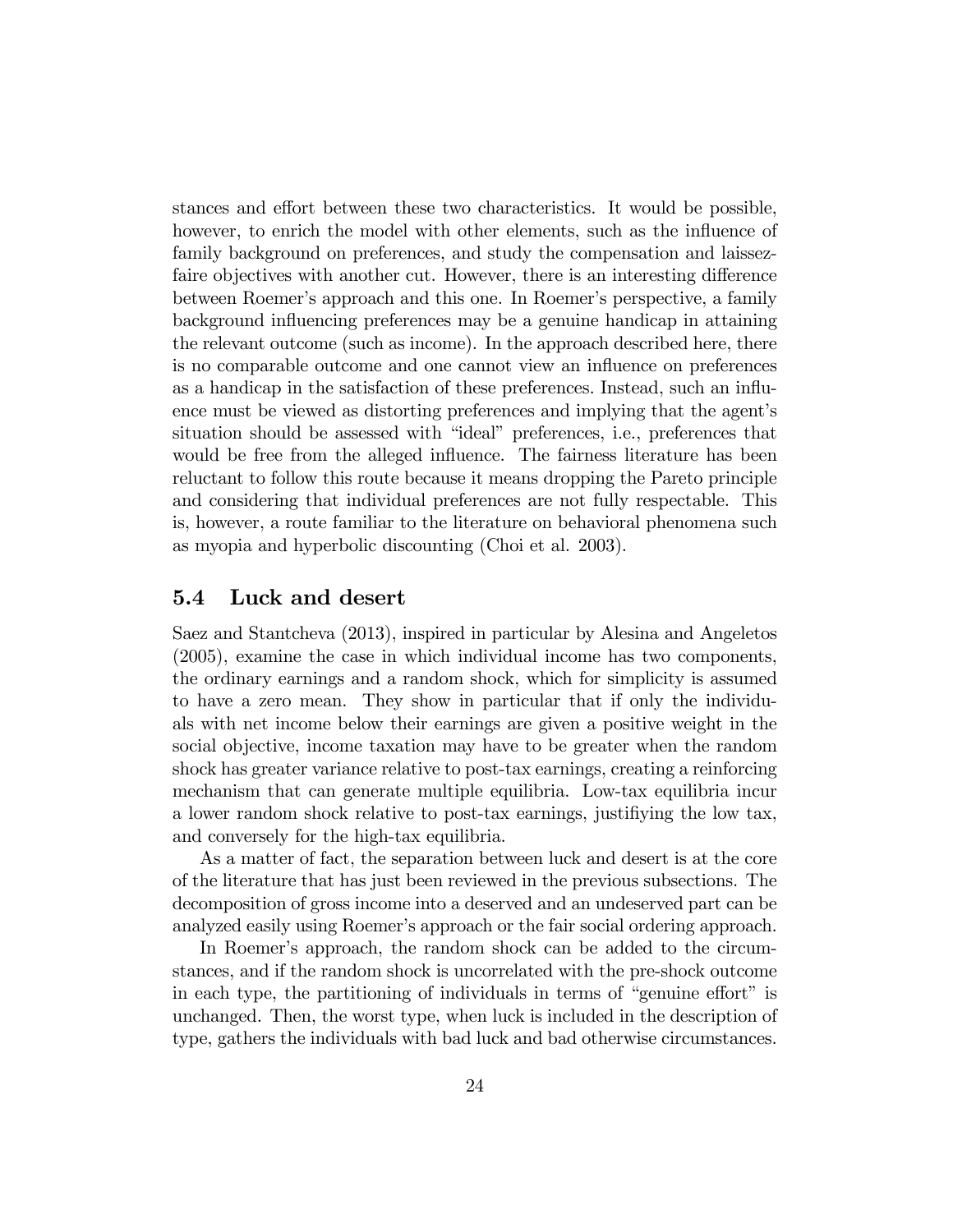Roemerís criterion would then advocate maximizing their average outcome.

In the fair social ordering approach, one would also treat the random shock as a circumstance to be compensated, and would apply the laissezfaire principle only to the pairs of individuals sharing the same skill and the same shock. Interestingly, this does not require any change to the index measure. Indeed, the money-metric utility  $m_i (\tilde{w}, z_i)$  defined in the previous subsection displays the nice dual property that two individuals with the same preferences, but possibly different skills and/or different luck, should ideally be given final bundles on the same indifference curve, whereas for individuals with wage rate equal to  $\tilde{w}$ , the ideal state is to give them lump-sum transfers cancelling their inequalities in luck and let them work freely (with no further tax).

The advantage of this approach is that it provides a sensible ordering of individuals, that makes it possible to prioritize the very worst-off (if the maximin criterion is adopted) or to give a positive weight to all individuals, but with decreasing priority according to their position as measured by  $m_i$   $(\tilde{w}, z_i)$ .

If one adopts the view that earned income is fully deserved and only the random shock is undeserved, then one can use another utility function, namely  $m_i(w_i, z_i)$ , which we have shown to be associated with the libertarian approach. As the random shocks are equivalent to redistribution between individuals, any inequality averse social welfare function applied to the distribution of  $m_i(w_i, z_i)$  will seek to undo them via a compensating redistribution. This approach is unlikely to end up giving equal positive weight to those with a net income below their earnings, because it will prioritize those with the greater gap.

There is another interesting difference with the weights proposed by Saez and Stantcheva. The weights they propose can generate multiple equilibria because the relative share of the shocks over income is endogenous to the tax. In particular, if the tax is 100%, as they note, the post-tax earnings are null and all income is undeserved (and has zero elasticity), implying that the optimal tax is indeed 100%. In contrast, a social welfare function with  $m_i(w_i, z_i)$  is unlikely to generate multiple equilibria and to be satisfied with a 100% tax. The reason is that it does not treat post-tax earnings as deserved when they are strongly distorted by the tax. It treats the tax as being just as bad as a negative shock when it reduces  $m_i(w_i, z_i)$ . It therefore offers a defense of the principle that individuals deserve to keep their earnings of the laissez-faire allocation, rather than any (distorted) earnings.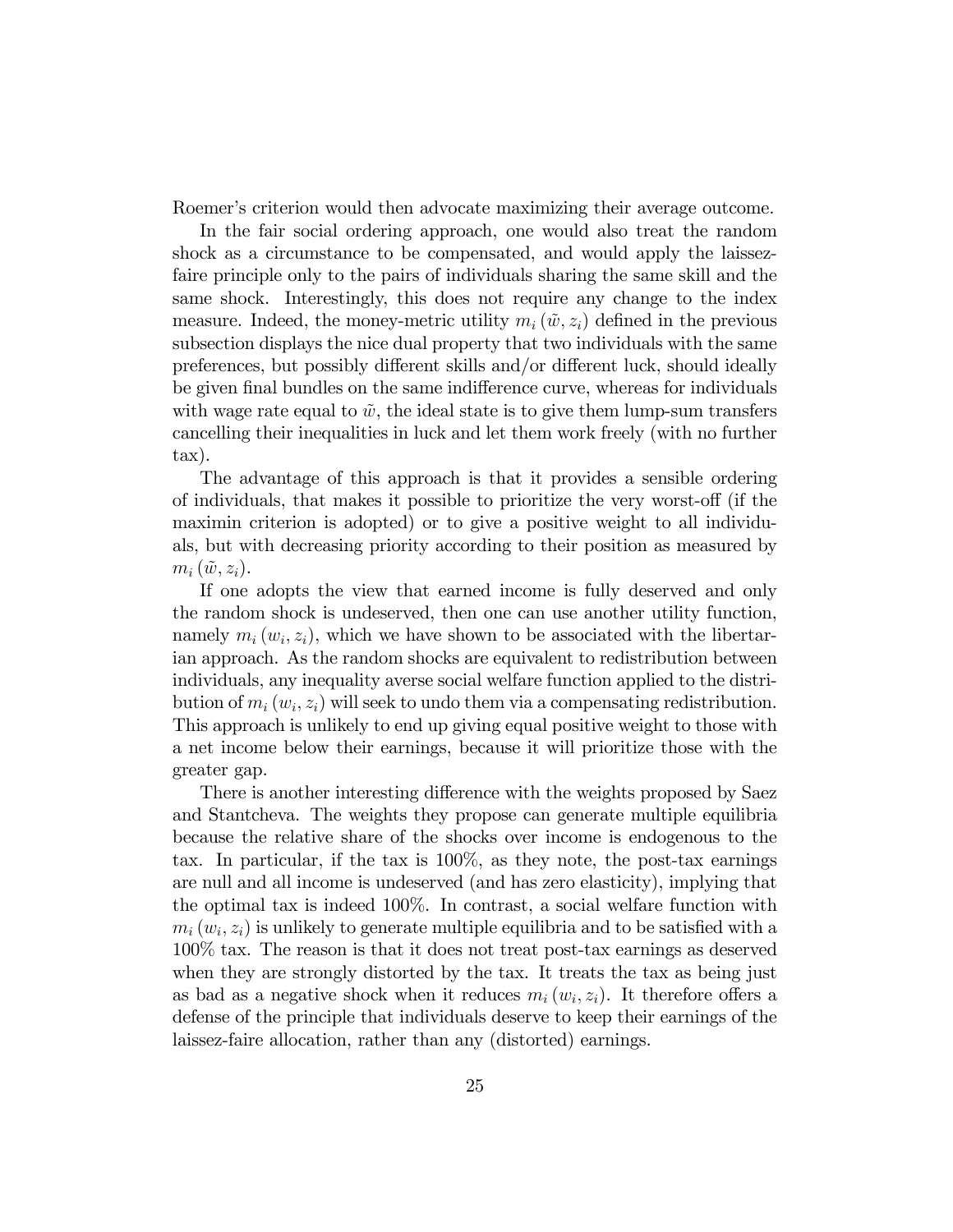### 6 Does weighting utilities yield fair outcomes?

The key building block of the reference-wage egalitarian-equivalent social ordering functions is the money-metric utility  $m_i (\tilde{w}, z_i)$  which makes interpersonal comparisons of resources appropriate in the double way that was needed to achieve the desired combination of the compensation and laissezfaire objectives, that is, both among agents with identical preferences and agents with the reference wage rate. Individuals with identical preferences are compared in terms of indifference curves (and this extends to individuals with different preferences but non-crossing indifference curves), and individuals with the reference wage rate are compared in terms of the lump-sum transfers they receive when tax operates by lump-sum transfers (of which the laissez-faire is a degenerate case).

That these two ways of making interpersonal comparisons can be performed by the same well-being indexes is quite notable. The money-metric utility has generally been considered in the profession as a mere convenience, although it was sometimes presented as more than that. For instance, Deaton and Muellbauer  $(1980, p. 225)$  suggest that the money-metric utility reflects "the budget constraints to which the agents are submitted".<sup>21</sup> The moneymetric utility respects individual preferences while using an objective rod to compare individual situations. This combination enables it to respect individual preferences not only for intrapersonal comparisons but also for interpersonal comparisons when individuals unambiguously agree about who has a better situation because indifference curves do not cross. It also enables it to be sensitive to transfers in the case of individuals with the reference wage rate.

It is remarkable how many possibilities are offered for social evaluation by an appropriate selection of well-being indexes, even under the restriction that the indexes must be utility functions that represent individual preferences, and even under the restriction that the maximin criterion will be ultimately applied to the distribution of such indexes. A substantial portion of this diversity of possibilities, and the underlying ethical issues, is illustrated in section 8.

 $21$ See also Deaton (1980, p. 51): "I believe that practical welfare measurement should be fundamentally based on opportunities rather than on their untestable consequences. No government is going to give special treatment to an individual who claims his extra sensibilities require special facilities, at least not without some objective evidence of why money means something different to him than to anyone else." (emphasis added)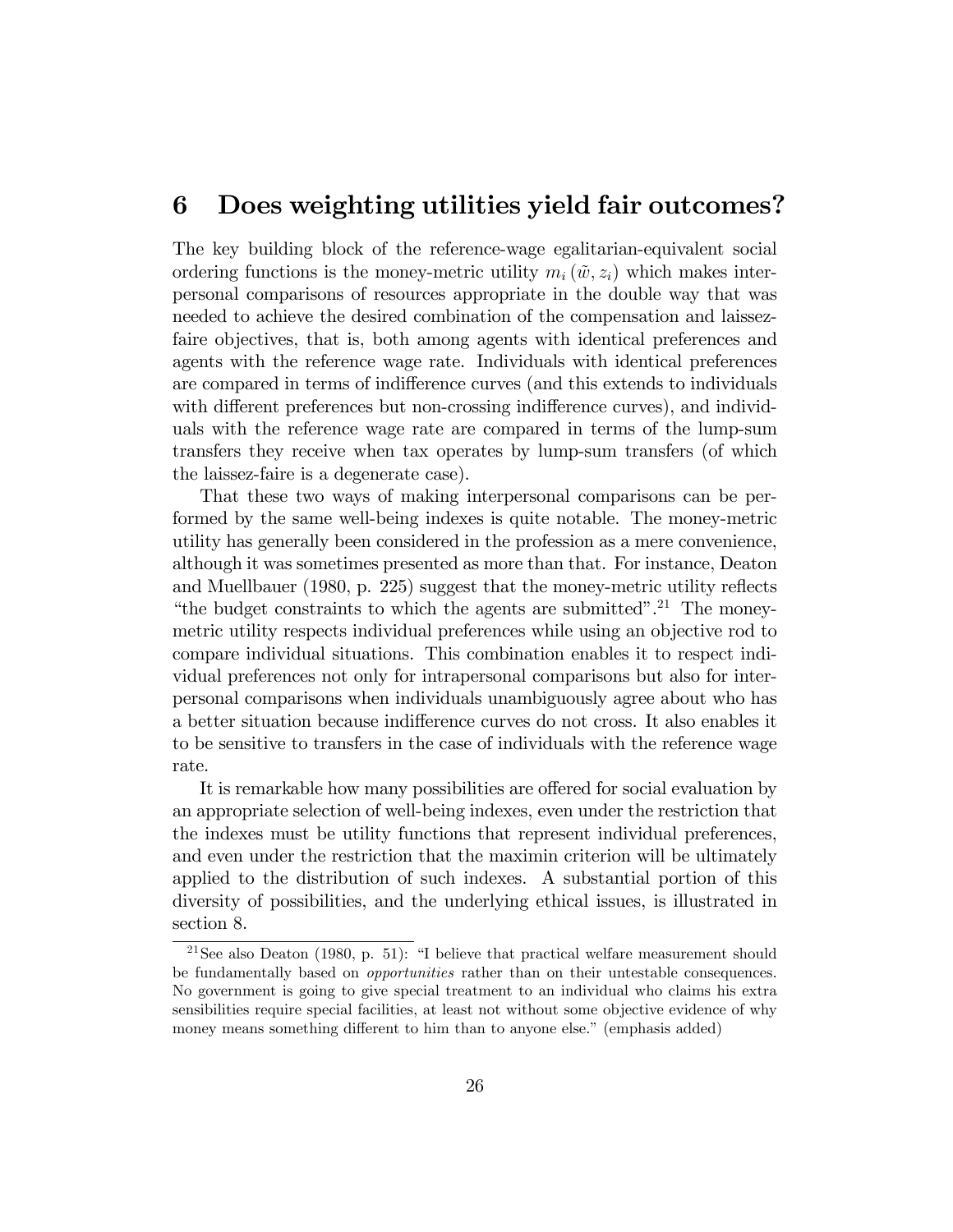Before exploring what ethical principles may guide the selection of suitable indexes, it is worth examining a more basic question. If the population comes with a given profile of utility functions  $(U_1, ..., U_n)$ , is it necessary to replace such functions by indexes like  $m_i (\tilde{w}, z_i)$  before applying a social welfare function (such as the maximin)? Couldn't one simply weight these utility functions in a utilitarian sum?

Facing the problem of heterogeneous utilities, the literature<sup>22</sup> has indeed considered weighting them in a utilitarian social welfare function  $\sum_{i\in N} \alpha_i U_i(z_i)$ . These coefficients  $\alpha_i$ 's are the so-called Pareto weights referred to in the introduction (quoting Piketty and Saez 2012). It is true that, provided the utility possibility set is convex, every (constrained) efficient allocation can be viewed as optimal for such a weighted utilitarian function. One could therefore imagine seeking the weights  $\alpha_i$  that induce the same choice of tax function as, for instance, a reference-wage egalitarian-equivalent social ordering. But this idea does not work, as we now explain.

Let us consider a second-best world, in which only incomes are observable. Assume that the individuals with the lowest wage rate are sufficiently diverse in preferences so that they span all the labor-consumption preferences of the population. It is then possible to derive the conclusion that, at the socially best allocation, only them should be given a positive weight. This is because, under the incentive constraints, a less productive agent necessarily faces a less favorable budget set than a more productive agent. Therefore, an agent with a high wage rate will always have a higher well-being index  $m_i (\tilde{w}, z_i)$ than an agent with the same preferences and the lowest wage rate. The latter agent should then be given full priority over the former, because the objective is a maximin.

The question then becomes: for two agents, say j and  $k$ , having different preferences and the lowest wage rate, how should we determine  $\alpha_j$  and  $\alpha_k$ ? The key point is that their value would have to depend on the whole profile of the population, because this profile determines the set of feasible and incentive-compatible allocations, and therefore the exact bundles assigned to these agents in the optimal allocation. That is, once we have identified the second-best optimal allocation for a reference-wage egalitarian-equivalent social ordering, it is possible to compute the corresponding  $\alpha$ 's. But it is impossible to guess what these weights should be before computing the optimal allocation. Therefore the Pareto weights methodology cannot help in finding

<sup>&</sup>lt;sup>22</sup>See in particular Boadway et al.  $(2002)$ , Kaplow  $(2008)$ , Choné and Laroque  $(2012)$ .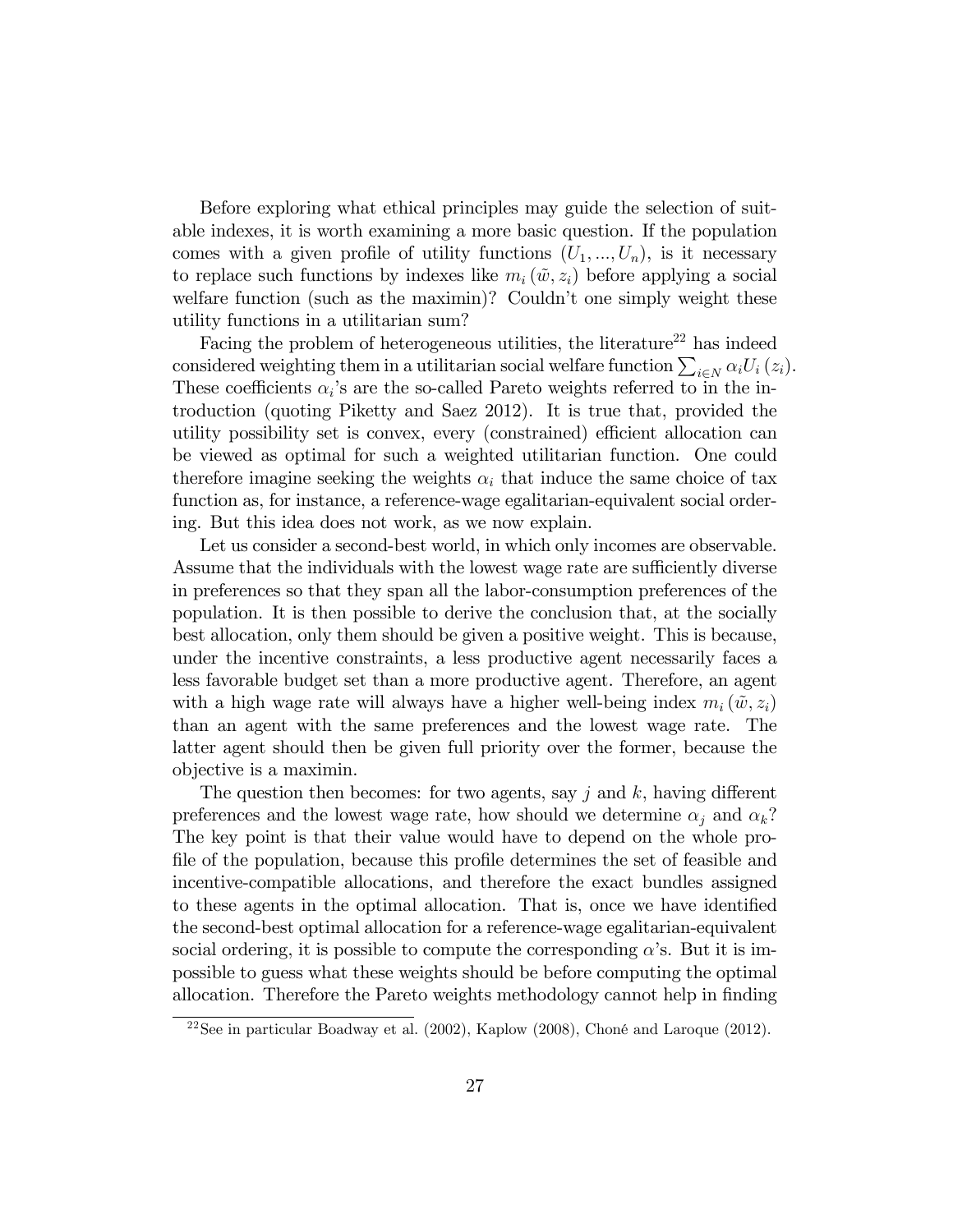the optimal allocation.

The correct weights, moreover, would be of limited use even if they could be guessed, because the function  $\sum_{i \in N} \alpha_i U_i(z_i)$  using these weights is only good at selecting the best allocation. It cannot reliably be used to evaluate suboptimal allocations, for instance in the context of a reform in which both the pre-reform and the post-reform allocations are suboptimal. The evaluation might then go against what the reference-wage egalitarian-equivalent social ordering recommends for such suboptimal allocations. As a result, new  $\alpha$ 's would have to be computed for each new problem, that is, as a function of the set of allocations among which the choice has to be made, and, again, the values of these  $\alpha$ 's could only be ascertained after the optimal allocation is identified.

We can apply these ideas to the recent interesting work of Lockwood and Weinzerl (2014). Following the simplifying method to deal with heterogenous preferences introduced by Brett and Weymark (2003), they assume that individual heterogeneity is one-dimensional. First, preferences are parameterized by a unidimensional number  $\theta_i$ . Moreover, preferences and skill interact in such a way that all agents with the same  $n_i = \theta_i w_i$  are behaviorally indistinguishable and have the same utility  $U(y/n, c)$  at the same earning-consumption bundle  $(y, c)$ .

They rely on a weighted social welfare function

$$
\int_0^\infty \alpha_n U\left(n\right) f\left(n\right) dn,
$$

where  $U(n)$  is a short notation for  $U(y(n)/n, c(n))$ , the utility of agents i such that  $n_i = n$ . The marginal social value of consumption  $c(n)$  is  $\alpha_n g(n)$ , where  $g(n) = \partial U(n) / \partial c(n)$  is the marginal utility of consumption. They propose to make  $\alpha_n$  inversely proportional to

$$
E\left[g^{LF}\left(\theta_i\bar{w}\right) \mid n_i=n\right],
$$

i.e., the average value, among the agents of (actual) parameter n, of  $g(.)$  in the laissez-faire allocation of a hypothetical economy in which all agents have the average wage rate  $\bar{w}$  of the actual economy. When the actual economy already has equal wage rates for all, the computation of such weights implies that  $\alpha_n g^{LF}(n)$  is a constant in n and laissez-faire is an optimal allocation.

An alternative method would start from the individual weights, for each individual  $i$ , that would deliver the laissez-faire in the hypothetical economy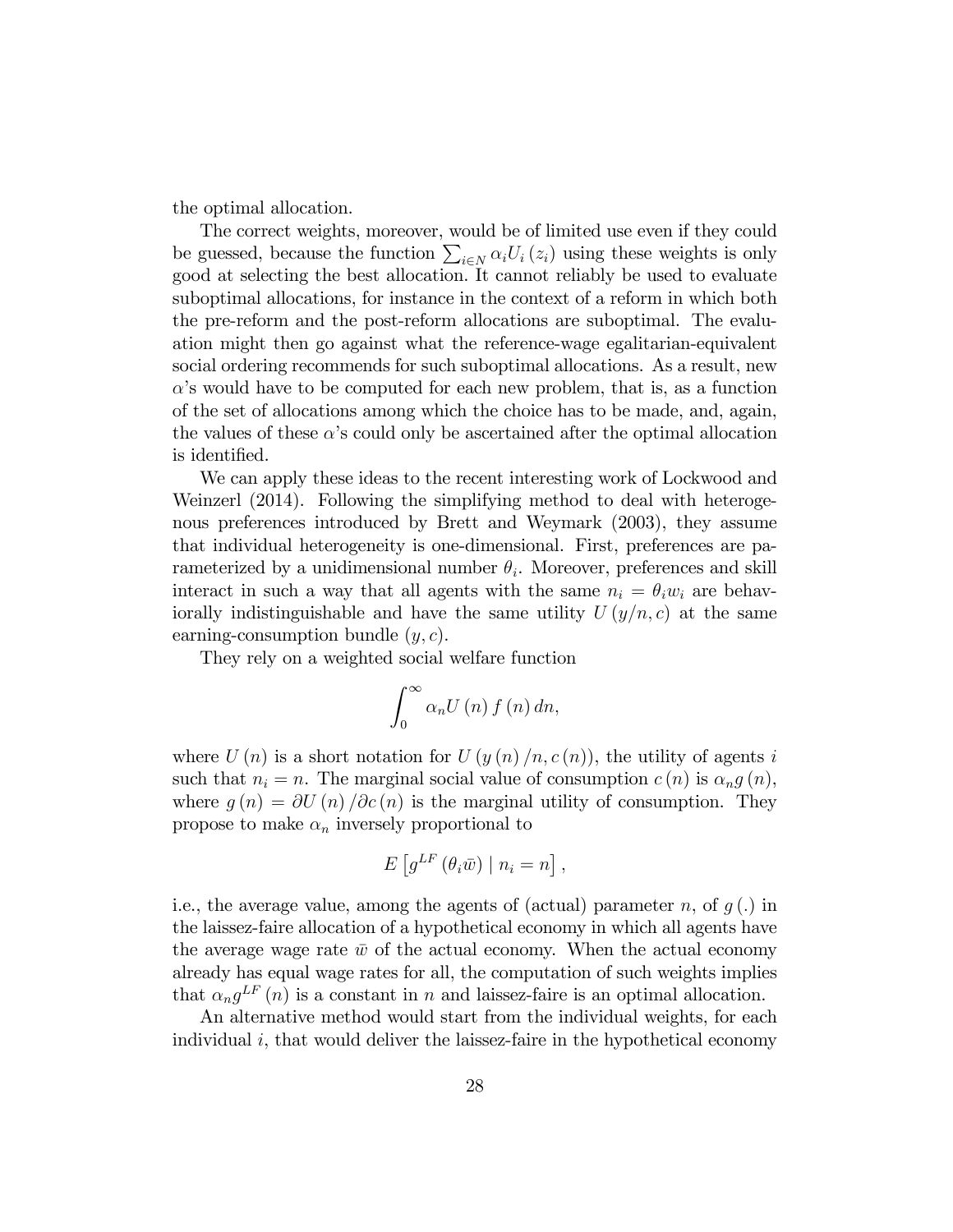with equalized wages:  $\alpha_i = 1/g^{LF}(\theta_i \bar{w})$ . One cannot actually use such weights at the individual level because  $\theta_i$  is not observed. But, given that the incentive-compatible allocations give the same utility  $U(n)$  to agents with the same  $n$ , the weighted utilitarian objective can be written:

$$
\int_{i} \alpha_{i} U_{i} = \int_{0}^{\infty} \alpha_{n} U(n) f(n) dn,
$$

for

$$
\alpha_n = E[\alpha_i | n_i = n]
$$
  
=  $E[1/g^{LF}(\theta_i \bar{w}) | n_i = n].$ 

The evaluation of incentive-compatible allocations according to  $\int_0^\infty \alpha_n U(n) f(n) dn$ for such weights  $\alpha_n$  always coincides with the evaluation that would be made with the "correct" individual weights  $\alpha_i$ <sup>23</sup>

Whatever the precise formula for the weights, the evaluation of allocations in the actual economy is not geared toward the laissez-faire in any clear way. In particular, the weighted objective does not pursue the pairwise laissez-faire objective in the actual economy, even for agents with average wage. Take two agents j and k enjoying the average wage rate  $\bar{w}$  but different  $\theta_j, \theta_k$ . The sum

$$
U_{j}\left(z_{j}\right)/g^{LF}\left(\theta_{j}\bar{w}\right)+U_{k}\left(z_{j}\right)/g^{LF}\left(\theta_{k}\bar{w}\right)
$$

has no reason to seek equal tax treatment for these two agents in the actual economy when they are far from the laissez-faire bundles they would receive in the hypothetical economy.

The problem would persist if one considered a weighted form of maximin in which the same exogenous utility functions are weighted before the maximin criterion is applied to them. Therefore, it does not appear very promising to rely solely on weighting utilities in order to enrich the classical social welfare function. What is needed is a more sophisticated choice of an appropriate representation of individual preferences.

The replacement of arbitrary utility functions  $U_i(z_i)$  by suitable wellbeing indexes is therefore not a superfluous exercise that could be mimicked by a weighting system. Weighted utilitarianism is not the all-purpose tool that it is often believed to be. Relying on it in order to incorporate the

 $^{23}$ Lockwood and Weinzierl's weights are the harmonic mean of the individual weights  $\alpha_i$ , in every n group, instead of the arithmetic mean.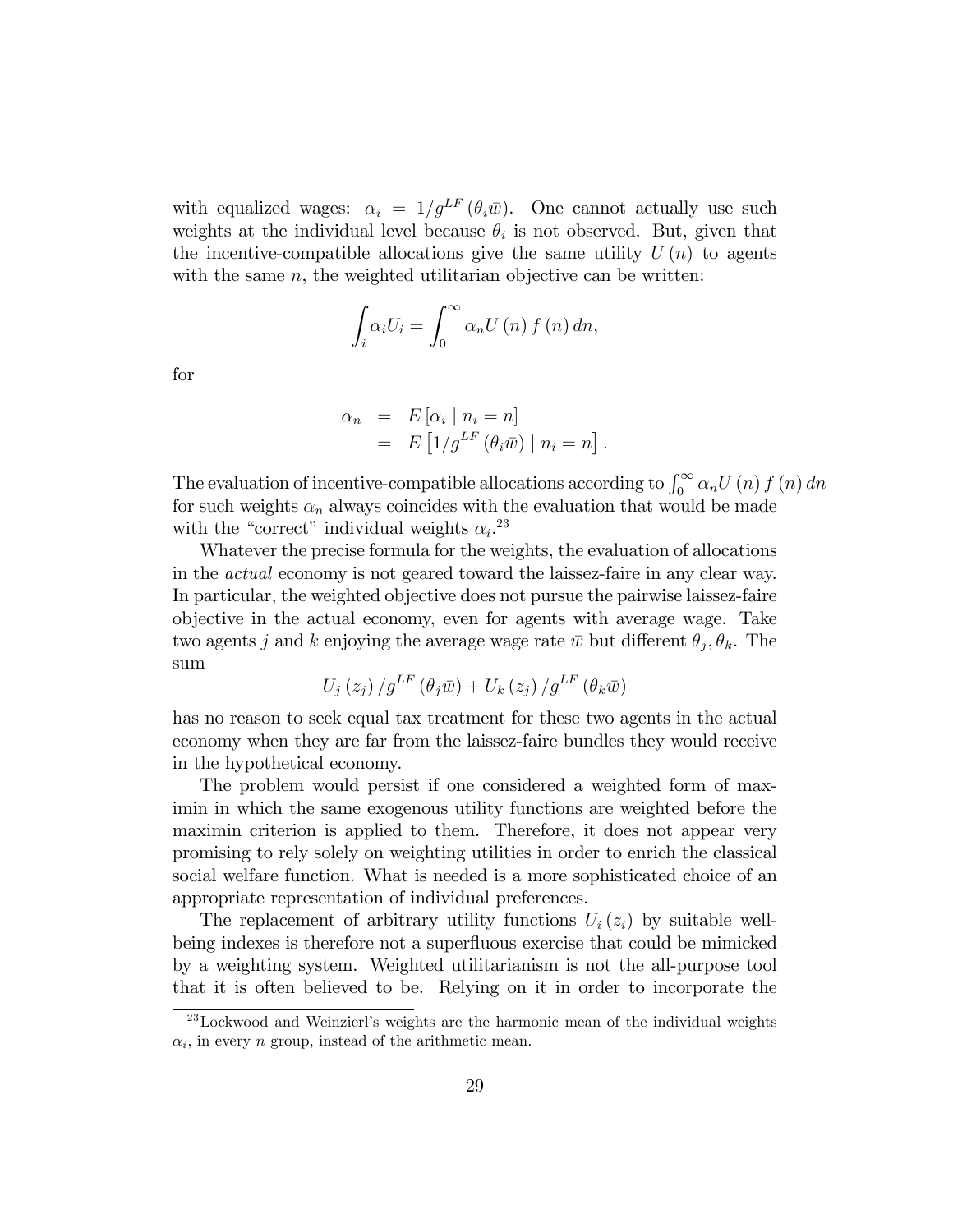fairness principles that underlie reference-wage egalitarian-equivalent and similar social ordering functions is possible only if the weights are specific to the allocation that is evaluated and depend on the whole profile of the population. Far from being the simplest amendment to classical welfare economics, weighted utilitarianism seems an arduous detour compared to the direct adoption of well-being indexes such as the no less classical moneymetric utility.

## 7 Weighting incomes

An important progress in optimal taxation theory has been recently accomplished by Saez (2001, 2002) and followed up by Saez and Stantcheva (2013). This progress has been made possible by a shift of focus. In Saezí formulation, social preferences are represented by weights that are endogenously assigned to incomes at the contemplated allocation, rather than to utility levels. The underlying rationale is illuminatingly simple. For a social welfare function  $\sum_i \alpha_i U_i(z_i)$ , a marginal change  $\delta T$  to the function T will induce a change in social welfare equal, by the envelope theorem,  $24$  to

$$
\sum_{i} \alpha_{i} \frac{\partial U_{i}}{\partial c_{i}} \delta T\left(y_{i}\right).
$$

This expression can be read as a sum over earning levels y of the change in tax  $\delta T(y)$  weighted by the total marginal social weight of the subpopulation earning the level y. A difficulty with this approach is that the weights are endogenous and depend on the particular allocation under consideration. In this section, we show how the theory of fair social orderings can help compute

$$
\sum_i \alpha_i \left( \frac{\partial U_i}{\partial c_i} \left( 1 - T'\left(y_i\right) \right) dy_i + \frac{\partial U_i}{\partial \ell_i} d\ell_i \right)
$$

vanishes when either the first-order condition

$$
\frac{\partial U_i}{\partial c_i} \left( 1 - T'(y_i) \right) w_i + \frac{\partial U_i}{\partial \ell_i} = 0
$$

or the condition  $dy_i = d\ell_i = 0$  (obtained for bunching at  $\ell_i = 0$  or  $\ell_i = 1$ ) holds for all agents.

<sup>24</sup>The additional term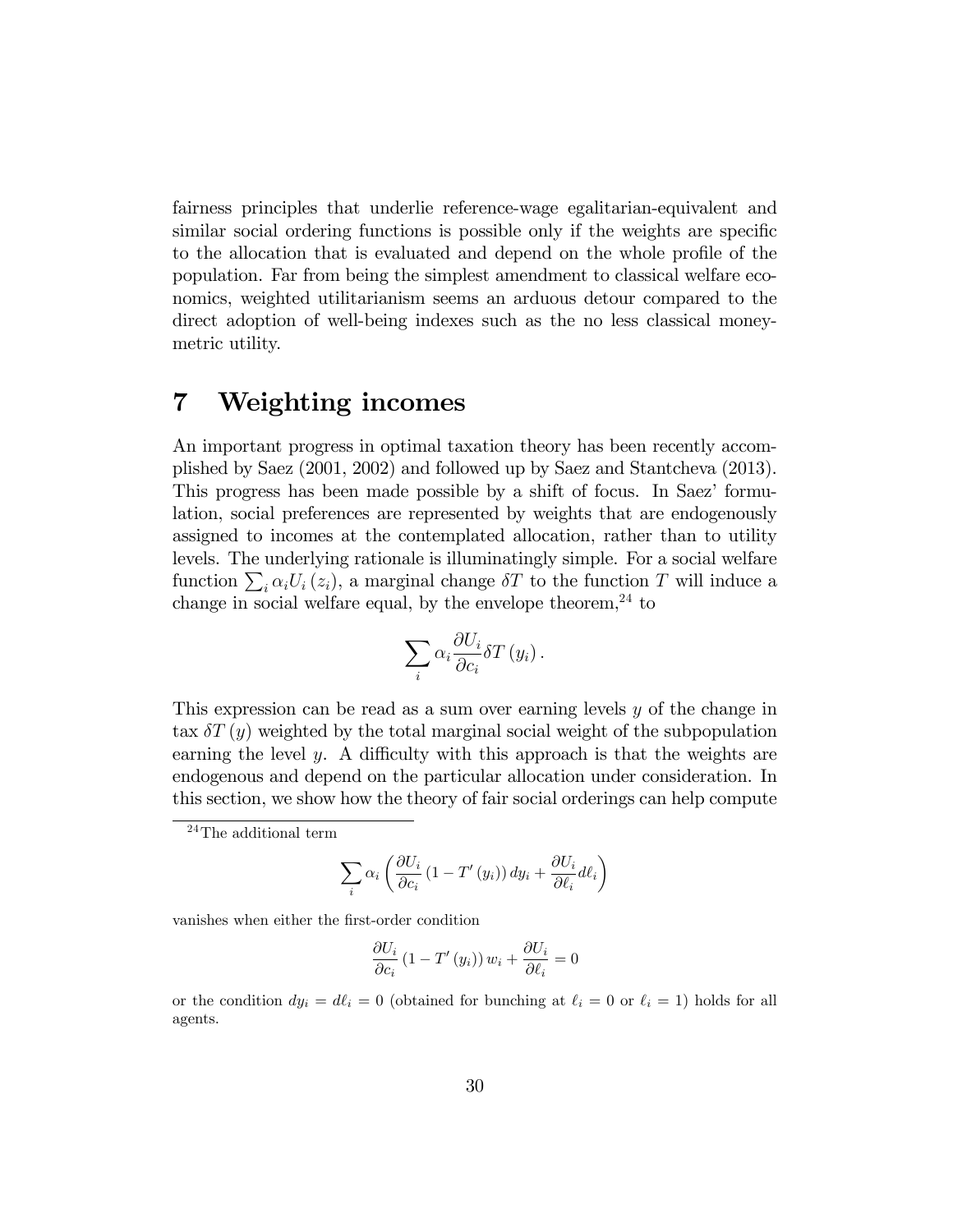these weights.<sup>25</sup>

A simplification comes from the fact that, given that fair social orderings are of the maximin type, the maximal weight will be assigned to the agents exhibiting the lowest value of the well-being index. In a first-best context, of course, these values should be equalized, in which case all agents have a positive weight. In the second-best context of optimal taxation theory, it is quite likely that it will be impossible to equalize well-being levels. In that case, the agents whose well-being is bounded below by incentive compatibility constraints will receive a weight of zero.

In some cases, the objective of maximizing the minimal value of some well-being index enables us to completely determine the weights that should be assigned to incomes. In this section, we present two such cases. In both cases, we assume that the planner is interested in "maximinning" a particular well-being index in the reference-wage egalitarian-equivalent family presented above,  $m_i(w_{\min}, z_i)$ , where  $w_{\min} = \min_{i \in N} w_i$ .

The first case is a reform context. Let us assume that a tax scheme prevails but is not optimal. A reform has to be designed, but the tax scheme can only be changed marginally. How should we change it?

The reasoning is illustrated in Fig. 1. It represents the pre-tax/aftertax income space. The 45 line represents the relation between pre-tax and after-tax incomes in the absence of taxation. The tax scheme that we try to evaluate, T, is represented by the corresponding function that describes how after-tax incomes, c, depend on pre-tax incomes, y:  $c = y - T(y)$ .

Evaluating a tax scheme requires identifying the agents with the lowest well-being index. It is convenient to do it in two steps. First, the agents with the lowest well-being index need to be identified in each productivity subgroup. Let us begin with agents whose productivity is equal to  $w_{\text{min}}$ . Given our assumption that labor is bounded  $(0 \le \ell_i \le 1)$ , we know that these agents earn an income in the  $[0, w_{min}]$  interval (remember that  $w_i$  also stands for agent *i*'s income, would he work full time).

Let  $y^* \in [0, w_{\text{min}}]$  be the pre-tax income for which the tax  $T(y)$  is maximal over the  $[0, w_{\text{min}}]$  interval. Graphically,  $y^*$  is the abscissa of the point of

<sup>25</sup>Saez and Stantcheva (2013) provide many examples covering tagging, desert, fairness. They extend the approach to cases in which the weights are not related to an underlying social welfare function, which enlarges the set of possible ethical approaches covered by their analysis. We restrict attention here to weights which derive from a social ordering (i.e., transitivity and the Pareto principle are respected).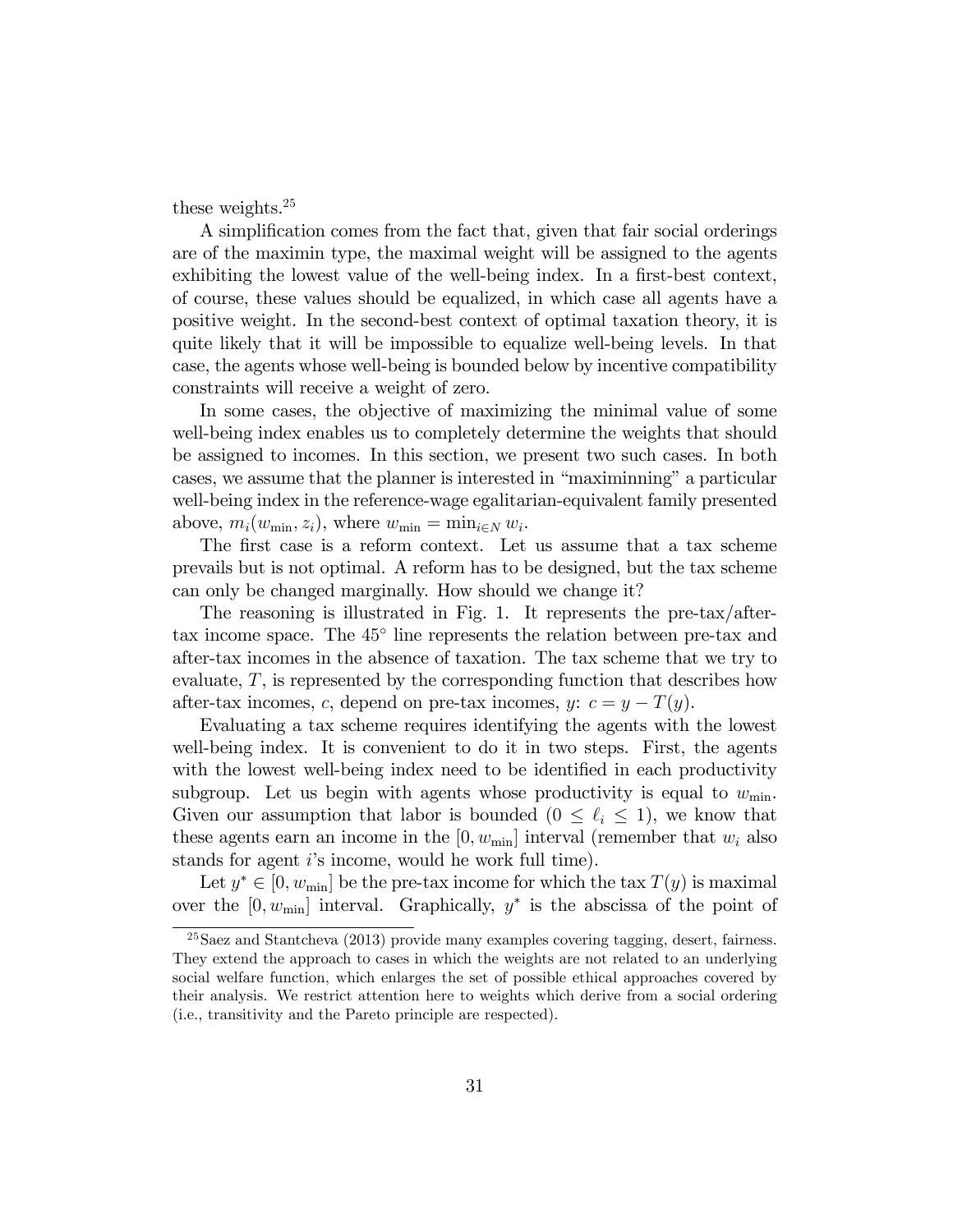

Figure 1: Deriving the income weights: the case of a reform.

tangency between the curve representing T and a  $45^{\circ}$  line.<sup>26</sup> Let us assume that some agents with minimal productivity, one of them having index  $i_0$ , earn an income of  $y^*$ .<sup>27</sup> Given the tax scheme, this allows them to reach an after-tax income of  $c^*$ .

Individual  $i_0$ 's choice reveals that he prefers bundle  $\left(\frac{y^*}{y_{\text{max}}} \right)$  $\frac{y^*}{w_{\min}}$ ,  $c^*$ ) to all other possible bundles affordable given the tax scheme. The segment of a  $45^{\circ}$ line that is tangent to the function describing  $T$  is also drawn in the figure. We claim it represents the implicit budget of agent  $i_0$ , i.e., the budget  $c =$  $t + w_{\min}\ell = t + y$  that underlies the computation of  $m_{i_0}(w_{\min}, z_{i_0})$ . Indeed,

<sup>&</sup>lt;sup>26</sup>In this example,  $y^*$  is interior to the interval. It need not be the case. It is even quite likely to have  $y^* = w_{\min}$ .

<sup>&</sup>lt;sup>27</sup>This assumption, actually, can be imposed without loss of generality. Indeed, if no agent earns that income, then the tax scheme is irrelevant at that income level, so that the tax amount can be decreased until it becomes relevant, that is, until one agent is indifferent between her bundle and this new bundle. In that case, we can assume that this agent actually chooses the new bundle. Consequently, the only assumption that is needed is that as soon as a group of agents are willing to earn some income level in the range  $[0, w_{\min}]$ , there is at least one agent among them who has the lowest productivity  $w_{\min}$ .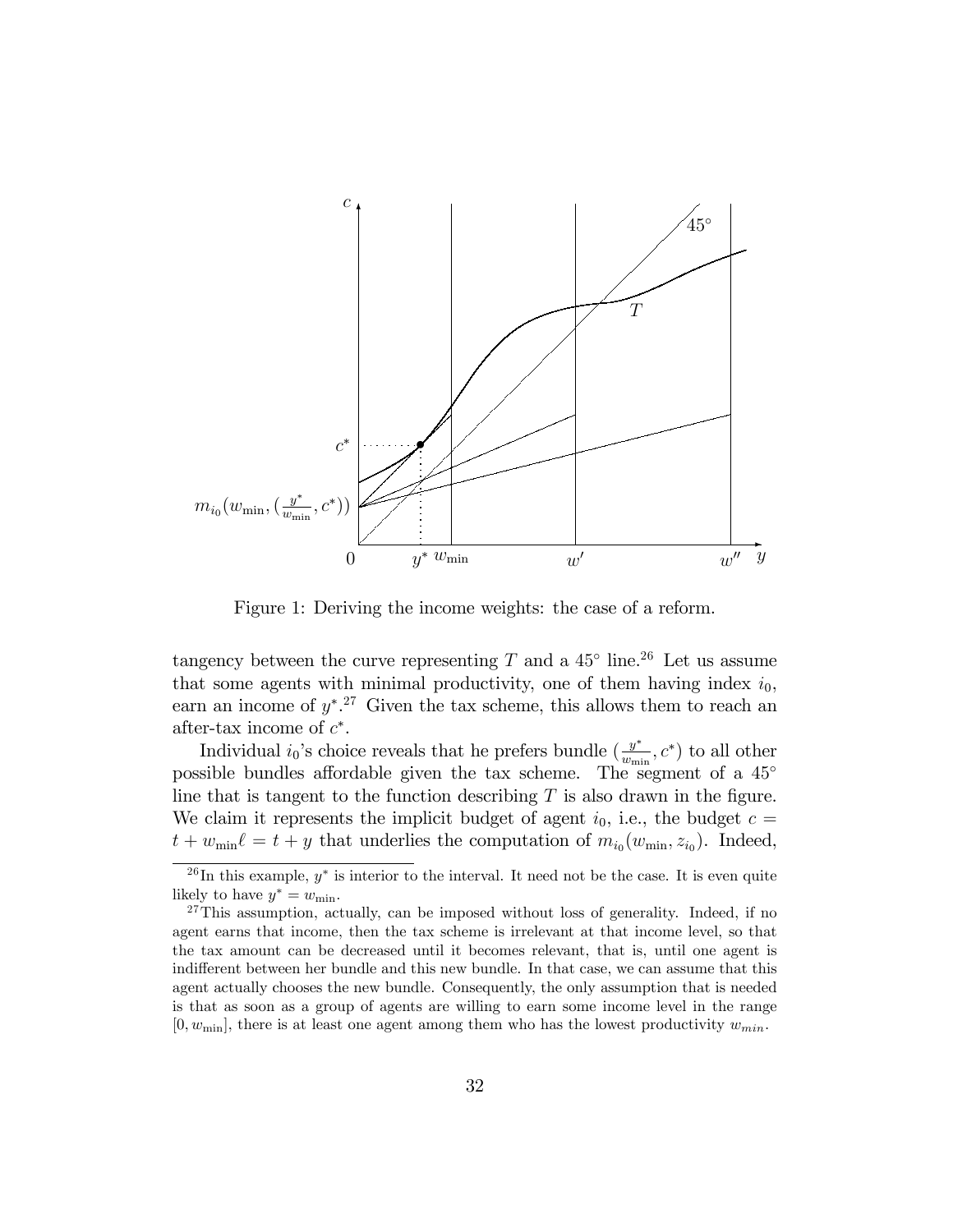the slope of that budget, from the point of view of agent  $i_0$ , is precisely  $w_{\text{min}}$ , because it is her actual productivity, so that it corresponds to her marginal pay in the absence of taxation. Consequently, the intercept of that segment measures the value of the well-being index of agent  $i_0$  at that bundle,  $m_{i_0}(w_{\min}, (\frac{y^*}{w_{\min}}$  $\frac{y^*}{w_{\min}},c^*)$ ).

It is impossible, on the other hand, to draw the implicit budgets of the agents having their productivity equal to  $w_{min}$  but choosing other bundles: their choice does not reveal sufficient information for us to identify their indifference curve. What we can say about them, however, is that their choice reveals that they prefer their bundle not only to  $\left(\frac{y^*}{w}\right)^n$  $\frac{y^*}{w_{\min}}, c^*$ , but also to any bundle in the budget line determined by  $w_{\min}$  and containing the bundle  $(y^*, c^*)$ , because this budget line is never above the budget curve delineated by the tax. As a consequence, their implicit budget is not below agent  $i_0$ 's. This just proves that the agents choosing to earn  $y^*$  among the lowest productivity agents have the lowest well-being index.

Second, we need to compare the well-being index among agents of different productivity subgroups. Given that we only need to identify who has the lowest well-being index in the population, we can focus on agents having the same or a lower well-being index than agent  $i_0$ .

Two more lines are drawn in the figure, starting from the intercept  $m_{i_0}(w_{\min}, (\frac{y^*}{w_{\min}}$  $(\frac{y}{w_{\min}}, c^*)$ . They represent the implicit budget of agents having their productivity equal to  $w'$  and  $w''$  respectively. Their slope is lower than that of the implicit budget of agent  $i_0$ . Indeed, productivity  $w_{\min}$  is not their actual productivity. The implicit budgets should tell us how much they would earn, should their productivity be equal to  $w_{\min}$ , which is a fraction  $w_{\min}/w'$  (resp.,  $w_{\min}/w''$ ) of their actual productivity. These fractions are the precise slopes of the two lines.

The figure shows that these two implicit budgets are strictly below the function describing the tax scheme. It is a necessary consequence of the fact that this function is increasing. This means that all agents having a greater productivity than  $w_{\text{min}}$  prefer their actual bundle to being allowed to maximize their preferences over implicit budgets of intercept  $m_{i_0}(w_{\min}, \left(\frac{y^*}{w_{\min}}\right))$  $\frac{y^*}{w_{\min}},c^*)$ ). As a result, all agents having a productivity equal to  $w'$  or  $w''$ , and, more generally, greater than  $w_{\min}$ , have an implicit budget above agent  $i_0$ 's. The latter is therefore the agent with the lowest well-being index. The egalitarian planner should therefore assign a positive weight to income  $y^*$  and a zero weight to all other incomes that are strictly above the  $45^{\circ}$  line segment that is tangent to the budget at  $y^*$ .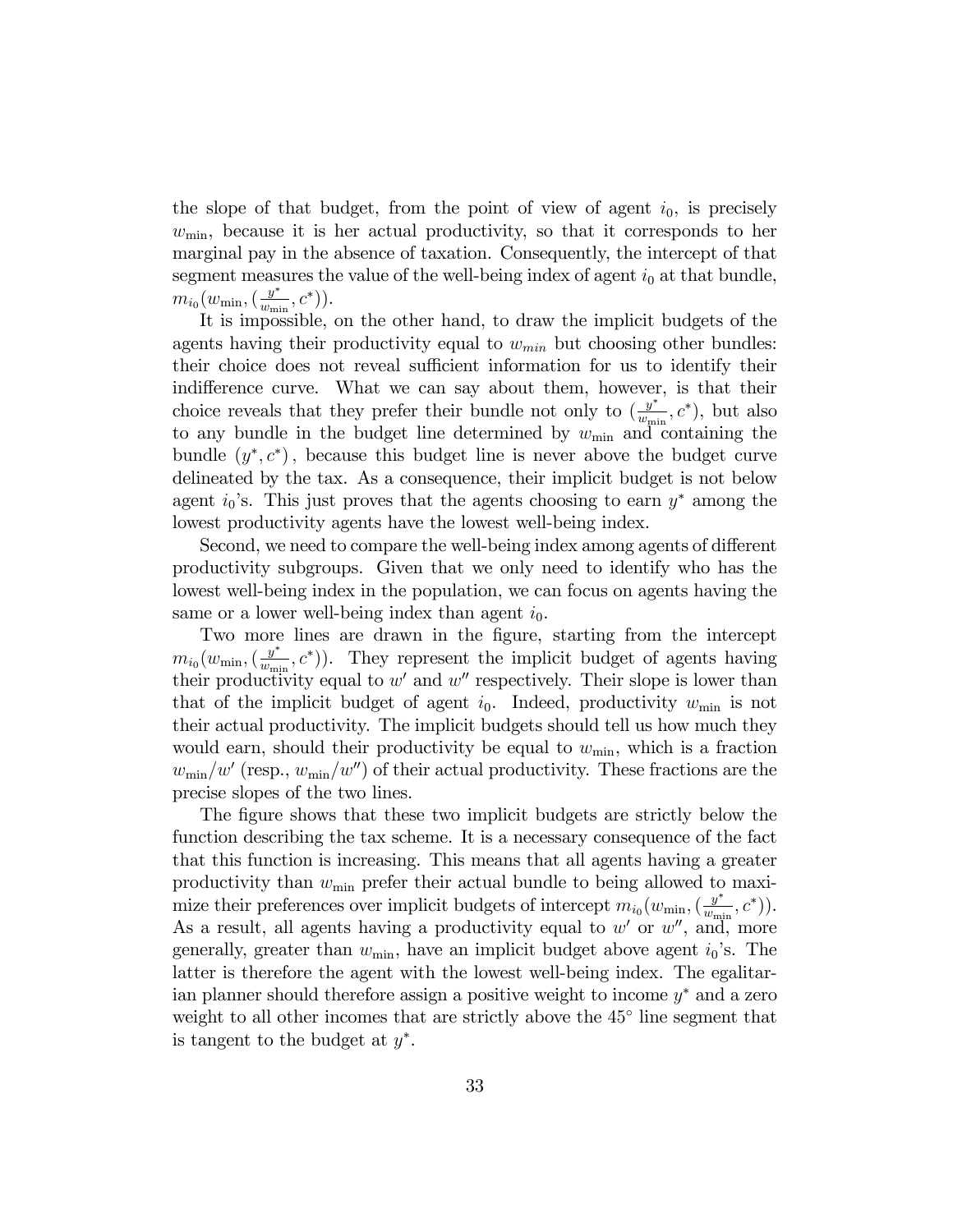The second case in which it is possible to derive income weights is when the planner tries to maximin the well-being index  $m_i(w_{\min}, z_i)$  and the allocation is second-best optimal for these social preferences. More precisely, we will show that the marginal rate of taxation should be zero on incomes below  $w_{\text{min}}$ , and all income weights should be zero above  $w_{\text{min}}$ . This gives us a precise formula for the optimal tax scheme for those social preferences. This case is also discussed in Saez and Stantcheva (2013), and we will provide an intuitive explanation for the zero marginal tax result.

The intuition for this result is illustrated in Fig. 2. Let us consider the tax function T. The marginal rates of taxation differ from zero below  $w_{\text{min}}$ . We need to show that it cannot be optimal.

By the same reasoning as for the first case above, we can identify the level of the lowest well-being index in the population. It is the intercept of the lowest implicit budget that is tangent to the budget function representing T from below in the  $[0, w_{\min}]$  range of incomes. It is denoted b in the figure. Formally,

$$
b = \min_{y \leq w_{\min}} (-T(y)).
$$

Observe that all agents earning an income of  $y'$  or less have a subsidy greater than b.

Let us now consider the new tax function  $T'$ . It consists in applying a constant amount of subsidy,  $b$ , to all income levels lower than  $y'$ . Beyond  $y'$ , T and T' coincide. Compared to T, the new tax scheme T' has two important features.

First, the minimal well-being level remains identical at b. The planner interested in maximinning  $m_i(w_{\min}, z_i)$  is, therefore, indifferent between T and  $T'$ .

Second, compared to  $T$ , the new scheme  $T'$  allows the planner to obtain a budget surplus. Indeed, all agents who earn more than  $y'$  under T will continue to earn exactly the same income under  $T'$ . Their influence on the budget remains the same. Agents earning less than  $y'$  under  $T$  are likely to change their labor time, and, therefore, their earning, but the key point is that they will move from an income at which they received a subsidy of at least b to another income at which they receive a subsidy of at most b. That is, no tax payer will pay less tax under  $T'$  than under  $T$ , and some of them will pay more. This proves that the planner will now run a budget surplus. By redistributing this surplus to all agents (which can be done by slightly translating the budget curve generated by  $T'$  upwards), we can obtain a new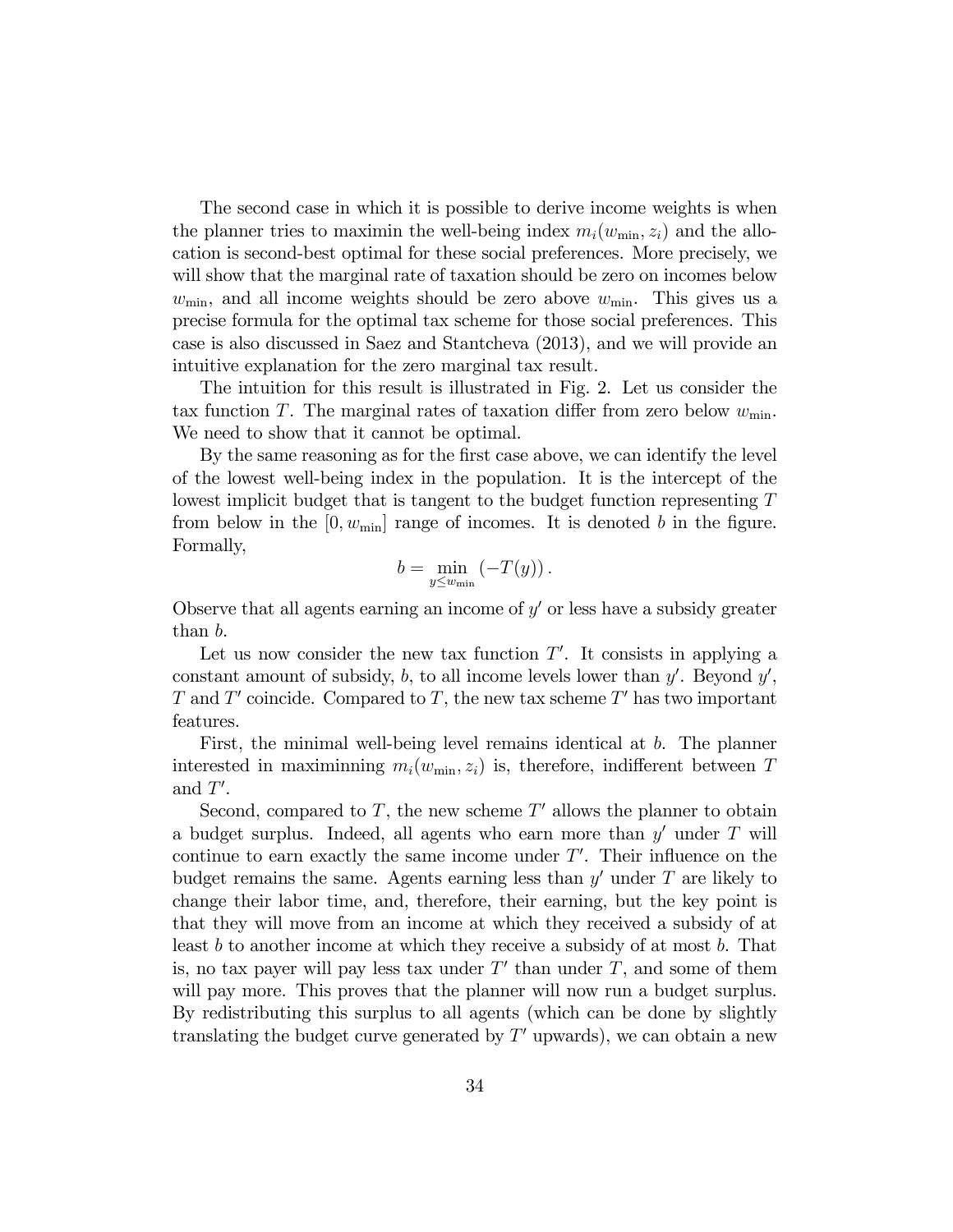allocation which strictly Pareto dominates the previous one, thereby strictly increasing its lowest well-being level above  $b$ . This proves that  $T$  cannot be optimal. As a result, we need a tax scheme that is flat in the  $[0, w_{min}]$  range of incomes, in which all agents receive the same subsidy: the marginal tax rate is equal to zero in this range.



Figure 2: Optimal allocations for  $\mathbf{R}^{w_{\min}\mathrm{lex}}$  and  $\mathbf{R}^{\tilde{\ell}EW}$  have a zero marginal rate on low incomes.

How should incomes be taxed above  $w_{\text{min}}$ ? As we proved in the first part of this section, the well-being index of agents earning more than  $w_{\min}$ , and, therefore, having a larger productivity than  $w_{\min}$ , cannot be lower than the well-being index of the agents having the lowest productivity. The only objective of taxing those incomes should then be to maximize the tax return so as to have as large a subsidy on low incomes as possible (under the constraint, of course, that after-tax income remains an increasing function of pre-tax income). This is achieved by applying the Saez (2001) formula with a weight of zero on all incomes above  $w_{\min}$ , if one assumes that the first order approach on which the formula relies is valid. In the simple case of no income effect, the marginal taxation rates are a function of the elasticity of the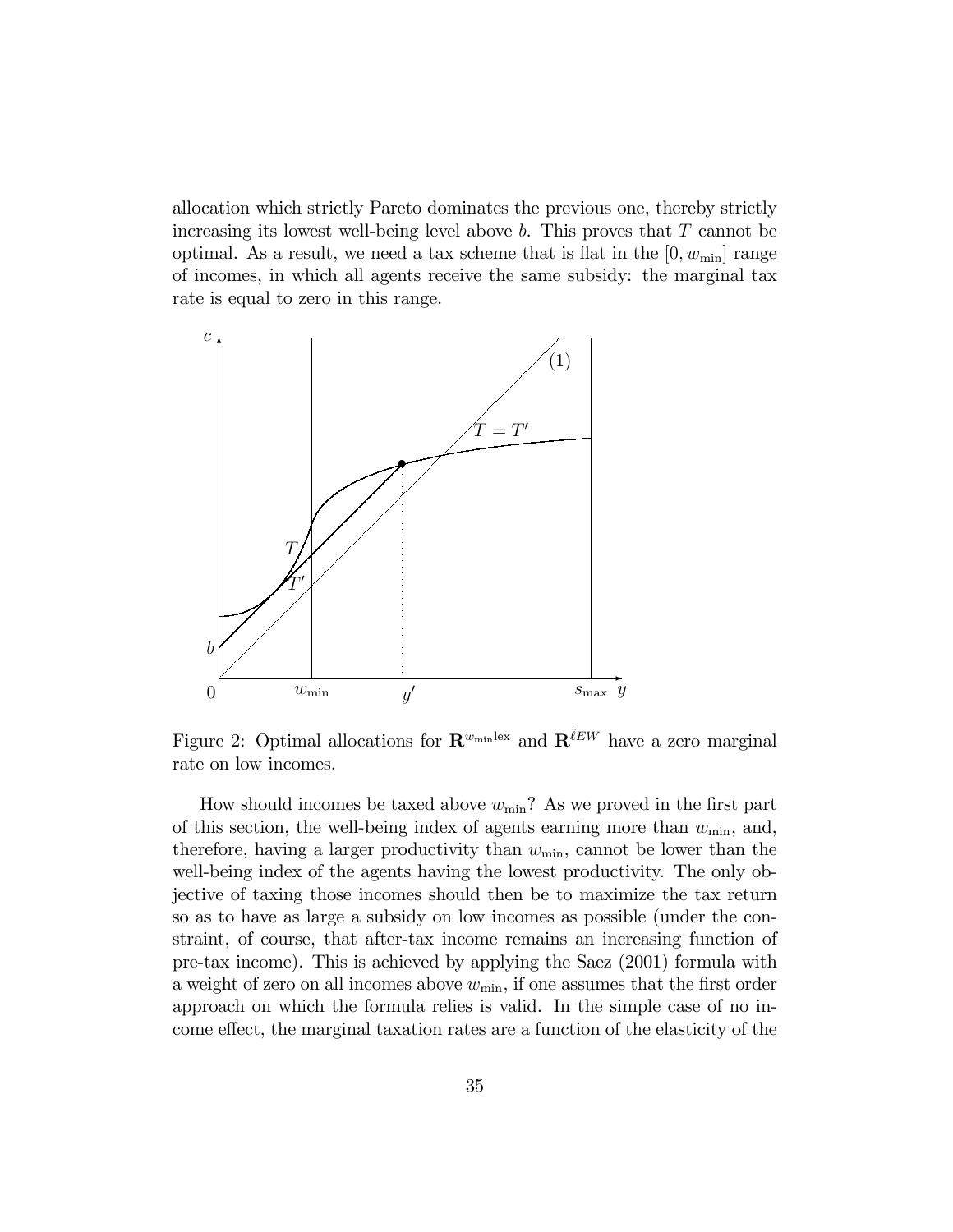earning supply, the cumulative distribution of the earnings and its density, which we denote  $\epsilon(y)$ ,  $F(y)$  and  $f(y)$  respectively. We obtain<sup>28</sup>

$$
\forall y \le w_{\min}, \quad T'(y) = 0
$$
  

$$
\forall y \ge w_{\min}, \quad \frac{T'(y)}{1 - T'(y)} = \frac{1 - F(y)}{\epsilon(y)yf(y)}.
$$

In conclusion, the optimal tax scheme that should be implemented by an egalitarian planner interested in the  $m_i(w_{\min}, z_i)$  index of well-being consists in a zero marginal rate on incomes below  $w_{\text{min}}$  and a marginal tax rate that follows Saez' formula with zero weights above  $w_{\min}$ .

There are other cases in which the determination of weights is not as simple. For the different social ordering studied in Fleurbaey and Maniquet (2006), for instance, one can show that the marginal tax rate at a secondbest allocation is non-positive on average over low incomes, but the lowest well-being level may be attained by a subset of the low income agents that is hard to identify, so that the weights at the optimal allocation cannot be easily determined.

In conclusion, this section shows that the weights approach, though useful, does not always provide a short-cut, unfortunately, for the determination of the optimal tax. Note also that when the social ordering is not a maximin, the determination of the optimal tax and the associated marginal social welfare weights for incomes is harder. This belongs to the set of open questions for future research.

### 8 Four ethical choices

In the previous sections we have emphasized the need to carefully select the utility indexes (instead of just weighting them), and have hinted at the wide

$$
\frac{T'(y)}{1-T'(y)} = \frac{1}{\epsilon^c(y)yf^*(y)} \int_y^\infty \exp\left[\int_y^{y'} \left(1 - \frac{\epsilon^u(z)}{\epsilon^c(z)}\right) \frac{dz}{z}\right] f(y')dy',
$$

 $^{28}$  If the income effect is different from zero, then, the second part of the formula needs to be replaced with

where  $\epsilon^u$  and  $\epsilon^c$  stand for the uncompensated and compensated earning supply elasticity functions, respectively, and  $f^*$  is a modified density functon. See Saez (2001) for the derivation of this formula, and Jacquet and Lehmann (2014) for a similar formula.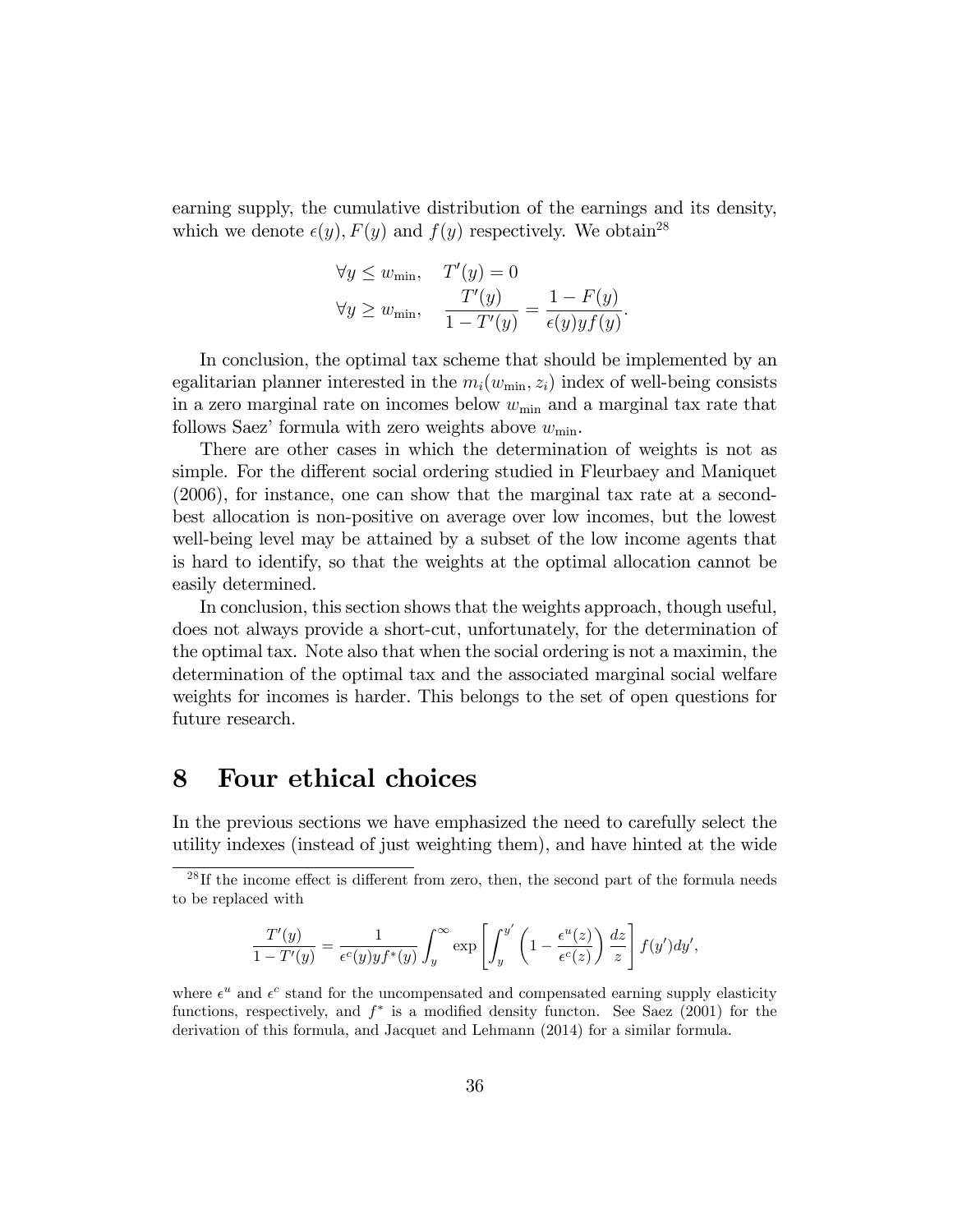possibilities offered by the relevant span of indexes. In this section we analyze this array of possibilities and try to make the underlying ethical choices transparent, so that practitioners can easily connect with the methodology of choosing utility indexes. The theory of fair social orderings has mostly relied on an axiomatic approach. While this is useful to theorists who want to grasp the logical underpinnings of the objects under study, practitioners seek a more direct reading of the meaning of the tools they use. Therefore, here, we ignore the formal aspect of axiomatics and focus on the intuitive meaning of the various features on an index of well-being. Our analysis here echoes a review of indexes in Preston and Walker (1994), where the underlying normative principles were not made explicit, and an analysis in Decoster and Haan (2014), where three main examples of indexes are discussed together with their ethical meaning.

We will focus on four ethical choices that guide the selection of a wellbeing index in the taxation model: 1) Does one trust subjective utility or rely only on ordinal preferences? 2) Does one seek to reduce inequalities due to unequal skills or consider that individuals deserve them? 3) Does one prioritize the inequalities due to unequal skills or the inequalities of tax treatment between equally-skilled individuals? 4) Does one want to pay special attention to the individuals with high or low aversion to work? While the Örst two questions are obvious and relate to issues already discussed, the last two are less obviously relevant and their importance will be explained below.

#### 1) Does one trust subjective utility or rely only on ordinal preferences?

As explained in section 3, indexes that are constructed on the basis of individuals' ordinal preferences are less vulnerable to the "expensive tastes" and the adaptation problem than subjective declarations of utility or satisfaction. Moreover, subjective declarations may contradict the individuals' own interpersonal comparisons, which are especially compelling when indifference curves do not cross. An individual may be on higher indifference curves but declare a lower satisfaction, simply because individual self-assessments rely on heterogenous standards.

It may be objected that utility takes account not only of standards of satisfaction, but also of other aspects of the individual's situation than the labor-consumption bundle that is the focus of the taxation model. This is an important objection, and it calls for embedding the model into a larger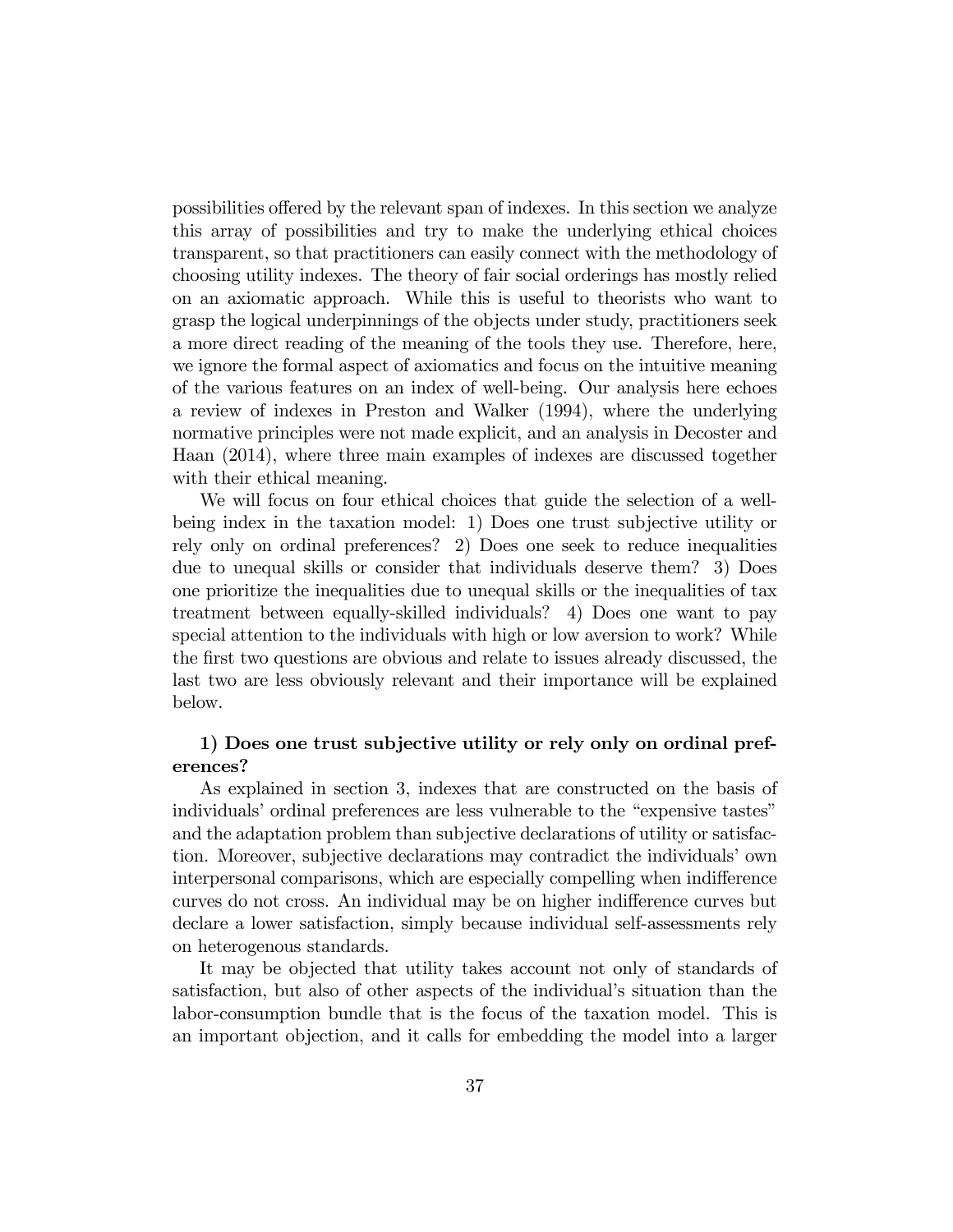space in which the relevant aspects of life that individuals care about are taken into account. Truly enough, this objection falls short of providing a reason to take subjective utility at face value. Nonetheless, it does raise a serious question when the model is not enlarged, because an approach that only looks at ordinal preference over labor-consumption bundles may miss important dimensions of inequality.

It is commonly believed that no interpersonal comparisons can be made on the basis of individual ordinal non-comparable preferences. In the rest of this section we focus on indexes that are based on ordinal non-comparable preferences in order to show the wide array of possibilities offered by this informational basis.

#### 2) Does one seek to reduce inequalities due to unequal skills or consider that individuals deserve the fruits of their talents?

We have seen in section 5 that the money-metric utilities  $m_i (\tilde{w}, z_i)$ , fed into an inequality-averse social welfare function, do seek to eliminate inequalities due to skills between individuals having the same preferences, whereas the different money-metric utilities  $m_i(w_i, z_i)$  embody the libertarian goal of letting the skilled individuals enjoy their advantage.

Interestingly, one could explore a compromise view in which one would use the indexes  $m_i (\lambda \tilde{w} + (1 - \lambda) w_i, z_i)$ , in order to let individuals enjoy their skills to some extent  $(1 - \lambda)$  and contain inequalities due to skills to the complementary extent  $(\lambda)$ .

More importantly, one can also generalize the indexes and observe that a money-metric utility really defines a budget rather than just a number. One can then choose what part of the budget to consider for the comparison across money-metric utilities. This, of course, is of no consequence for money-metric utilities of the  $m_i (\tilde{w}, z_i)$  sort, because all the implicit budgets are parallel. But for the  $m_i(w_i, z_i)$  indexes, it matters a lot, because their slope in the  $(\ell, c)$  space is  $w_i$ , so that the budget lines often cross.

A simple generalization of the  $m_i(w_i, z_i)$  indexes, therefore, consists in picking a reference value  $\ell$  for labor and evaluating how much one would consume with the implicit budget if one worked  $\ell$  hours. This is computed as the index  $m_i(w_i, z_i) + w_i \tilde{\ell}$ . Such an index has been advocated at length in Kolm (2004).

When this new index is equal across individuals, their implicit budgets cross at the point where  $\ell = \ell$ . To sum up, we obtain the general index

$$
m_{i}\left(\tilde{w}_{i},z_{i}\right)+\tilde{w}_{i}\tilde{\ell},
$$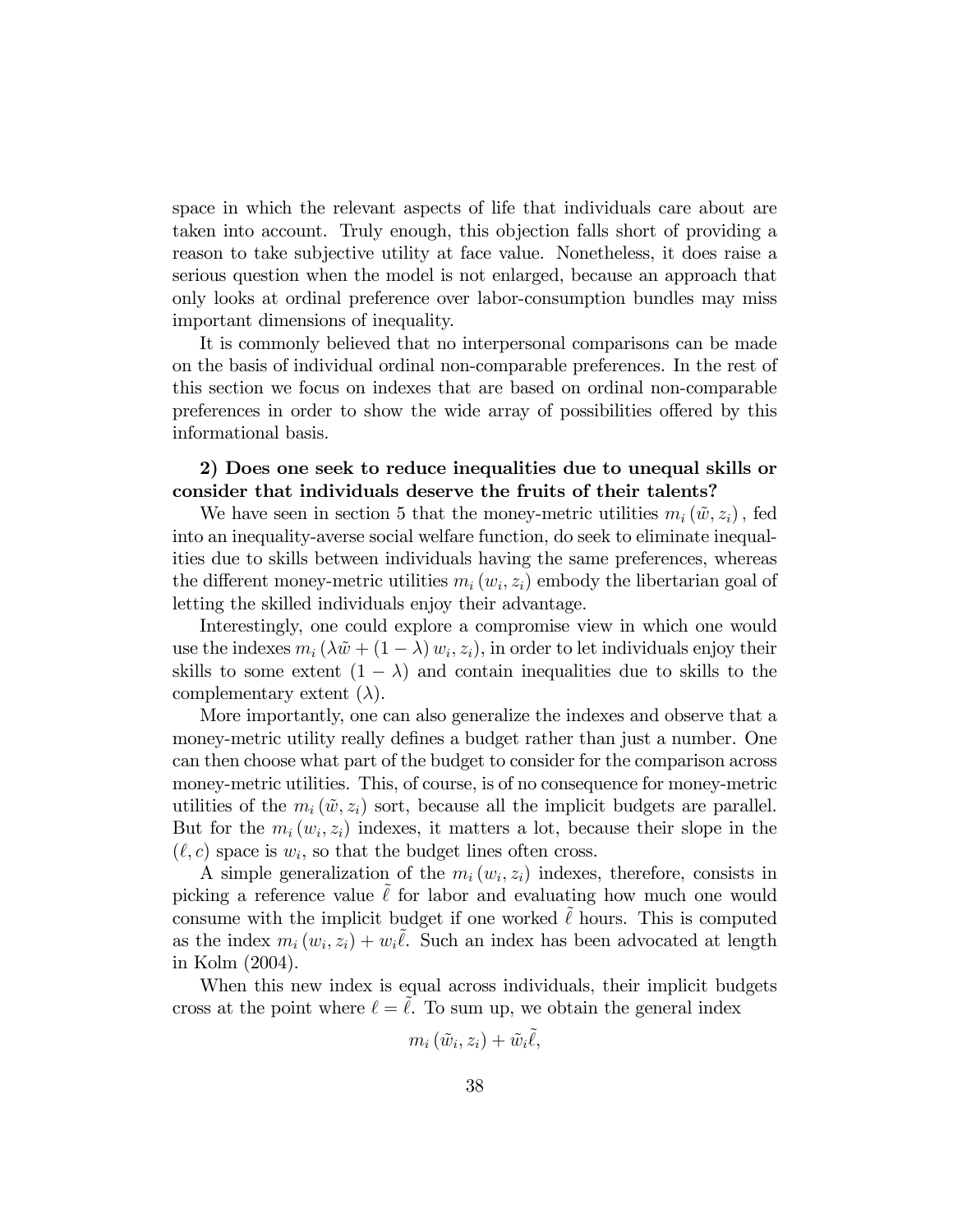where  $\tilde{w}_i = \lambda w_i + (1 - \lambda) \tilde{w}$ . The construction of the value of this index for a general bundle  $z_i$  and utility function  $U_i$  is illustrated in Figure 3 (slopes of budget lines are noted between parentheses below the line). With such an index, there are two ways to seek redistribution across individuals with unequal skills. One way is to let the personalized reference wage  $\tilde{w}_i$  be equal across individuals ( $\lambda = 1$ ), yielding the index  $m_i$  ( $\tilde{w}, z_i$ ) +  $\tilde{w}\tilde{\ell}$  which is, up to a constant, equivalent to  $m_i (\tilde{w}, z_i)$ . Another way to adopt a redistributive attitude is to pick a large value for  $\ell$ , because one then seeks to make the implicit budgets for the skilled agents low compared to those of the less skilled agents. When  $\ell = 1$ , one seeks to equalize the full incomes corresponding to these implicit budgets, which is extreme because the implicit budgets for greater skills are then dominated by the implicit budgets for lower skills (except at  $\ell = 1$ , where they meet).



Figure 3: The construction of well-being indices:

A further generalization (explored in Fleurbaey and Maniquet 1996) would not focus on a particular labor reference  $\ell$ , and would instead pick a reference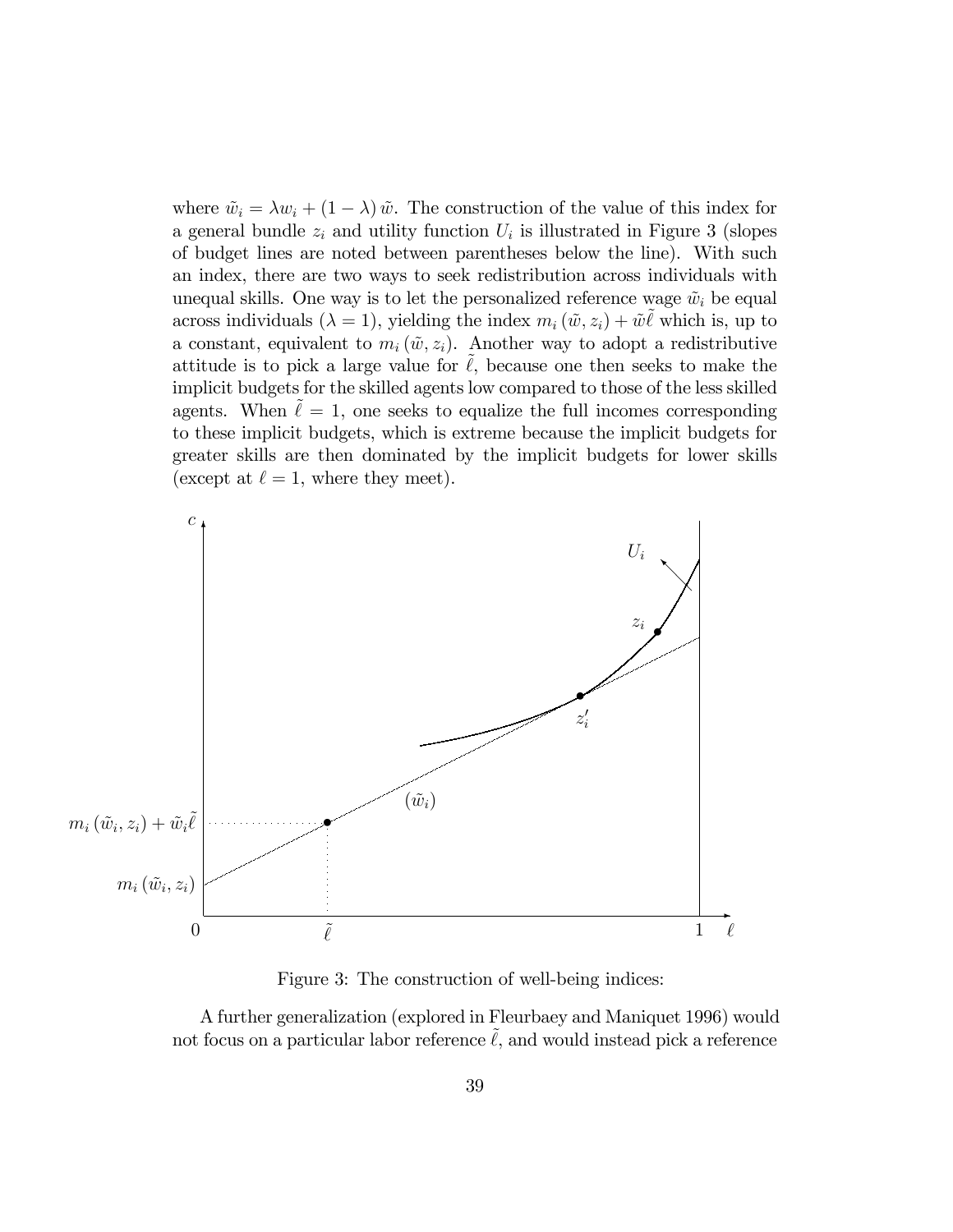preference ordering and apply a corresponding indirect utility function to the various implicit budgets.<sup>29</sup> In order words, budgets would be compared by the indifference curves of the reference preference relation that are tangent to the budgets.

There are, thus, two ways of introducing a redistributive attitude in the indexes  $m_i$   $(\tilde{w}_i, z_i) + \tilde{w}_i \tilde{\ell}$ , where  $\tilde{w}_i = \lambda w_i + (1 - \lambda) \tilde{w}$ : let  $\lambda \to 1$  or let  $\tilde{\ell} \to 1$ . A natural question here is whether taking one route or the other makes a difference. It does, and this is where the next question becomes relevant.

### 3) Does one prioritize the inequalities due to unequal skills or the inequalities of tax treatment between equally-skilled individuals?

Compare the properties of  $m_i(\tilde{w}, z_i)$  and  $m_i(w_i, z_i) + w_i \tilde{\ell}$ . The former always considers that an individual on a dominated indifference curve is worse-off, and therefore gives clear priority to the compensation goal of eliminating inequalities due to skills. In contrast, as explained in section 5, it applies the pairwise laissez-faire objective (i.e., seek equal lump-sum transfers) to individuals with equal skills only when their wage rate coincides with  $\tilde{w}$ . The laissez-faire objective is then less prominent.

In contrast, the latter index produces parallel budget lines for individuals with the same wage rate, and therefore seeks to make the implicit budgets equal for such individuals. When redistribution is made by lump-sum transfers in the Örst-best context, it then dutifully gives the same lump-sum transfers to individuals with the same wage rate. In the second-best context, it seeks to obtain a similar pattern for the implicit budgets. But inequalities due to unequal skills are less of a priority for this index. Because individuals with the same preferences may have implicit budgets that cross (when their wage rates differ), their ranking according to the  $m_i(w_i, z_i) + w_i \tilde{\ell}$  index may not always coincide with the ranking of their indifference curves. This is illustrated in Figure 4. Coincidence is guaranteed only for individuals who have a strong preference (of an almost Leontief sort) for working exactly  $\ell$ hours (or in the generalization using a reference preference relation, only for individuals with personal preferences identical to the reference preferences).

This shows that the choice between  $m_i(\tilde{w}, z_i)$  and  $m_i(w_i, z_i) + w_i \tilde{\ell}$  is a choice between compensating unequal skills and laissez-faire among individuals with identical skills: pairwise compensation versus pairwise laissez-faire.

<sup>&</sup>lt;sup>29</sup>The reference  $\tilde{\ell}$  corresponds to the case in which the reference preferences always choose a labor time equal to  $\tilde{\ell}$  whatever the actual productivity  $w_i$ .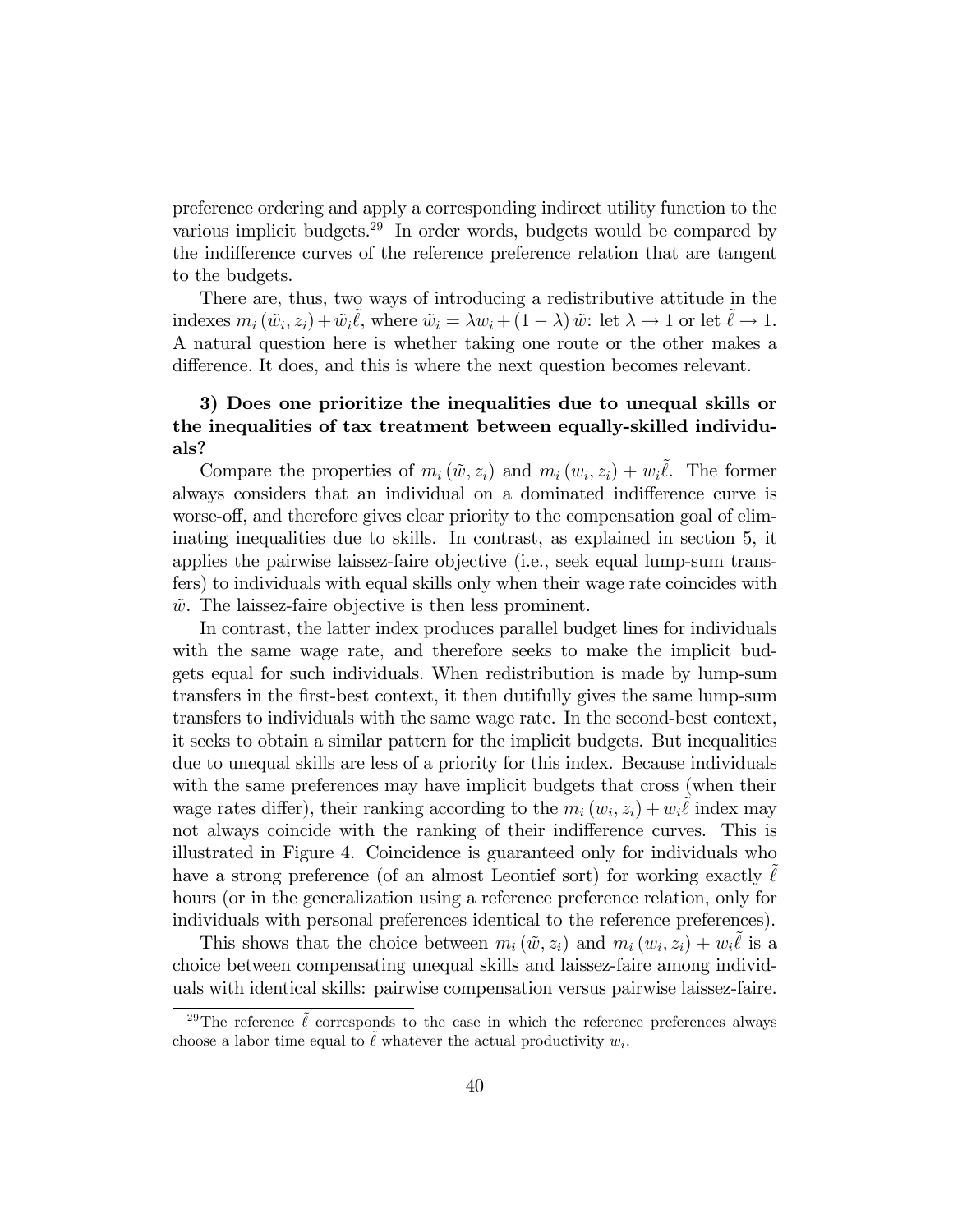

Figure 4:  $U_j(z_j) > U_k(z_k)$  whereas  $m_k(w_k, z_k) + w_k \tilde{\ell} > m_j(w_j, z_j) + w_j \tilde{\ell}$ .

And, as explained in the previous question, when  $\tilde{\ell} \to 0$ , the  $m_i (w_i, z_i) + w_i \tilde{\ell}$ leans toward laissez-faire tout court.

#### 4) Does one want to pay special attention to the individuals with high or low aversion to work?

When one gives priority to inequalities in skills and wage rates, one cannot apply the laissez-faire principle to a great extent. One virtue of the laissezfaire principle is that it is neutral with respect to individual preferences. In a group of agents with identical skills, it seeks to give them the same implicit budget, disregarding their preferences.

Such neutrality is necessarily lost, then, when one focuses on eliminating inequalities due to skills, i.e., on the compensation objective. That this is logically necessary has been well established in the literature. It is due to the fact that one cannot at the same time give the same budget to individuals having identical wage rates and give bundles on the same indifference curves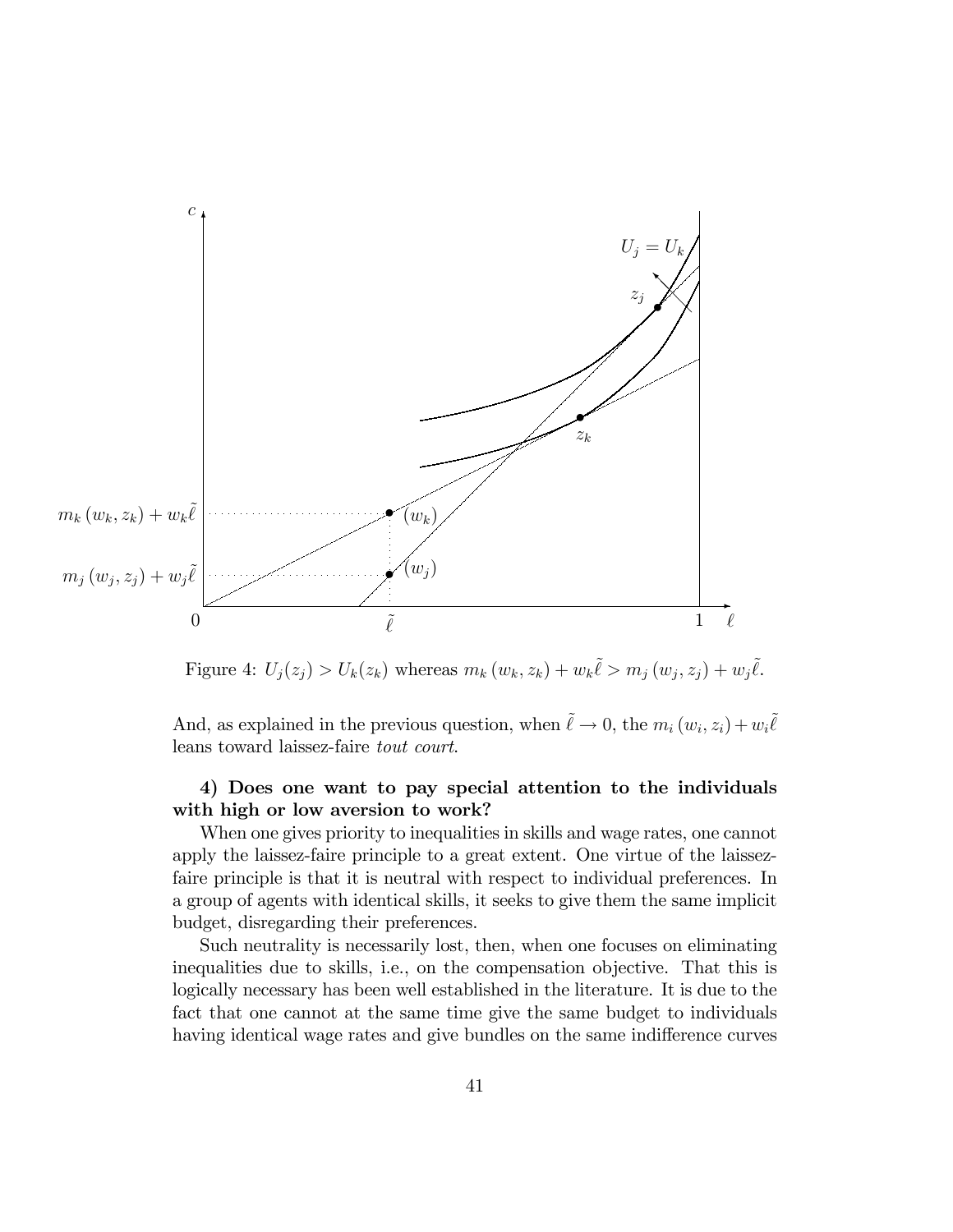to individuals with identical preferences.  $\!30}$ 

When neutrality is lost, one has to decide what preferences to favor. This is where the choice of the parameter  $\tilde{w}$  in  $m_i (\tilde{w}, z_i)$  plays a role. With a low value for  $\tilde{w}$ , individuals who are more averse to work tend to obtain lower implicit budgets than individuals who are less averse. And the contrary occurs with a high value for  $\tilde{w}$ . This is illustrated in Figure 5. Therefore, with a social ordering function displaying a strong degree of inequality aversion, the work averse individuals are better treated under a low  $\tilde{w}$  than under a high  $\tilde{w}$ . If one considers for instance that work aversion in this model may be partly due to low job quality for the unskilled, a feature that is not well captured by this simple model, it may be prudent, or charitable, to choose a low value for  $\tilde{w}$ .



Figure 5:  $m_j(\tilde{w}, z_j) > m_k(\tilde{w}, z_k)$  whereas  $m_k(\tilde{w}', z_k) > m_j(\tilde{w}', z_j)$ .

Two additional considerations suggest that the choice of  $\tilde{w} = w_{\min}$  is  $30$  For details, see Fleurbaey and Maniquet (1996, 2005).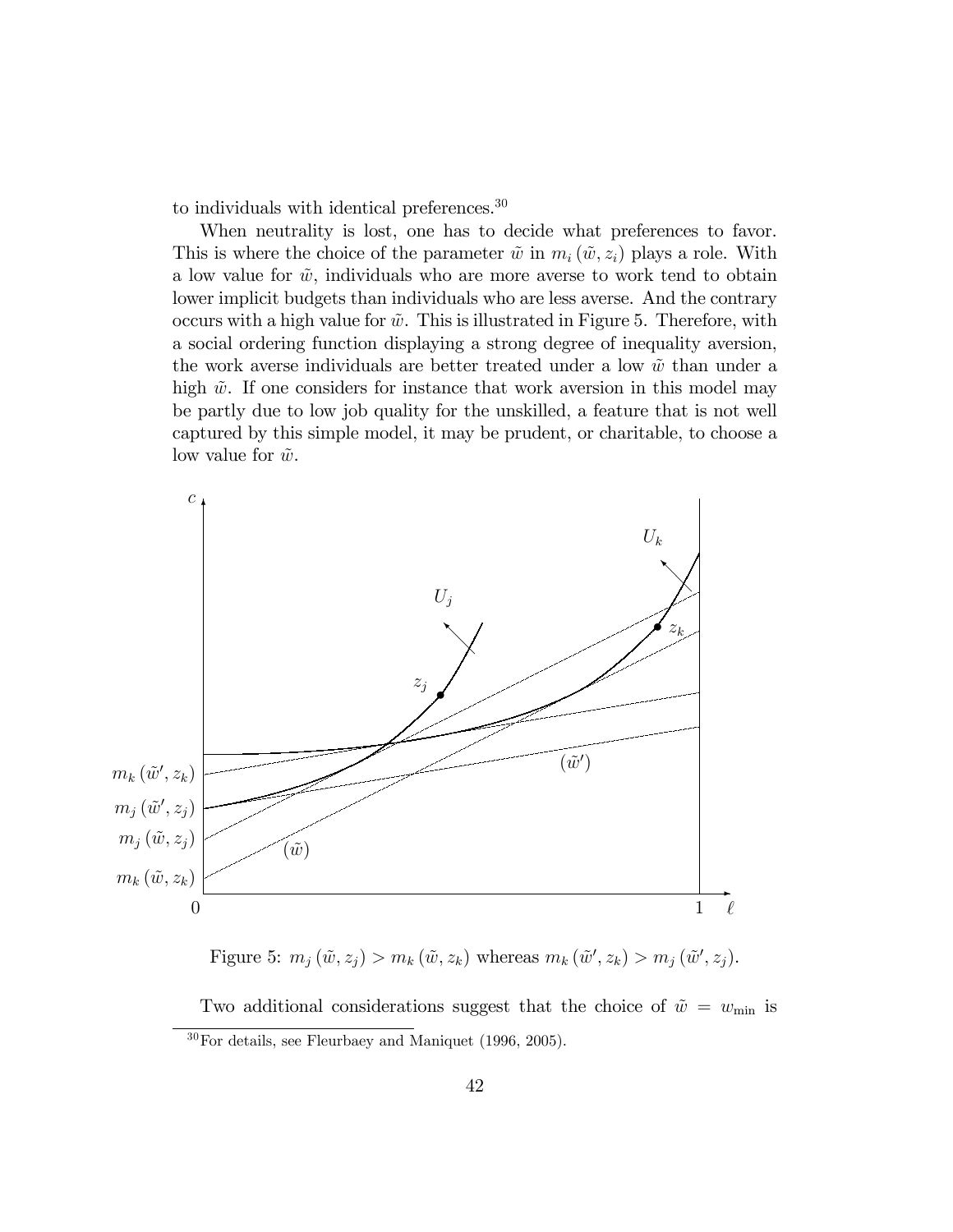worth considering seriously. First, it is endogenous to the wage distribution, and implies that  $\tilde{w}$  is the common wage when all individuals have the same wage rate, which itself entails that the laissez-faire is an optimal allocation in this case. Second, and more specifically, it is the only value in the  $[w_{\min}, w_{\max}]$ interval that guarantees that redistribution will never violate the participation constraint (this constraint stipulates that every i should never prefer the  $(0,0)$  bundle to his assigned labor-consumption bundle).<sup>31</sup> One could of course add a participation constraint to the search for the optimal tax, but it seems preferable to make sure that the social objective itself guarantees that it will be satisfied by the optimal redistribution, whether in the first or in the second best context.<sup>32</sup>

This section has shown that, even restricting attention to the class of indexes of the form

$$
m_i\left(\tilde{w}_i,z_i\right)+\tilde{w}_i\tilde{\ell},
$$

there is a large spectrum of possibilities. This calls for two remarks. First, only a small subset of all the possible utility representations of given preferences are justified from a normative point of view. The properties discussed in this section provide a guide to the relevant ethical choices.

Second, one may think that all second-best efficient allocations may turn out to be justified by some appropriate choice of  $\tilde{w}_i$  and  $\ell$ . This is definitely wrong, because at the laissez-faire allocation, the worst-off for any of the social orderings in the class considered here include agents with the lowest wage rate  $w_{\text{min}}$ . Therefore, an allocation that penalizes all of the unskilled, compared to the laissez-faire, can never be socially optimal for any of these orderings. We conjecture that many other restrictions could be found.

We close this section with a remark about a general impossibility to write the indexes discussed here as functions of a unique parameter gathering the preferences and skill heterogeneities. Let us consider, for instance, the reference-wage egalitarian-equivalent social ordering. Let us assume that preferences are quasi-linear and can be represented by the following utility function:  $U_i(\ell_i, c_i) = c_i - v \left( \frac{\ell_i}{\theta_i} \right)$  $\theta_i$ ), for some increasing and convex  $v$  function satisfying  $v(0) = 0$ . Let  $\ell^*(\theta_i)$  be the optimal labor time of agent i if her wage rate were the reference  $\tilde{w}$ . The quasi-linearity assumption precisely guarantees that it is fixed and only depends on  $\theta_i$  (once the common v is

 $31$ See Fleurbaey and Maniquet (1996).

 $32$ See Fleurbaey (2008) and Fleurbaey and Maniquet (2011a) for further discussion of the choice of  $\tilde{w} = w_{\min}$ .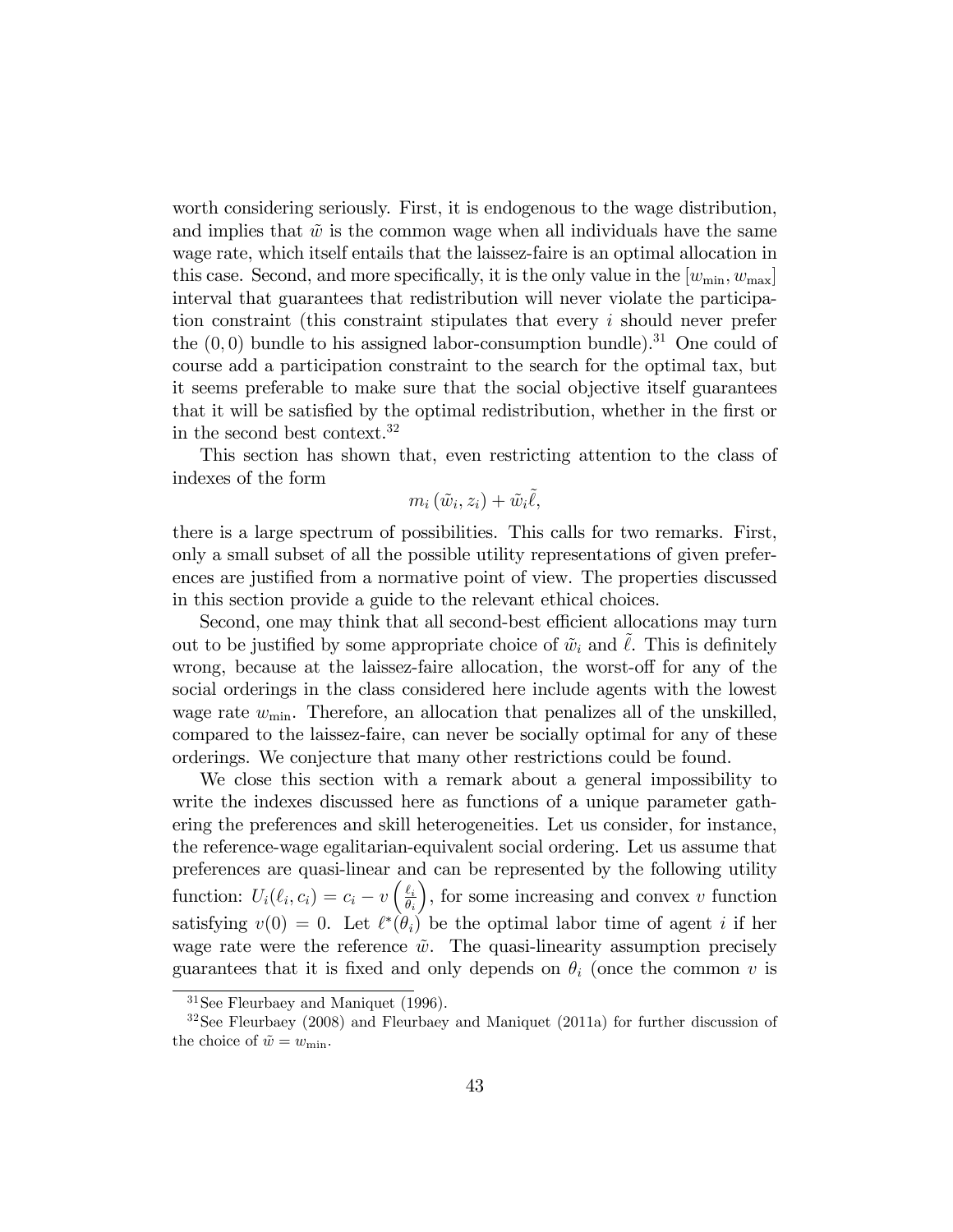given). Then the index  $m_i$  ( $\tilde{w}, z_i$ ) boils down to

$$
c_i - v\left(\frac{y_i}{w_i\theta_i}\right) - \tilde{w}\ell^*(\theta_i) + v\left(\frac{\ell^*(\theta_i)}{\theta_i}\right).
$$

It is transparent that this utility index cannot be written as a function of the  $w_i\theta_i$  products only. This means that optimal tax problems cannot be solved by the Brett and Weymark (2003) method in general.

### 9 Conclusion

In this paper, we have examined the contribution that notions of fairness can make to optimal taxation theory. Recent interest in fairness principles capturing the relevant differences between deserved and undeserved income as well as between circumstances and effort, the importance of laissez-faire, the problems with tagging, makes it timely to connect public economics with the theory of fair allocation, which provides useful concepts.

While some authors have argued for a radical overhaul of taxation theory that would throw the welfare economics baby with the utilitarian bath water, we have pleaded for going beyond the old utilitarian criterion while retaining the social welfare function and its arguments, the utility functions. Specifically, we have shown that the individual utility indexes are malleable tools which can incorporate many of the fairness considerations listed in the previous paragraph. Perhaps the current weariness with the social welfare function comes from an exclusive focus on weighted variants of the utilitarian criterion. The utility-weighting approach, indeed, is quite limited and cannot offer much because the weights cannot be transparently connected to fairness ideas. Even the method of weighting incomes directly, as proposed by Saez and Stantcheva (2013), cannot always be applied easily because even identifying the levels of income that deserve a positive weight may sometimes require a detour by a suitably defined social welfare function involving appropriate utility indexes.

We hope that the last section will help optimal tax theorists and applied analysts to incorporate the relevant fairness considerations of their choice easily, via a suitable choice of the utility indexes.

The analysis has been focused in this paper on the standard income tax model, and one could consider many possible enrichments of this model. Some of such enrichments (e.g., the addition of public goods, personal needs,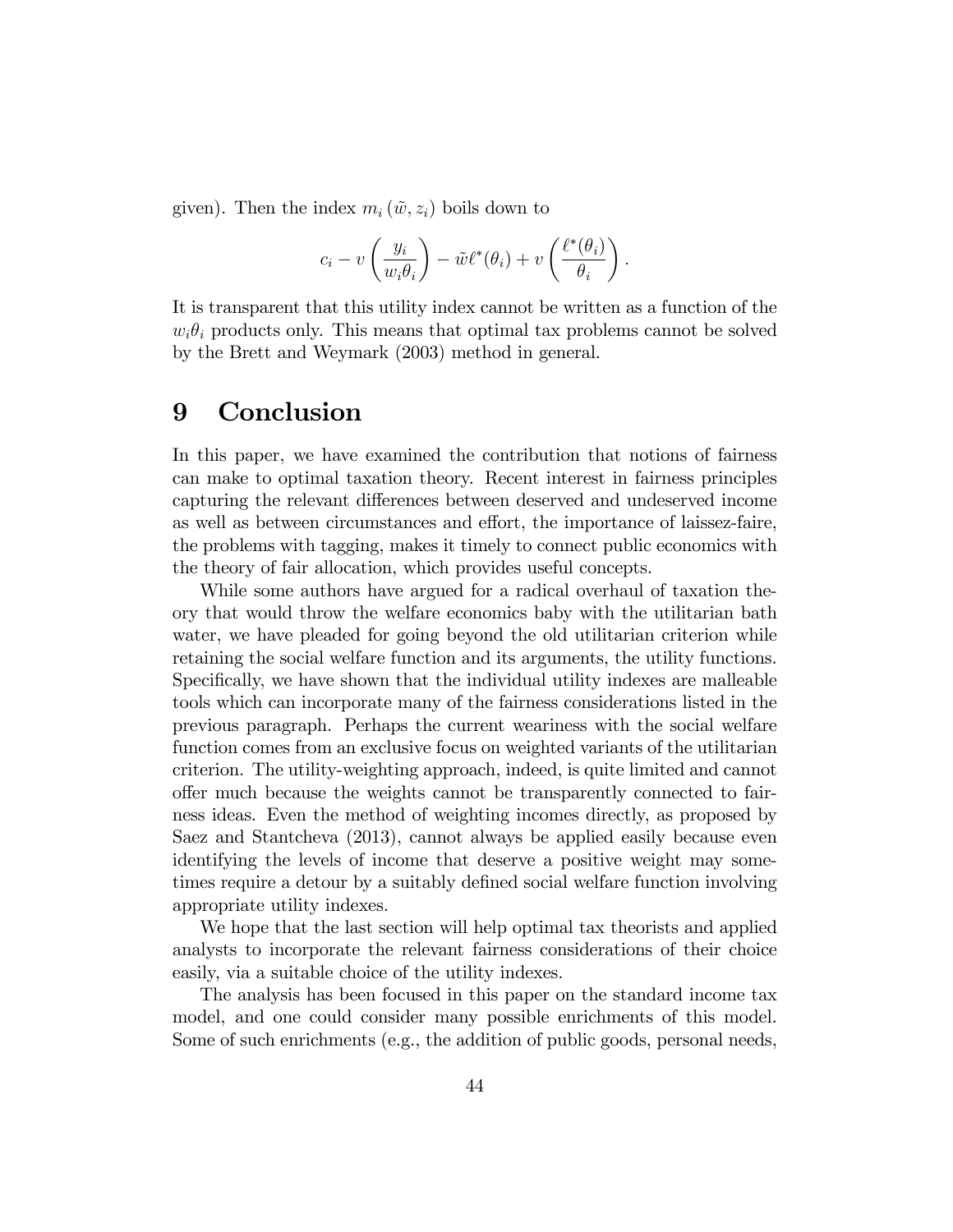or heterogenous households) would require rethinking the translation of fairness principles into utility indexes. The methodology laid out in this paper, hopefully, will be applicable to a wide set of contexts. Other taxation problems such as capital income taxation, commodity taxation, and Pigouvian taxation can be considered as well.<sup>33</sup>

Such extensions can also serve to address the worry that the preferences over labor and consumption that play an important role in the standard model and in usual applications of optimal tax theory may be influenced by factors for which the laissez-faire principle is not justified. Some workers may be more averse to work than others because they only have access to less pleasant or more dangerous jobs, or because they have children or relatives needing their care at home, or because their health reduces their ability to do certain tasks. As noted in the previous section, the worry that greater work aversion may be explained by disadvantages can partly be addressed by answering the fourth question in the previous section in a particular way, by selecting a low reference wage rate in the construction of the utility index. However, addressing these issues completely and satisfactorily requires adding the relevant features into the model, and, for applications, finding estimates of the distribution of characteristics in the relevant population. This is an exciting field for research.

## References

- $[1]$  Akerlof, George A. 1978. "The economics of 'tagging' as applied to the optimal income tax, welfare programs, and manpower planning," American Economic Review  $68(1)$ : 8–19.
- [2] Ambec, Stéphane and Lars Ehlers 2011, "Regulation via the Polluter-Pays Principle," Research Papers 2011-01, University of Montreal.
- $[3]$  Arneson, Richard J. 1989, "Equality of opportunity for welfare," Philosophical Studies 56, 77-93.
- [4] Atkinson, Anthony B. 1995, Public Economics in Action, Oxford: Oxford University Press.

 $33$ See, e.g., Fleurbaey (2006) on commodity taxes and Ambec and Ehlers (2011) on externalities.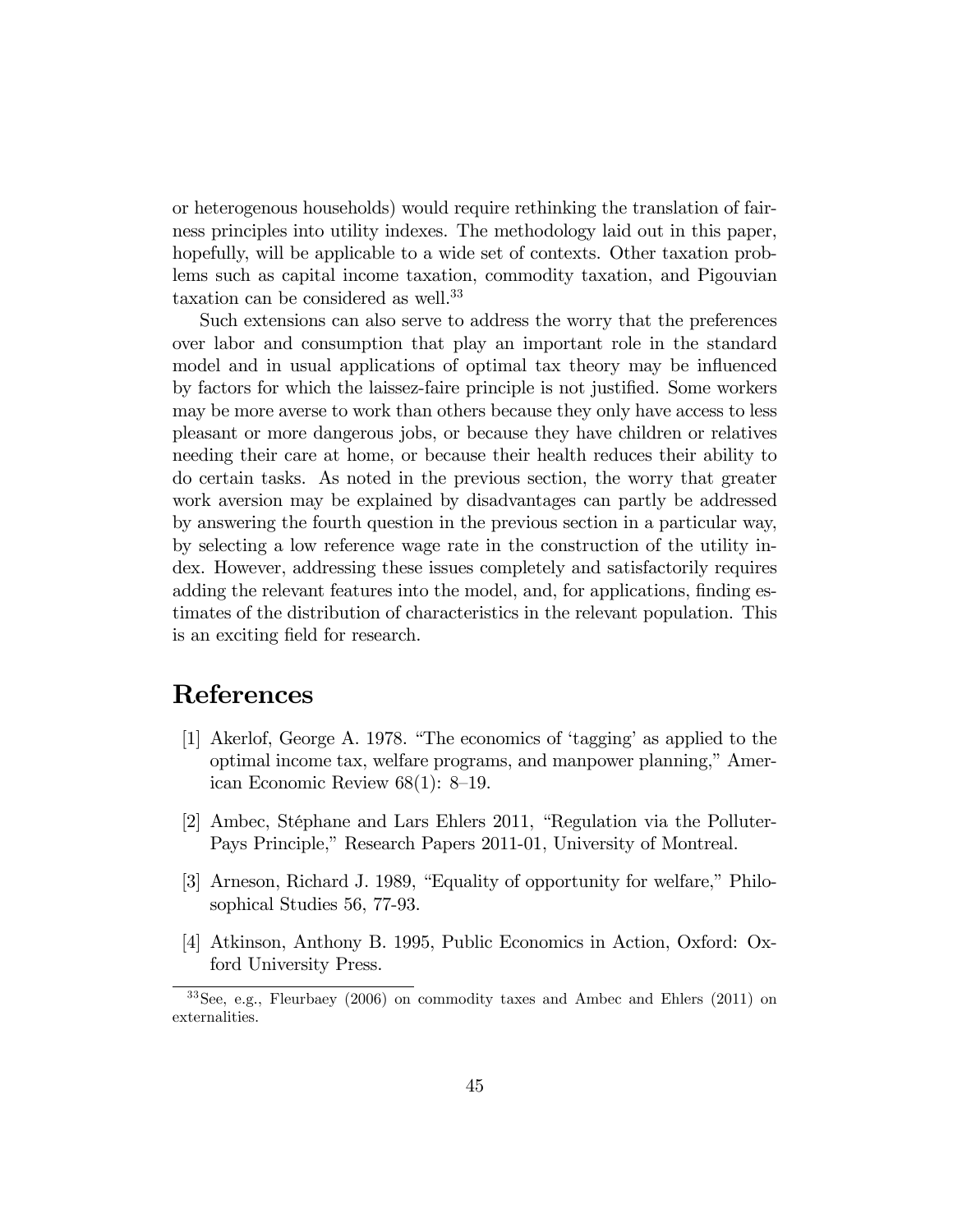- [5] Bergson (Burk), Abram 1938, "A reformulation of certain aspects of welfare economics," Quarterly Journal of Economics 52: 233–252.
- [6] Besley, Timothy and Stephen Coate 1995, "The design of income maintenance programs," Review of Economic Studies 62: 187-221.
- [7] Blackorby, Charles and David Donaldson 1988, "Money-metric utility: A harmless normalization?" Journal of Economic Theory 46(1) 120-129.
- [8] Boadway, Robin 2012, From Optimal Tax Theory to Tax Policy, M.I.T. Press.
- [9] Boadway, Robin, Maurice Marchand, Pierre Pestieau and Maria del Mar Racionero 2002, "Optimal redistribution with heterogeneous preferences for leisure," Journal of Public Economic Theory  $4(4)$  475-798.
- $[10]$  Brett, Craig and John A. Weymark  $(2003)$ . "Financing education using optimal re-distributive taxation," Journal of Public Economics  $87(11)$ , 2549-2569.
- [11] Choi, James J. , David Laibson, Brigitte C. Madrian and Andrew Metrick 2003, "Optimal defaults," American Economic Review 93: 180-185.
- $[12]$  Choné, Philippe, and Guy Laroque 2012, "Negative marginal tax rates and heterogeneity," American Economic Review 100(5): 2532-2547.
- [13] Clark, Andrew E., Paul Frijters, Michael A. Shields 2008, "Relative income, happiness, and utility: An explanation for the Easterlin paradox and other puzzles," Journal of Economic Literature 46: 95-144.
- [14] Clark, Andrew E. 2015, "Is happiness the best measure of well-being?," in M. Fleurbaey, M. Adler (eds.), Handbook of Well-Being and Public Policy, Oxford: Oxford University Press.
- $[15]$  Cohen, Gerald A. 1989 "On the currency of egalitarian justice" Ethics 99: 906-944.
- [16] Deaton, Angus 1980, "The measurement of welfare: Theory and practical guidelines," Living Standards Measurement Study Working Paper No. 7, World Bank.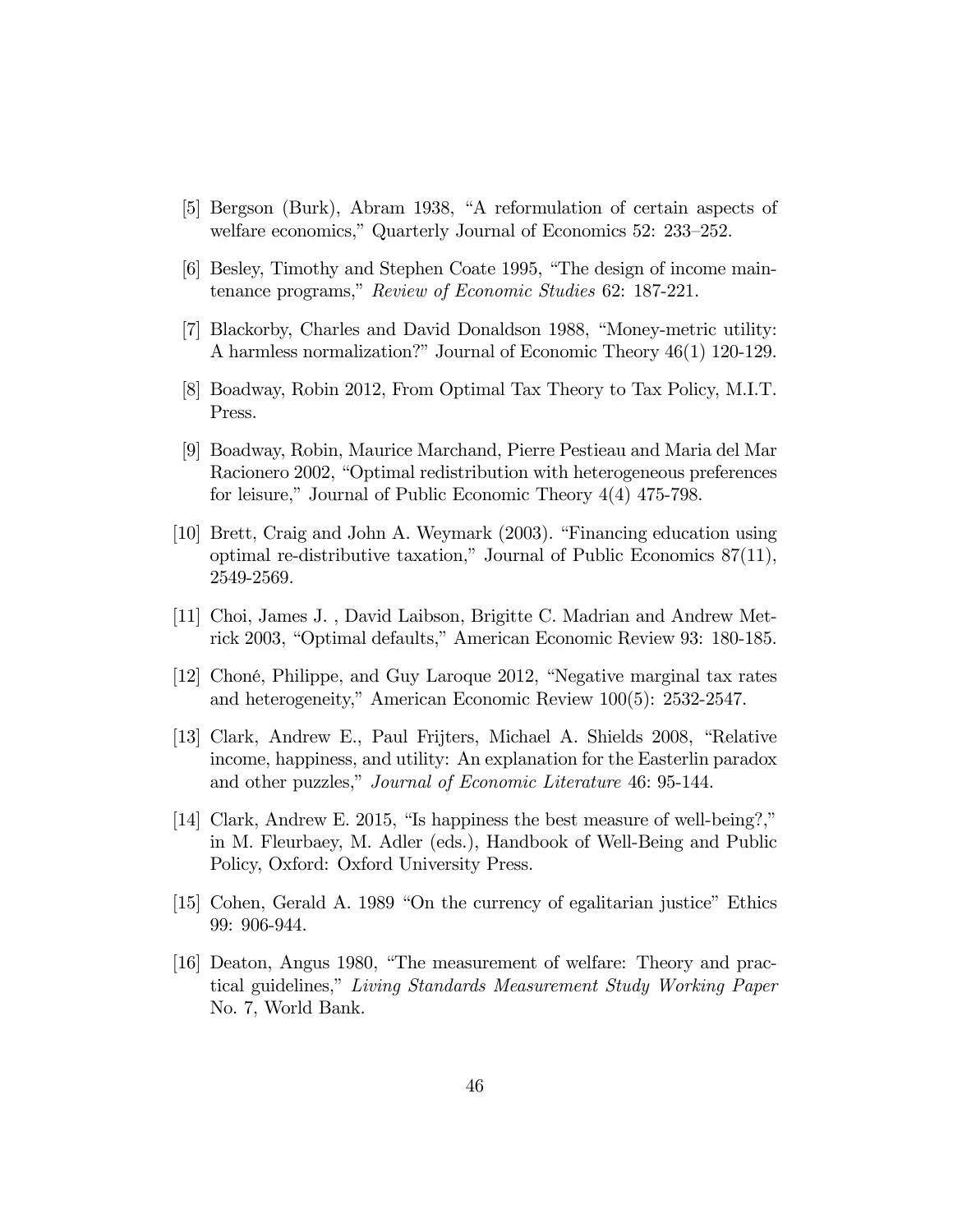- [17] Deaton, Angus, and John Muellbauer 1980, Economics and Consumer Behavior, Cambridge University Press.
- [18] Diener, Ed, John F. Helliwell, Daniel Kahneman 2010, International Differences in Well-Being, Oxford: Oxford University Press.
- [19] Di Tella, Rafael and Robert McCulloch 2006, "Some uses of happiness" data in economics," Journal of Economic Perspectives 20: 25–46.
- $[20]$  Dolan, Paul and Mathew P. White 2007, "How can measures of subjective well-being be used to inform public policy?," Perspectives on  $Psychological Science 2: 71–85.$
- [21] Dworkin, Ronald 1981, "What is equality? Part 1: Equality of welfare," Philosophy and Public Affairs  $10(3)$  185-246.
- [22] Dworkin, Ronald 1981, "What is equality? Part 2: Equality of resources," Philosophy and Public Affairs  $10(4)$  283-345.
- [23] Fleurbaey, Marc, 1994, "On fair compensation" Theory and Decision 36, 277-307.
- [24] Fleurbaey, Marc, 2006, "Is commodity taxation unfair?" Journal of Public Economics 90(10-11) 1765-87.
- [25] Fleurbaey, Marc, 2008, Fairness, Responsibility and Welfare, Oxford University Press.
- [26] Fleurbaey, Marc, 2010, "Assessing risky social situations" Journal of Political Economy 118(4) 649-680. 1765-87.
- [27] Fleurbaey, Marc and François Maniquet 1996, "Fair allocation with unequal production skills : The no-envy approach to compensation", Mathematical Social Sciences 32: 71–93.
- [28] Fleurbaey, Marc and François Maniquet 2005, "Fair social orderings with unequal production skills," Social Choice and Welfare 24: 1-35.
- [29] Fleurbaey, Marc and François Maniquet 2006, "Fair income tax," Review of Economic Studies 73(1) 55-83.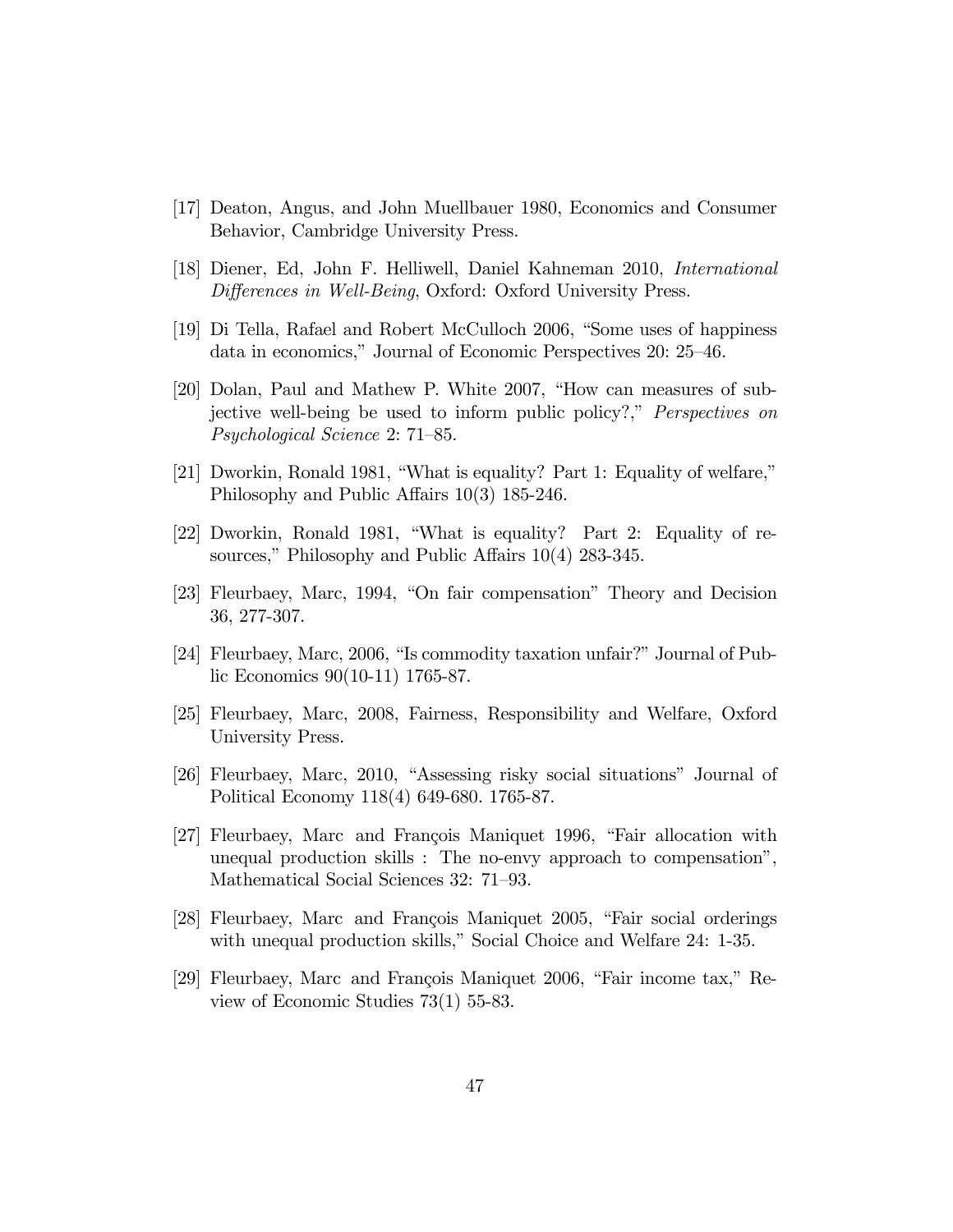- [30] Fleurbaey, Marc and François Maniquet 2007, "Help the low-skilled, of let the hardworking thrive? A study of fairness in optimal income taxation," Journal of Public Economic Theory  $9(3)$  467-500.
- [31] Fleurbaey, Marc and François Maniquet 2011a, A Theory of Fairness and Social Welfare, Cambridge University Press.
- [32] Fleurbaey, Marc and François Maniquet 2011b, "Compensation and Responsibility,' in: K.J. Arrow, A.K. Sen and K. Suzumura (eds) *Handbook* of Social Choice and Welfare, Vol. 2, Amsterdam: North-Holland.
- [33] Fleurbaey, Marc and François Maniquet 2011c, "The Kolm tax, the tax credit and the flat tax," in M. Fleurbaey, M. Salles, J. Weymark (eds.), Social Ethics and Normative Economics. Essays in honor of Serge-Christophe Kolm, Springer.
- [34] Fleurbaey, Marc and François Maniquet 2012, Equality of Opportunity: The Economics of Responsibility, World Scientific Series in Economic Theory.
- [35] Fleurbaey, Marc and Giacomo Valletta 2014, "Fair optimal tax with endogenous productivities," mimeo.
- [36] Gaertner, Wulf and Erik Schokkaert 2012, Empirical Social Choice. Questionnaire-Experimental Studies on Distributive Justice, Cambridge: Cambridge University Press.
- [37] Graham Carol 2009, Happiness around the World. The Paradox of Happy Peasants and Miserable Millionaires, Oxford: Oxford University Press
- [38] Jacquet, Laurence and Etienne Lehmann 2014, "Optimal Nonlinear Income Taxation with Multidimensional Types: The Case with Heterogeneous Behavioral Responses," THEMA Working Paper n°2014-01.
- [39] Jacquet, Laurence and Dirk Van de Gaer 2011, "A comparison of optimal tax policies when compensation and responsibility matter," Journal of Public Economics 95, 1248-1262.
- [40] Kahneman Daniel, Ed Diener, Norbert Schwarz (eds.) 1999, Well-Being: The Foundations of Hedonic Psychology, New York: Russell Sage Foundation.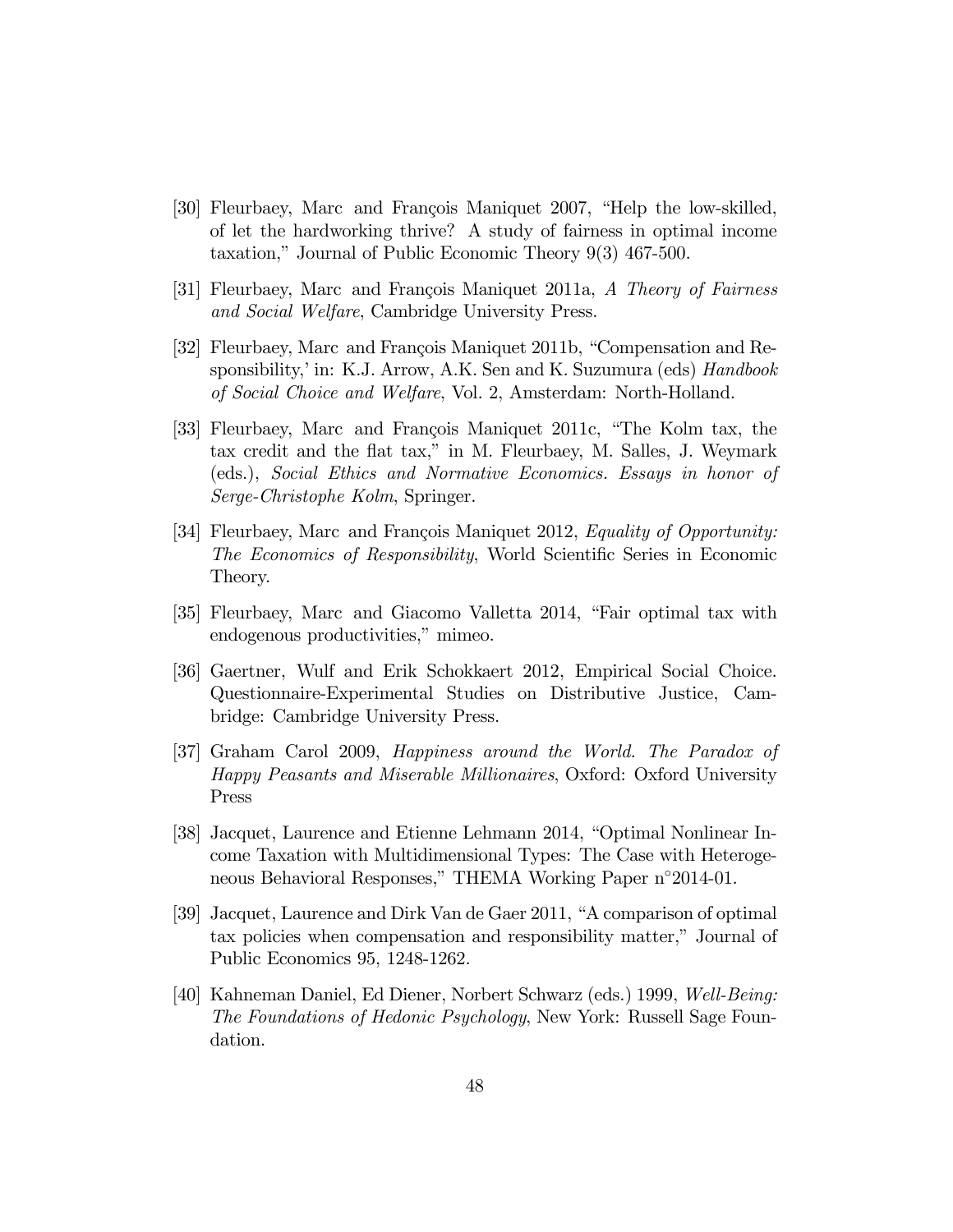- [41] Kahneman Daniel and Alan B. Krueger 2006, "Developments in the measurement of subjective well-being," Journal of Economic Perspectives  $20: 3-24.$
- [42] Kolm, Serge 1972, Justice et Equité, Paris: Editions du CNRS.
- [43] Kaplow, Louis 2008, The Theory of Taxation and Public Economics, Princeton University Press.
- [44] Kaplow, Louis and Steven Shavell 2001, "Any non-welfarist method of policy assessment violates the Pareto principle," Journal of Political Economy 109(2), 281-286.
- [45] Konow, James 2001 "Fair and square: The four sides of distributive justice, "Journal of Economic Behavior & Organization  $46(2)$ , 137-164.
- [46] Lockwood, Benjamin B. and Matthew Weinzierl 2014, "De gustibus non est taxandum: Heterogeneity in preferences and optimal redistribution," Harvard Business School WP 12-063.
- [47] Mankiw, N. Gregory, Matthew Weinzierl and Canny Yagan 2009, "Optimal taxation in theory and practice," Journal of Economic Perspectives 23: 147-174.
- [48] Mankiw, N. Gregory 2010, "Spreading the wealth around: reflections inspired by Joe the Plumber," Eastern Economic Journal 36: 285-298.
- [49] Mirrlees, James 1971, "A exploration in the theory of optimum income taxation," Review of Economic Studies  $38(2)$ , 175-208.
- [50] Mirrlees, James 1974, "Notes on welfare economics, information and uncertainty," in M. Balch, D. McFadden, and S. Wu (Eds.) Essays in Equilibrium Behavior Under Uncertainty, Amsterdam: North-Holland, 243-258.
- [51] Mirrlees, James 1982, "The economic uses of utilitarianism," in A. Sen and B. Williams (Eds.) Utilitarianism and Beyond, Cambridge University Press.
- [52] Negishi, Takashi 1972, General equilibrium theory and international trade, Amsterdam: North-Holland.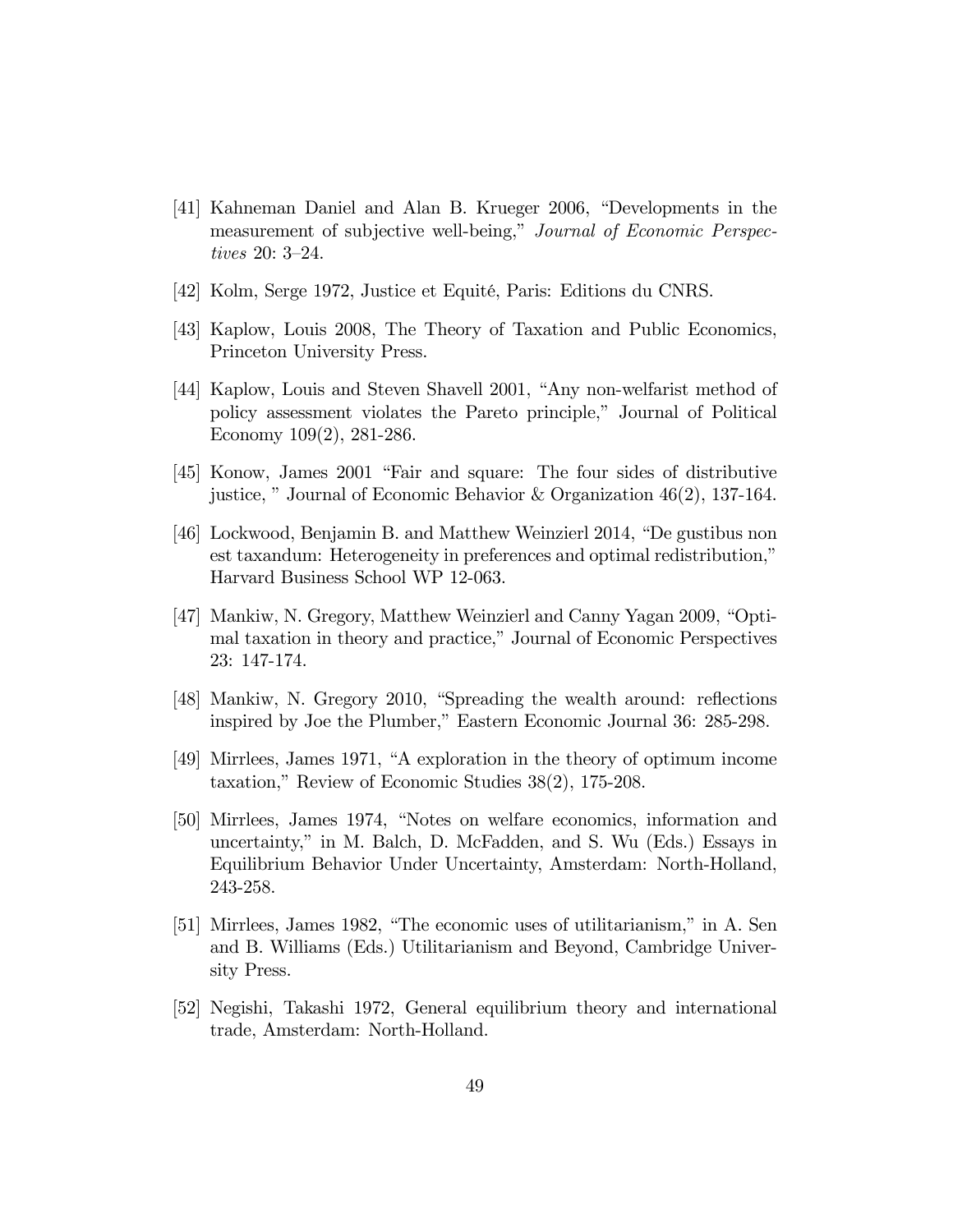- [53] Pazner, Elisha and David Schmeidler 1978, "Egalitarian-Equivalent Allocations: A New Concept of Economic Equity", Quarterly Journal of Economics 92: 671-687.
- [54] Piketty, Thomas, and Emmanuel Saez 2012 "Optimal labor income taxation," NBER Working Paper 18521.
- [55] Preston, Ian, and Ian Walker "Welfare measurement in labor supply models with nonlinear budget constraints," Journal of Population Economics 12(3) 343-361.
- [56] Rawls, John 1971, A Theory of Justice, Cambridge, Mass.: Harvard University Press.
- [57] Rawls, John 1982, "Social unity and primary goods," in A.K. Sen and B. Williams (eds.), Utilitarianism and Beyond, Cambridge: Cambridge University Press.
- [58] Rochet, Jean-Charles, Lars Stole 2003, "The Economics of Multidimensional Screening," in M. Dewatripont and L. Hansen (eds.), *Advances* in Economic Theory. 7th World Congress, Cambridge University Press, 2003.
- [59] Robbins, Lionel 1937, An Essay on the Nature and Significance of Economics, London: Macmillan, 2nd revised ed.
- [60] Roemer, John E. 1993, "A pragmatic theory of responsibility for the egalitarian planner," Philosophy and Public Affairs  $22(2)$ , 146-166.
- $[61]$  Roemer, John E. 1996, "Harsanyi's impartial observer is not a utilitarian," in M. Salles and J. A. Weymark (eds) *Justice, Political Liberal*ism and Utilitarianism: Themes from Harsanyi and Rawls, Cambridge: Cambridge University Press.
- [62] Roemer, John E. 1998, Equality of Opportunity, Cambridge: Harvard University Press.
- [63] Roemer, John E., Rolf Aaberge, Ugo Colombino, Johan Fritzell, Stephen P. Jenkins, Arnaud Lefranc, Ive Marx, Marianne Page, Evert Pommer, Javier Ruiz-Castillo, Maria Jesus San Segundo, Torben Tranaes, Alain Trannoy, Gert G Wagner and Ignacio Zubiri 2003, "To what extent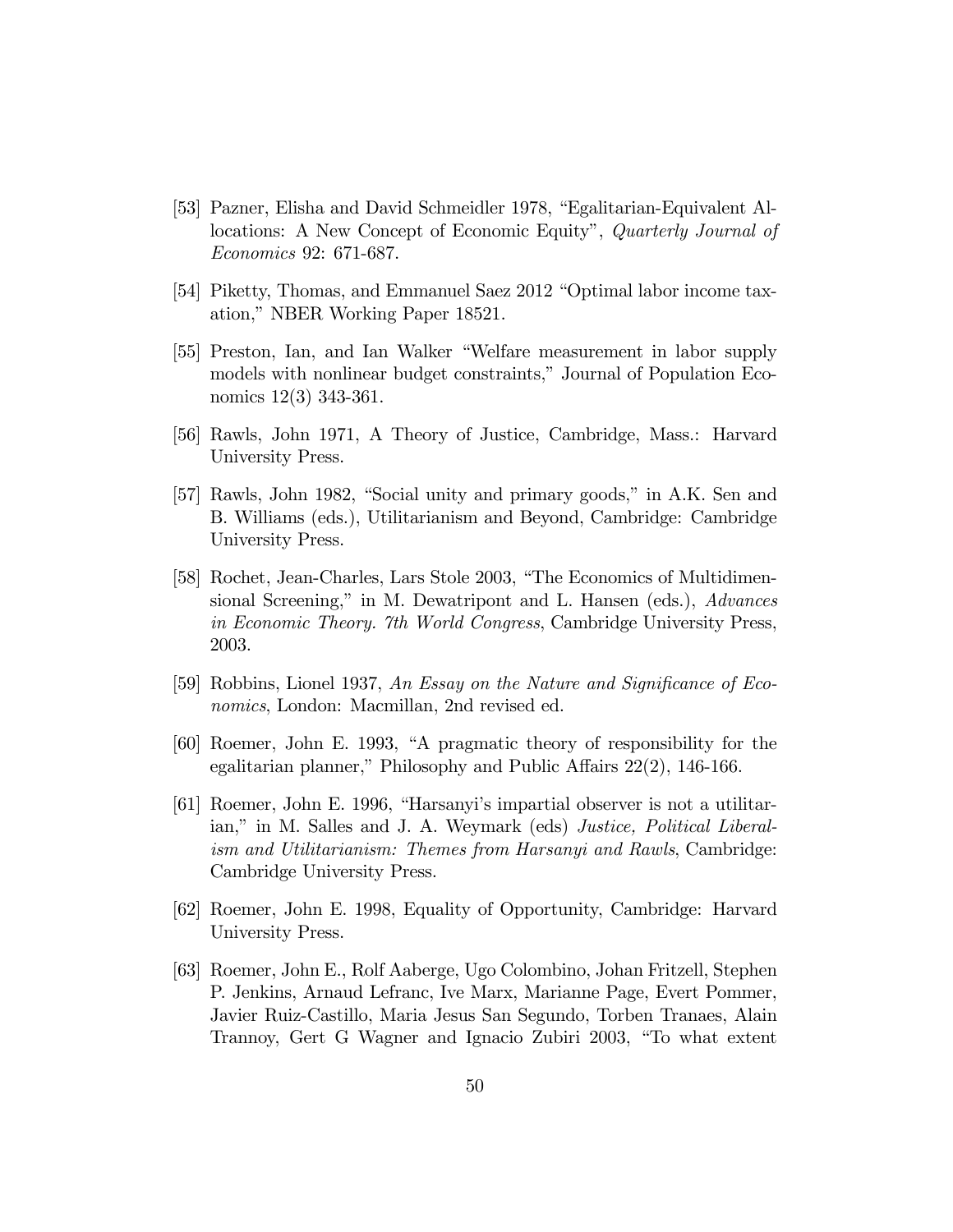do Öscal regimes equalize opportunities for income acquisition among citizens," Journal of Public Economics  $87(3-4)$ , 539–565.

- [64] Saez, Emmanuel 2001, "Using elasticities to derive optimal income tax rates," Review of Economic Studies  $68(1)$  205–229.
- [65] Saez, Emmanuel 2002, "Optimal Income Transfer Programs: Intensive versus Extensive Labor Supply Responses," Quarterly Journal of Economics  $117(3)$  1039–1073.
- [66] Saez, Emmanuel and Stephanie Stantcheva 2013, "Generalized marginal social welfare weights for optimal tax theory," NBER Working Paper No. 18835.
- [67] SalaniÈ, Bernard 2011, The Economics of Taxation, 2nd ed., MIT Press.
- [68] Samuelson, Paul A. 1974 "Complementarity  $-$  An Essay on the 40th anniversary of the Hicks-Allen revolution in demand theory," Journal of Economic Literature  $12$ ,  $1255-1289$ .
- [69] Sen, Amartya K. 1985, Commodities and Capabilities, New York: North-Holland.
- [70] Sheffrin, Steven M. 2013, Tax Fairness and Folk Justice, New York: Cambridge University Press.
- [71] Van Praag, Bernard M.S. and Ada Ferrer-i-Carbonell 2008, Happiness Quantified, 2nd rev. ed., New York: Oxford University Press.
- [72] Varian, Hal 1974, "Efficiency, equity and envy", Journal of Economic Theory 9:  $63-91$ .
- [73] Vickrey, William 1945, "Measuring marginal utility by reactions to risk," Econometrica  $13(4)$ ,  $319-333$ .
- [74] Weinzierl, Matthew 2012 "Why Do We Redistribute so Much but Tag so Little? Normative Diversity, Equal Sacrifice and Optimal Taxation." NBER Working Paper No. 18045.
- [75] Wilson, Robert B. 1993, Nonlinear Pricing, New York: Oxford University Press.